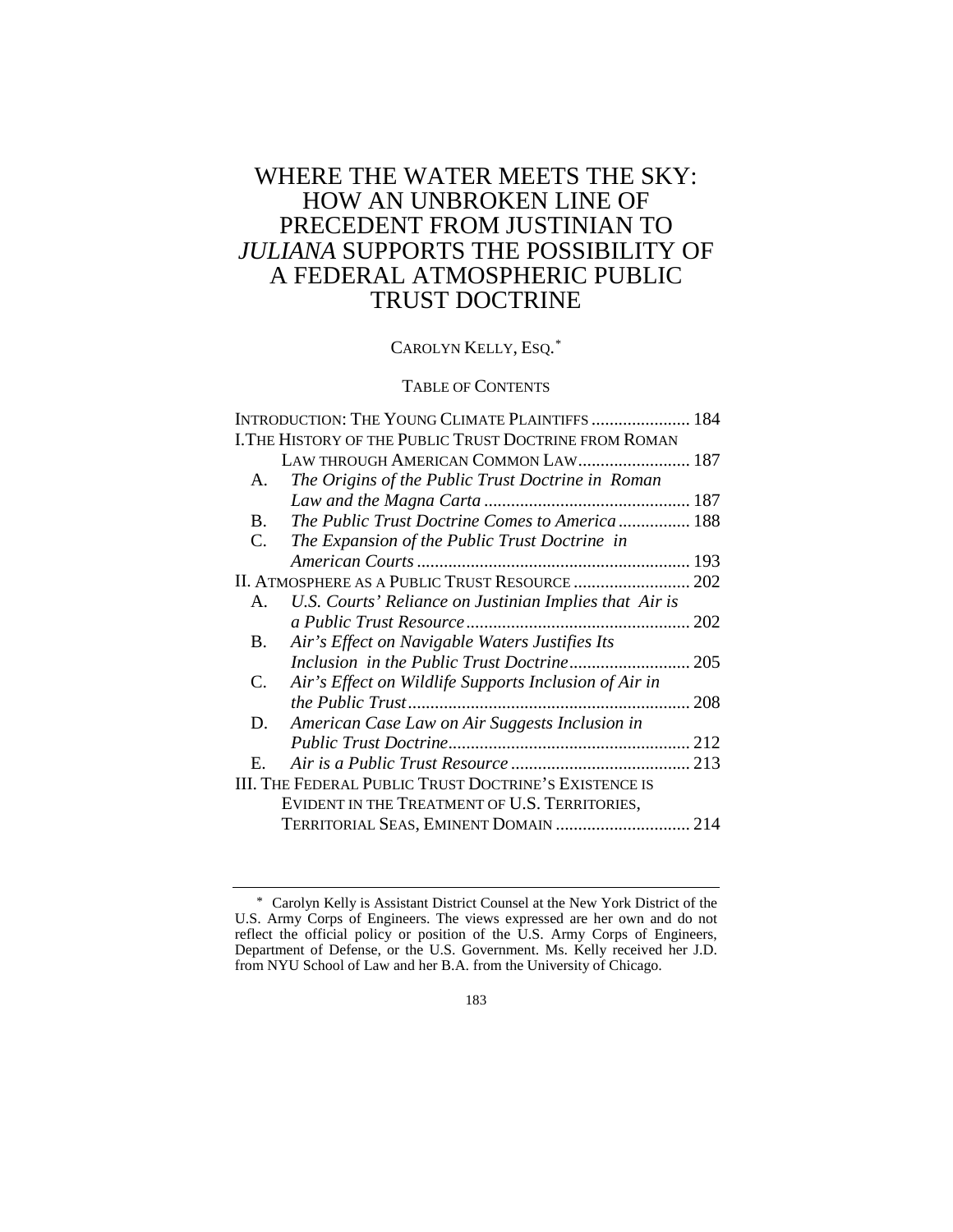| 184            | N.Y.U. ENVIRONMENTAL LAW JOURNAL                    | [Volume 27 |
|----------------|-----------------------------------------------------|------------|
| $\mathsf{A}$ . | The Public Trust Doctrine in the United States: A   |            |
|                |                                                     |            |
| B.             | The Federal Public Trust Doctrine is Evident in the |            |
|                |                                                     |            |
| C.             | The Federal Public Trust Doctrine is Evident in the |            |
|                |                                                     | 220        |
| D.             | The Federal Public Trust Doctrine is Evident in the |            |
|                |                                                     |            |
| Е.             | Judge Aiken Recognizes the Federal Public Trust     |            |
|                | Doctrine, Distinguishing Juliana from PPL Montana   |            |
|                |                                                     | 223        |
|                |                                                     | . 227      |
| $A_{-}$        |                                                     |            |
| B.             |                                                     |            |
|                |                                                     | 236        |

### <span id="page-1-4"></span>INTRODUCTION: THE YOUNG CLIMATE PLAINTIFFS

Climate change is reshaping the earth's landscape. As temperatures rise, so do the seas, which grow warmer and more acidic, bleaching coral reefs, corroding oyster shells, and choking out cold water fish as oxygen levels fall.<sup>[1](#page-1-0)</sup> Hurricanes, fueled by warmer ocean waters, grow more powerful,<sup>[2](#page-1-1)</sup> flatten coastal communities,<sup>[3](#page-1-2)</sup> and destroy crops.<sup>[4](#page-1-3)</sup> Forest fires ravage parched

<span id="page-1-3"></span><span id="page-1-0"></span><sup>1</sup> *See* David Biello, *Fish Fin? How Climate Change is Hurting Cold Water Fish*, SCI. AM. (Jan. 4, 2007), https://www.scientificamerican.com/article/fishfin-how-climate-chan/; *see also Ocean Acidification's Impact on Oysters and*  LABORATORY, https://www.pmel.noaa.gov/co2/story/Ocean+Acidification%27s+impact+on+oy sters+and+other+shellfish (last visited Nov. 2, 2018) [hereinafter NOAA, *Ocean Acidification*]; *see also* Michael Greshko, *Window to Save World's Coral Reefs Closing Rapidly*, NAT'L. GEOGRAPHIC (Jan. 4, 2018), https://news. nationalgeographic.com/2018/01/coral-bleaching-reefs-climate-change-el-ninoenvironment/.

<span id="page-1-1"></span><sup>2</sup> *See Global Warming and Hurricanes: An Overview of Current Research Results*, NOAA GEOPHYSICAL FLUID DYNAMICS LABORATORY, https://www. gfdl.noaa.gov/global-warming-and-hurricanes/ (last visited Nov. 2, 2018) (noting that both sea surface temperatures and the power dissipation index have "risen sharply since the 1970s" and concluding that increased sea surface temperatures will likely lead to more intense tropical cyclones globally).

<span id="page-1-2"></span><sup>3</sup> *See, e.g., Hurricane Impacts on the Coastal Environment*, U.S. GEOLOGICAL SURV., https://pubs.usgs.gov/fs/hurricane-impacts/ (last visited Jan. 18, 2019).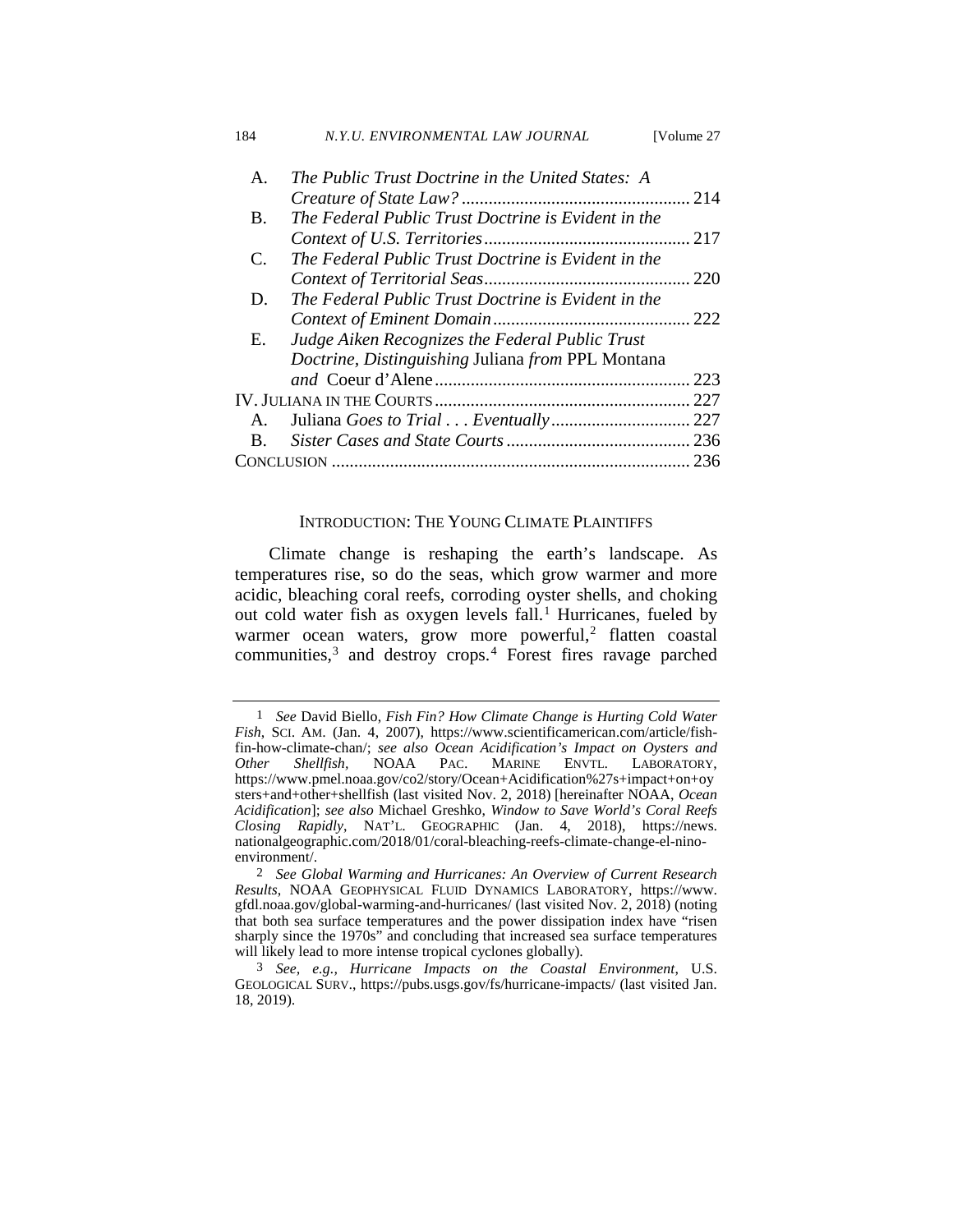lands in the western United States as the mountains' snow pack dwindles.[5](#page-2-0)

<span id="page-2-8"></span>In *Juliana v. United States*, [6](#page-2-1) a group of young plaintiffs sued the federal government in the U.S. District Court for the District of Oregon for knowingly allowing greenhouse gas emissions to rise*.* The plaintiffs range in age from nine to twenty-two and hail from Oregon, Colorado, Pennsylvania, Alaska, Washington, Arizona, Louisiana, Hawaii, Florida, and New York.[7](#page-2-2) As members of the youngest living generation, they are particularly vulnerable to the vicissitudes of climate change, both now and in the future. $8$  The plaintiffs allege that rising greenhouse gas emissions are endangering the resources they depend on for food, agriculture, recreation, and religious and spiritual rituals.<sup>[9](#page-2-4)</sup> They are also uniquely powerless to stop climate change through the normal political processes because at the time the lawsuit was filed, many of the youth plaintiffs could not vote or run for office because of their age[.10](#page-2-5) The plaintiffs of *Juliana v. United States* have staked their claim on the idea that their generation and all future generations have a right to public trust resources, including the atmosphere and the climate.<sup>[11](#page-2-6)</sup>

*Juliana* has led to a wave of youth climate cases. Youth plaintiffs have filed climate change lawsuits or rulemaking petitions in all fifty states.<sup>[12](#page-2-7)</sup> Additionally, youth plaintiffs have brought or are preparing to bring legal action against the governments of Australia, Belgium, Canada, France, India, the Netherlands, Norway, Pakistan, the Philippines, Uganda, Ukraine,

<sup>4</sup> *See* Ashley Nickle, *Florida Questions Whether USDA Estimate Captures Extent of Irma Damage*, THE PACKER (Oct 12, 2017), https://www. thepacker.com/article/florida-citrus-growers-face-uphill-climb-after-irma.

<span id="page-2-0"></span><sup>5</sup> *See* Kelly Erika Gleason, Forest Fire Effects on Radiative and Turbulent Fluxes Over Snow: Implications for Snow Hydrology 1-2 (May 6, 2015) (unpublished Ph.D. dissertation, Oregon State University), (unpublished Ph.D. dissertation, Oregon State University), http://ir.library.oregonstate.edu/xmlui/handle/1957/55992.

<sup>6 217</sup> F. Supp. 3d 1224 (D. Or. 2016).

<span id="page-2-2"></span><span id="page-2-1"></span><sup>7</sup> *See Meet the Youth Plaintiffs*, OUR CHILDREN'S TRUST, https://www. ourchildrenstrust.org/meet-the-youth-plaintiffs/ (last visited Jan. 18, 2018).

<span id="page-2-3"></span><sup>8</sup> *See* Complaint at ¶¶ 96–97, Juliana v. United States, 217 F. Supp. 3d 1224 (D. Or. 2016) (No. 6:15-cv-01517-TC) [hereinafter Juliana Complaint].

<sup>9</sup> *See id.* at ¶¶ 16-90, 96–97.

<span id="page-2-7"></span><span id="page-2-6"></span><span id="page-2-5"></span><span id="page-2-4"></span><sup>11</sup> *See id.* at ¶¶ 92, 96.<br>12 *See State Le* State Legal Actions, OUR CHILDREN'S TRUST, https://www.ourchildrenstrust.org/state-legal-actions/ (last visited Oct. 31, 2018).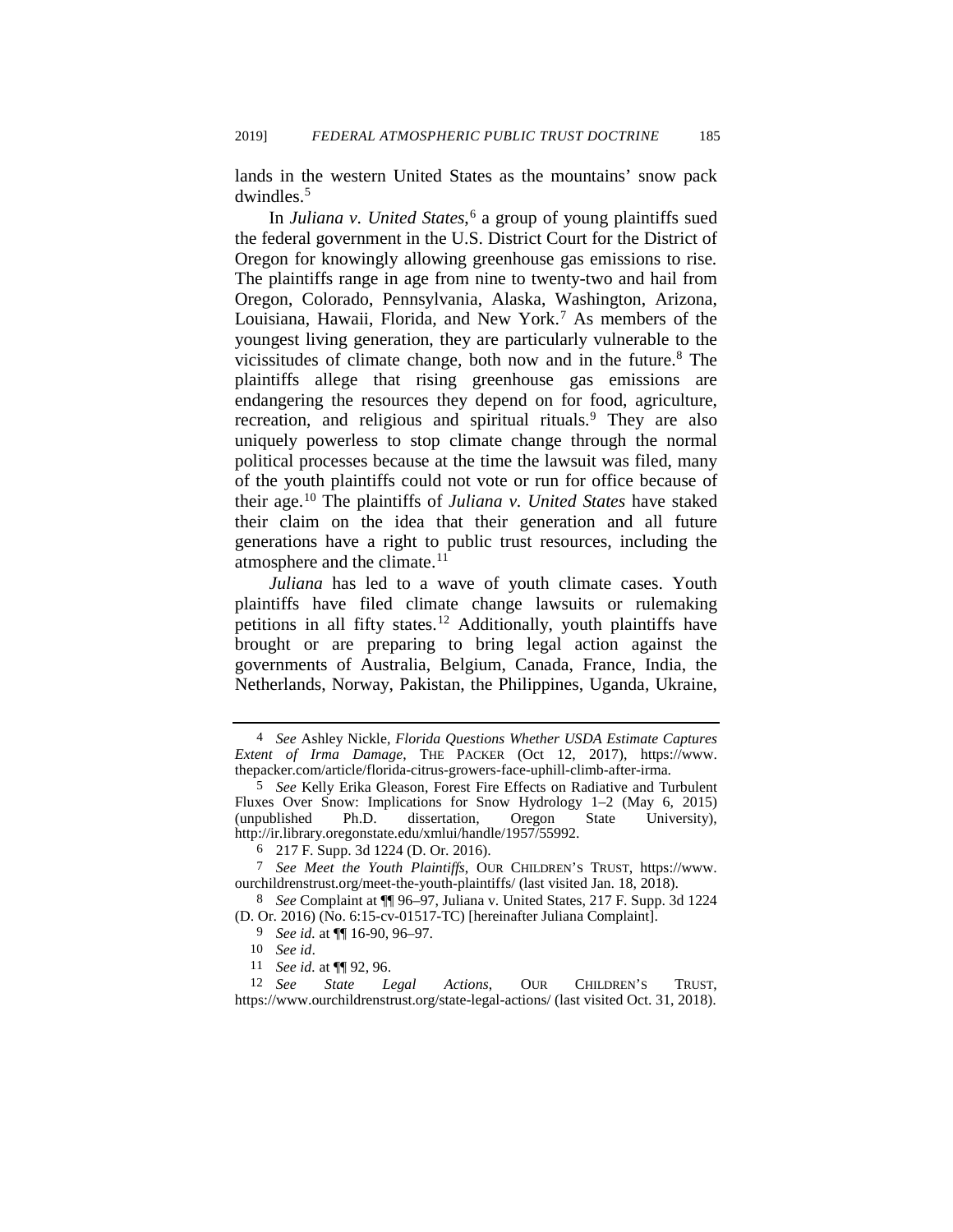and the United Kingdom to demand science-based climate policy.[13](#page-3-0) Youth plaintiffs are also organizing at the municipal level to pass science-based climate ordinances.[14](#page-3-1) That being said, at this time, *Juliana* is the first such case to survive a motion to dismiss in federal court—on November 10, 2016, Judge Ann Aiken issued an opinion and order allowing the case to proceed to trial.<sup>[15](#page-3-2)</sup>

In denying the government's motion to dismiss, Judge Aikens wrote, "this is no ordinary lawsuit."<sup>[16](#page-3-3)</sup> Plaintiffs challenge government decisionmaking across a range of federal agencies responsible for energy, transportation, navigation, agriculture, commerce, the environment, and the military.<sup>[17](#page-3-4)</sup> They raise novel issues of constitutional law, including the separation of powers, the scope and substance of unenumerated rights, and the nature of the public trust doctrine.[18](#page-3-5) Plaintiffs allege violations of the Due Process clause of the Fifth Amendment, the Equal Protection guarantees of the Fourteenth and Fifth Amendments, unenumerated rights reserved by the people through the Ninth Amendment, and the public trust doctrine.<sup>[19](#page-3-6)</sup>

This Article will focus on the public trust doctrine questions raised by *Juliana*. First, this Article summarizes the history of the public trust doctrine, tracing its origins from Roman law, through English case law, to American common law, where the doctrine evolved due to changes in social, economic, and scientific contexts. Second, this Article considers whether the atmosphere is a public trust resource and explores the application of the public trust doctrine beyond water to the atmosphere. Third, this Article examines whether, if the public trust doctrine can be extended, there is a *federal* atmospheric public trust doctrine. This Article argues that the connection between water and air supports the

<span id="page-3-0"></span><sup>13</sup> *See Global Legal Actions*, OUR CHILDREN'S TRUST, https://www. ourchildrenstrust.org/global-legal-actions/ (last visited Oct. 31, 2018).

<span id="page-3-1"></span><sup>14</sup> *See Grassroots Legal Actions*, OUR CHILDREN'S TRUST, https://www. ourchildrenstrust.org/grassroots-legal-actions/ (last visited Oct. 31, 2018).

<span id="page-3-2"></span><sup>15</sup> *See* Juliana v. United States, 217 F. Supp. 3d 1224 (D. Or. 2016). For an overview of the filings in *Juliana* to date, see *Major Court Orders and Filings*, OUR CHILDREN'S TRUST, https://www.ourchildrenstrust.org/court-orders-andpleadings (last visited Feb. 6, 2019).

<sup>16</sup> *Juliana*, 217 F. Supp. 3d at 1234.

<sup>17</sup> *See generally* Juliana Complaint, *supra* note [8](#page-2-8)*.*

<span id="page-3-6"></span><span id="page-3-5"></span><span id="page-3-4"></span><span id="page-3-3"></span><sup>18</sup> *See Juliana*, 217 F. Supp. 3d at 1237–38 (separation of powers), 1249–62 (unenumerated rights and public trust doctrine).

<sup>19</sup> *See* Juliana Complaint*, supra* note [8,](#page-2-8) ¶¶ 277–310.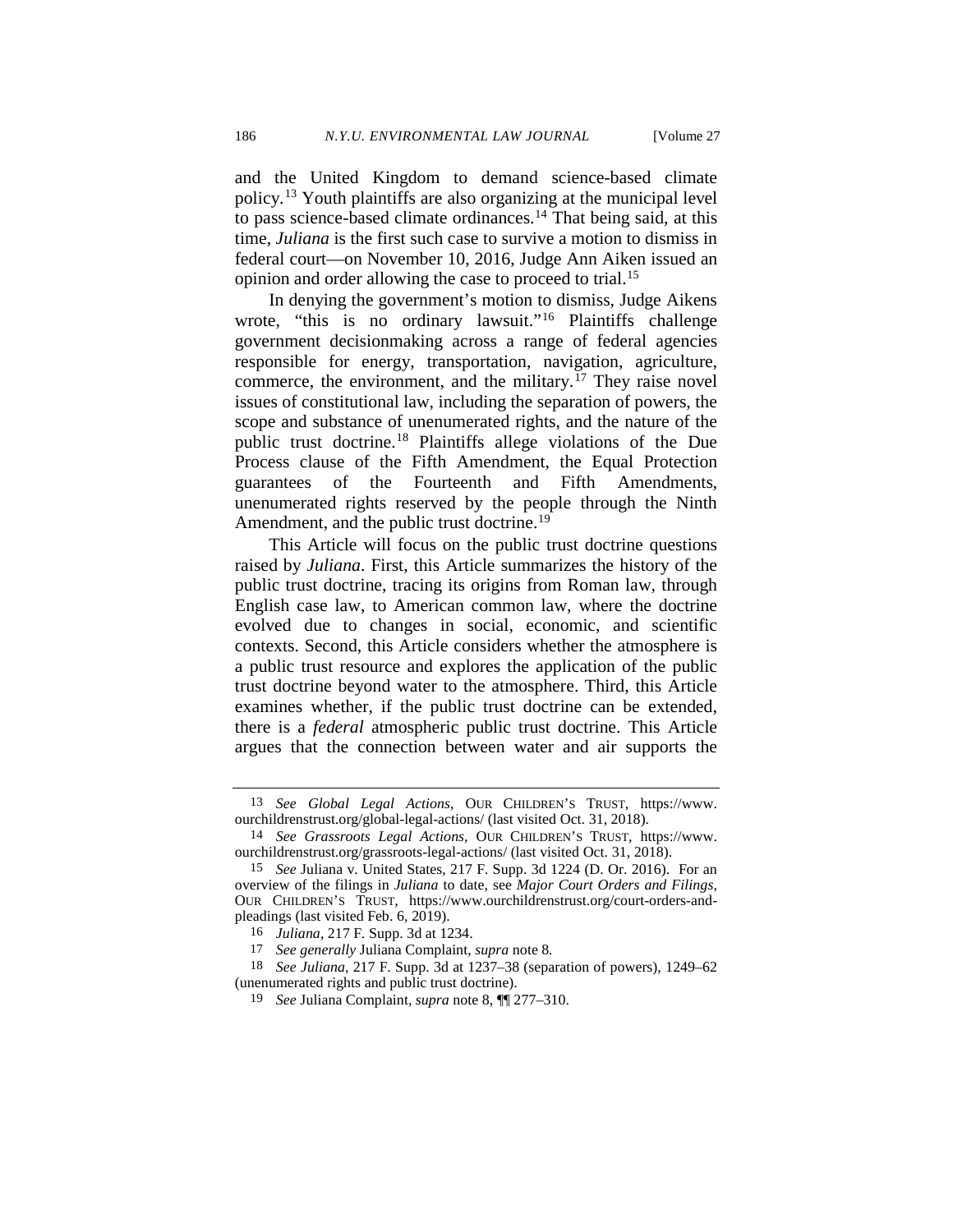inclusion of atmosphere in the public trust doctrine, and that the federal government's control over territories, territorial seas, and certain navigable waters supports the existence of a federal public trust doctrine.

# I. THE HISTORY OF THE PUBLIC TRUST DOCTRINE FROM ROMAN LAW THROUGH AMERICAN COMMON LAW

### A. *The Origins of the Public Trust Doctrine in Roman Law and the Magna Carta*

<span id="page-4-7"></span>The public trust doctrine has its roots in Roman law, where it was articulated in the Institutes of Justinian, which was part of a sixth century codification of Roman law under Emperor Justinian I.[20](#page-4-0) The Institutes of Justinian describes the law as deriving from three sources: the law of nature (common to all living things and unchangeable), the law of nations (common to all humankind and prescribed by natural reason), and the civil law (common to all Romans and changeable). $21$  The Institutes of Justinian also divides the law into the law of persons, the law of things, and the law of actions.[22](#page-4-2)

The Institutes of Justinian situates the air, running water, the sea, and the shore within the law of things and the law of nature.<sup>[23](#page-4-3)</sup> These resources were deemed inherently incapable of private ownership, not only in the context of Roman civil law, but also in the context of the immutable and inescapable law of nature. No human law could reduce the air, the running water, the sea, or the shore to private ownership.<sup>[24](#page-4-4)</sup> The public trust doctrine, as articulated by the Institutes of Justinian in 533 C.E., transcends the vagaries of human history, governments, and laws.

The public trust doctrine was further developed in England, where the Magna Carta provided for the removal of fish weirs from English rivers in  $1215^{25}$  $1215^{25}$  $1215^{25}$  Fish weirs were historically used to

<span id="page-4-1"></span><span id="page-4-0"></span><sup>20</sup> *See* INSTITUTES OF JUSTINIAN 78 (John T. Abdy & Bryan Walker trans., Cambridge Univ. Press 1876) (530 C.E.)*.*

<span id="page-4-6"></span><sup>21</sup> *See id.* at 3–12.

<sup>22</sup> *See id.* at 12.

<span id="page-4-3"></span><span id="page-4-2"></span><sup>23</sup> *See id.* at 78 ("By the law of nature these things are common to all men; air, running water, the sea, and consequently the shores of the sea.").

<span id="page-4-4"></span><sup>24</sup> *See id.* ("No one therefore is debarred from approaching the sea-shore . . . because these are not subjects to the law of nations.").

<span id="page-4-5"></span><sup>25</sup> *See The Text of the Magna Carta*, FORDHAM UNIVERSITY: INTERNET HISTORY SOURCEBOOKS PROJECT, https://sourcebooks.fordham.edu/halsall/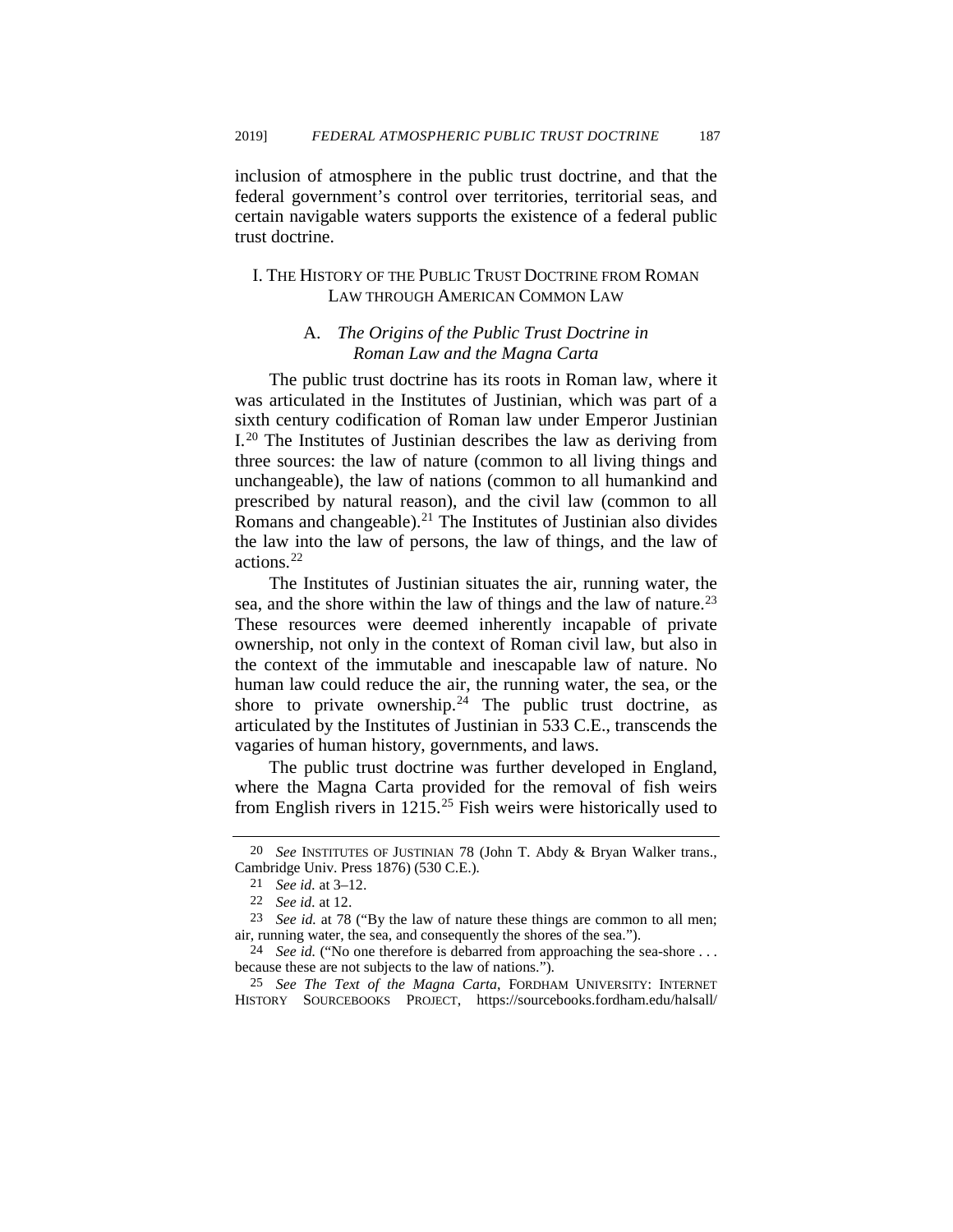<span id="page-5-8"></span>trap fish, but they also rendered rivers unnavigable and depleted the fish population by interfering with spawning and facilitating overfishing.[26](#page-5-0) The Magna Carta represented a decision to preserve the navigability of rivers and the local fish population for the benefit of the public. Notably, the king's own fish weirs were not exempt under the Magna Carta, which represented a check on the sovereign's right to exploit natural resources to the detriment of the public.<sup>[27](#page-5-1)</sup>

English common law built upon the foundation of the Magna Carta and Roman law, upholding the public's right to common natural resources. In *Free Fishers of Whitstable v. Gann*, the proprietors of an oyster fishery sued to enforce anchoring fees on passing ships, arguing that the Crown had granted them title to the submerged lands. $^{28}$  $^{28}$  $^{28}$  The court ruled that, under English common law, the sovereign held title to the bed of all tidal rivers, estuaries, and territorial seas for the benefit of the subjects.<sup>[29](#page-5-3)</sup> More specifically, the court explained that this title was subject to the public right of navigation; if the Crown granted title of the submerged lands to a private entity, that title was also subject to the public right of navigation, and no fishery owner could interfere with this right. $30$  Furthermore, the court held that no anchorage fees could be charged due to this public right.<sup>[31](#page-5-5)</sup>

#### <span id="page-5-7"></span>B. *The Public Trust Doctrine Comes to America*

The public trust doctrine passed from English common law into American common law, where the doctrine expanded and developed further.<sup>[32](#page-5-6)</sup> One of the earliest expositions of the public

source/magnacarta.asp (last visited Nov. 5, 2018) (providing the text of MAGNA CARTA § 33 (G.R.C. Davis trans., British Library rev. ed. 1989) (1215)).

<span id="page-5-0"></span><sup>26</sup> *See* THE LISLE LETTERS: AN ABRIDGEMENT 140 (Muriel Saint Clare Byrne ed., 1981).

<span id="page-5-1"></span><sup>27</sup> *See* FORDHAM UNIVERSITY: INTERNET HISTORY SOURCEBOOKS PROJECT, *supra* note [25.](#page-4-6) 28 *See* Free Fishers of Whitstable v. Gann (1865), 11 Eng. Rep. 1305 (HL)

<span id="page-5-2"></span> $[1, 9-10]$ .

<span id="page-5-3"></span><sup>29</sup> *See id.* at [13–15]; *see also* Bradley Freedman & Emily Shirley, *England and the Public Trust Doctrine*, J. PLAN. & ENV'T LAW 839, 841 (2014).

<span id="page-5-4"></span><sup>30</sup> *See* Free Fishers of Whitstable v. Gann (1865), 11 Eng. Rep. 1305 (HL) [13–14].

<sup>31</sup> *See id.* at 27.

<span id="page-5-6"></span><span id="page-5-5"></span><sup>32</sup> *See, e.g.*, Carson v. Blazer*,* 2 Binn. 475 (Pa. 1810); Cates' Ex'rs v. Wadlington*,* 1 McCord 580 (S.C. 1822); Bullock v. Wilson*,* 2 Port. 436 (Ala. 1835); Collins v. Benbury*,* 3 Ired. 277 (N.C. 1842).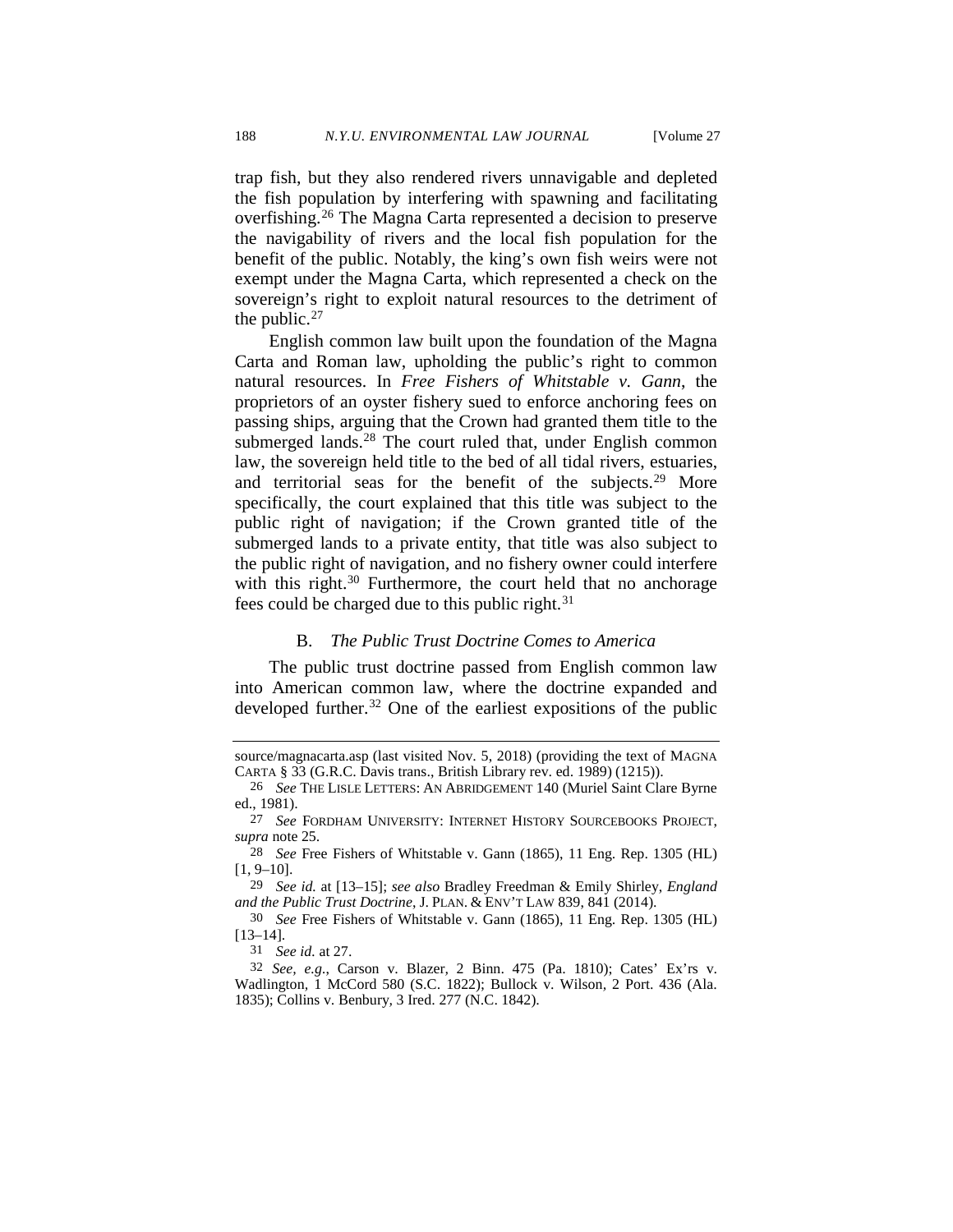trust doctrine in American common law occurred in *Arnold v. Mundy*, an 1821 New Jersey trespassing case brought by the proprietor of an oyster bed in navigable waters.<sup>[33](#page-6-0)</sup> The court ruled that the proprietor had no right to maintain a trespass action against other people who attempted to harvest the oysters.<sup>[34](#page-6-1)</sup> The Supreme Court of New Jersey wrestled with the very nature of the ownership of navigable rivers.<sup>[35](#page-6-2)</sup> The plaintiff argued that the Magna Carta, which barred the sovereign from blocking the public's right of fishing and navigation in royal rivers, was local to England.[36](#page-6-3) The plaintiff further argued that when King Charles II granted the colony of New Jersey to the Duke of York, who in turn granted it to New Jersey's original proprietors, he included within the grant all rivers, with no restriction on the Duke's power to grant or alienate the rivers or the right to fish in them.<sup>[37](#page-6-4)</sup> They maintained that the rights and possessions of the 1664 grant underlie all title to property, including the plaintiff's title.<sup>[38](#page-6-5)</sup>

In rejecting plaintiff's argument, Chief Justice Kirkpatrick gave a rousing defense of America's legal heritage in the form of the law of nature (articulated by Institutes of Justinian in the context of property), the civil law (common to most of Western civilization), and the English common law:

By the law of nature, which is the only true foundation of all the social rights, that by the civil law, which formerly governed almost all the civilized world, and which is still the foundation of the polity of almost every nation in Europe; that by the common law of England, of which our ancestors boasted, and to which it were well if ourselves paid a more sacred regard; I say I am of opinion, that, by all these, the navigable rivers, where the tide ebbs and flows, the ports, the bays, the coasts of the sea, including both the water and the land under the water, for the purposes of passing and repassing, navigation, fishing, fowling, sustenance, and all the other uses of the water and its products (a few things which belonged to the king in his private right, and for his own use only excepted) are common to all the people, and that each has a right to use them according to his

<span id="page-6-2"></span><span id="page-6-1"></span><span id="page-6-0"></span><sup>33</sup> *See* Arnold v. Mundy, 6 N.J.L. 1, 1–2 (1821).

<sup>34</sup> *See id.* at 1.

<span id="page-6-3"></span><sup>35</sup> *See id.* at 11–13.

<sup>36</sup> *See id.* at 5–6.

<span id="page-6-4"></span><sup>37</sup> *See id.* at 4–7.

<span id="page-6-5"></span><sup>38</sup> *See id.* at 6.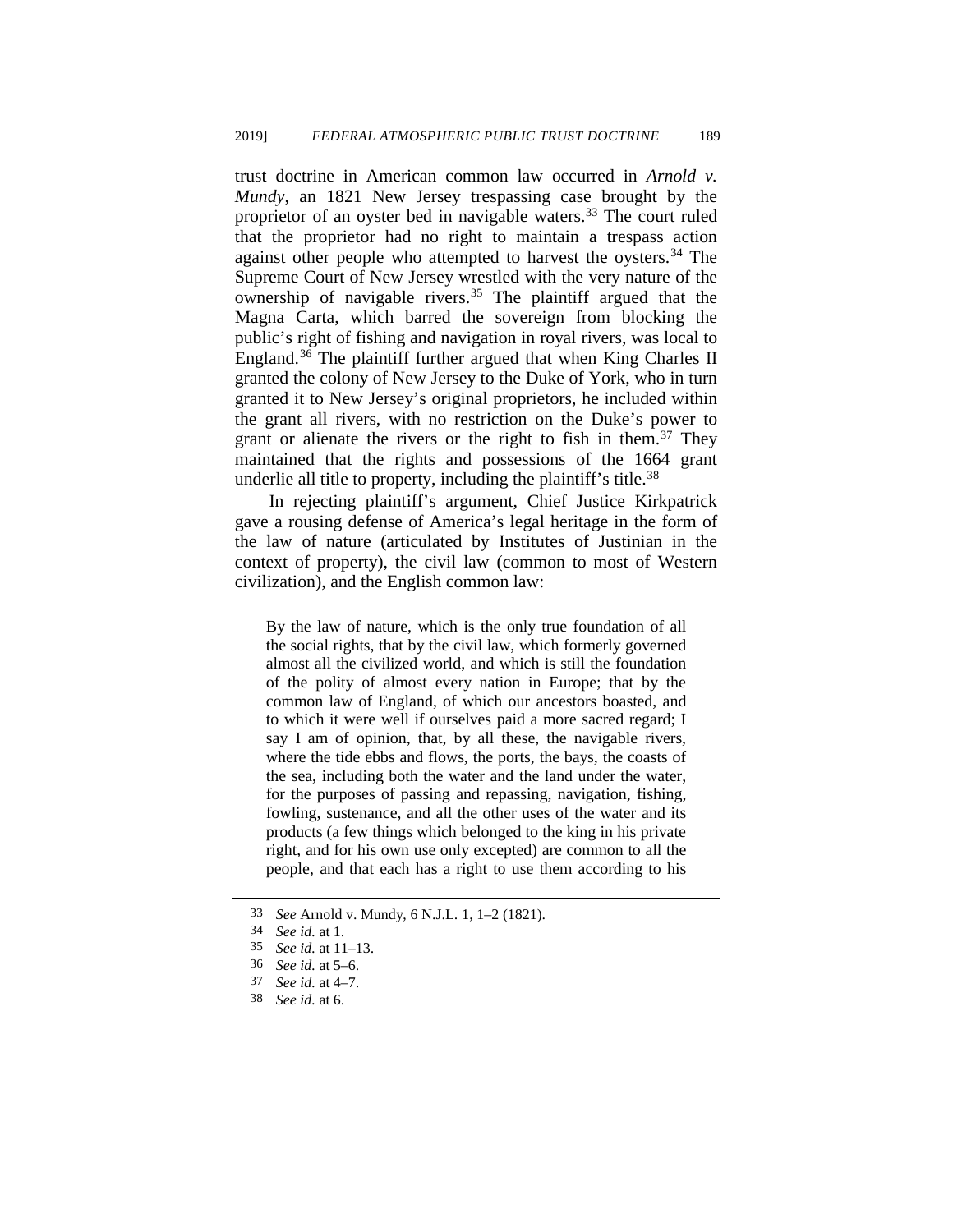pleasure, subject only to the laws which regulate that use; that the property indeed vests in the sovereign, but it vests in him for the sake of order and protection, and not for his own use, but for the use of the citizen.  $\ldots$ <sup>[39](#page-7-0)</sup>

As to the Magna Carta itself, the Chief Justice believed that the charter restored the common law right of the people to fish and navigate without interference from fishing weirs constructed by the recipients of the king's favoritism, and that since the time of the Magna Carta, no king of England has had the power of granting away those rights, at any time or any place.<sup>[40](#page-7-1)</sup> The Chief Justice explained that when the king took possession of New Jersey, he did so in his sovereign capacity, with the same rights and power over it as of his other domains. $41$  Thus, the court held, the Magna Carta, and its protection of the common law rights of fishing and navigation, arrived with full force and power in the English colonies of the New World. After the American Revolution, these royal rights vested in the people, as the sovereign of the country, with specific limitations on sovereign power: the people could fish, navigate, or plant oysters, but they could not "make a direct and absolute grant, divesting all the citizens of their common right; such a grant, or a law authorizing such a grant, would be contrary to the great principles of our constitution."[42](#page-7-3)

The court distinguished between sovereign ownership for the sovereign's personal use (or, for purposes of state) and sovereign ownership for the purpose of holding a resource in trust for the common use and enjoyment of the people.<sup>43</sup> Sovereign ownership of natural resources held under the public trust came with restrictions and responsibilities as well as rights: the sovereign could not dispose of these natural resources in such a way as to prevent the public from enjoying them.<sup>[44](#page-7-5)</sup> Moreover, when the ports, bays, and coasts were passed from King Charles II to the

<sup>39</sup> *Id.* at 11–12.

<sup>40</sup> *See id.* at 12.

<span id="page-7-2"></span><span id="page-7-1"></span><span id="page-7-0"></span><sup>41</sup> *See id.* at 13 (explaining that when the English settlers arrived on the shores of New Jersey, they "came over here clothed with all the essential rights and privileges secured to the subject by the British Constitution").

<sup>42</sup> *Id.* at 13.

<sup>43</sup> *See id.* at 1–2, 12–13.

<span id="page-7-5"></span><span id="page-7-4"></span><span id="page-7-3"></span><sup>44</sup> *See* Freedman & Shirley, *supra* not[e 29,](#page-5-7) at 842; *see also* Arnold v. Mundy 6 N.J.L. 1, 1–2 (1821).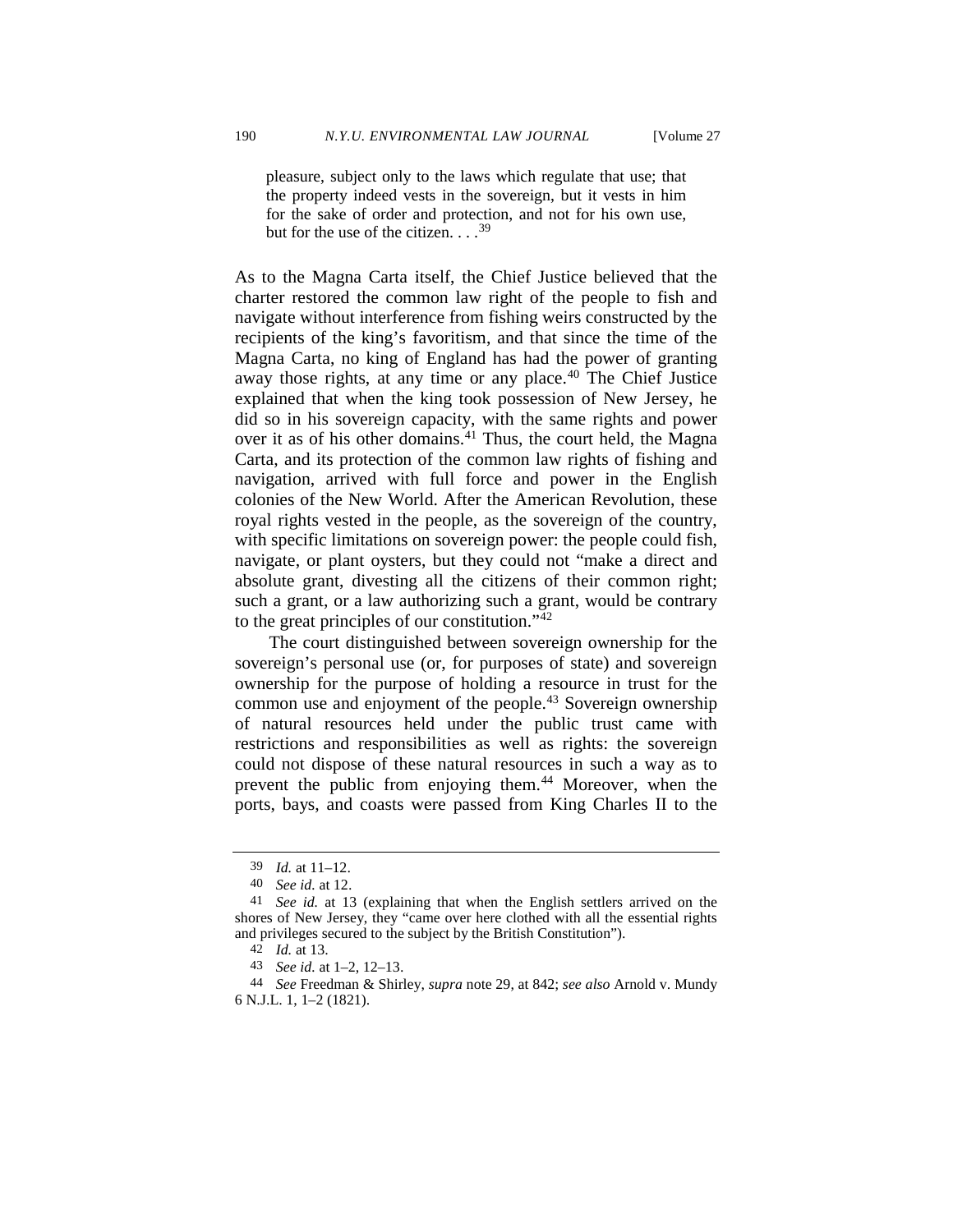Duke of York and later to the proprietors of New Jersey, it was not for the governor's own use, but to exercise the royal authority on behalf of and for the benefit of the people.[45](#page-8-0) These principles survived the Revolutionary War, with the rights to these resources vesting in the people of New Jersey as the sovereign.<sup>[46](#page-8-1)</sup>

*Arnold* shows the survival and seamless transfer of the public trust doctrine from English to American common law after the Revolution. The case is remarkable for its affirmation of the continued validity of the Magna Carta in American law, and the public trust doctrine itself.

Two important distinctions emerged between the public trust doctrine as it existed in eighteenth-century England and the public trust doctrine as it developed in the newly-independent United States. First, the sovereign was redefined as the people rather than the Crown, with rights vesting in the public.<sup>[47](#page-8-2)</sup> This democratic reinterpretation of the English common law doctrine laid the groundwork for ordinary citizens to sue for access to or preservation of public resources.[48](#page-8-3)

Second, courts in the United States quickly clarified that all navigable rivers belonged to the public trust, whereas the English doctrine only applied to "royal rivers" that were subject to the ebb and flow of the tide.<sup>[49](#page-8-4)</sup> In 1810, the Supreme Court of Pennsylvania considered whether a riparian property owner had the right to an exclusive shad fishery in the Susquehanna River in *Carson v. Blazer*. [50](#page-8-5) While the Susquehanna River was not a tidal river, the court ruled that "such rivers are navigable, although there is no flow and reflow of the tide, and they belong to the common wealth,"[51](#page-8-6) explaining that the colonies (which later became the states) adopted English common law, but only the portions that

<span id="page-8-6"></span><span id="page-8-5"></span><span id="page-8-4"></span>49 *See, e.g.*, Carson v. Blazer, 2 Binn. 475 (Pa. 1810); Cates' Ex'rs v. Wadlington, 1 S.C.L. 580, 582 (S.C. 1822); Bullock v. Wilson, 2 Port 436, 445– 48 (Ala. 1835); Collins v. Benbury, 3 Ired. 277, 285 (N.C. 1842).

50 *See Carson*, 2 Binn. 475.

51 *Id.* at 475, 479.

<sup>45</sup> *See Arnold*, 6 N.J.L. at 1–2.

<sup>46</sup> *See id.*

<sup>47</sup> *See id.* at 13.

<span id="page-8-3"></span><span id="page-8-2"></span><span id="page-8-1"></span><span id="page-8-0"></span><sup>48</sup> *See, e.g.*, Barney v. City of Keokuk*,* 94 U.S. 324, 333 (1876) ("By the American Revolution, the people of each State, in their sovereign character, acquired the absolute right to all their navigable waters and the soil under them.").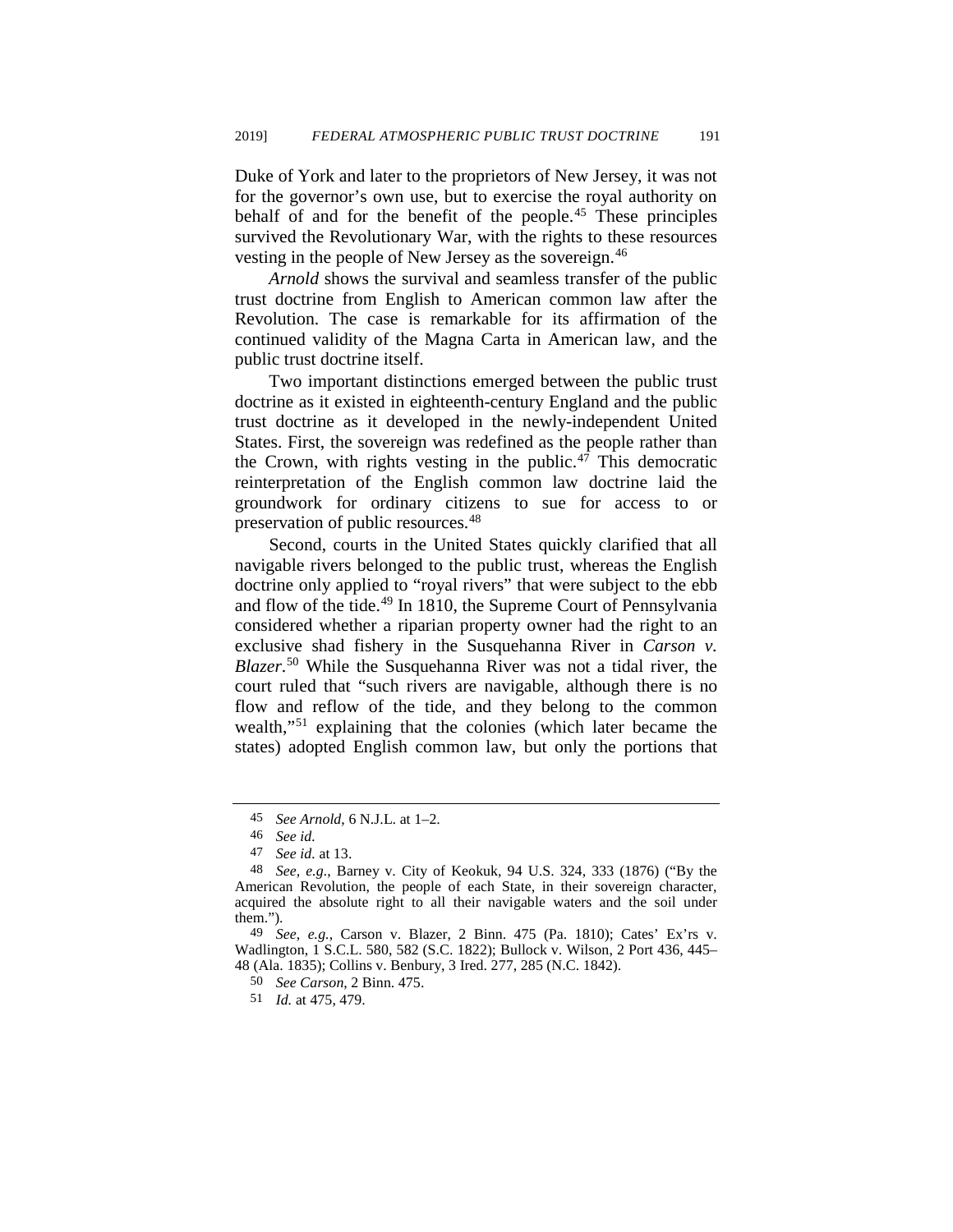were applicable to local conditions.<sup>[52](#page-9-0)</sup> The Constitutional Court of Appeals of South Carolina also held that "[the English] rule will not do in this state, where our rivers are navigable several hundred miles above the flowing of the tide."[53](#page-9-1) In 1835, the Supreme Court of Alabama reaffirmed that navigable waters are "common or public highways" in this country, adding that both Congress and the Alabama state legislature had passed statutes to clarify this point.[54](#page-9-2) In 1842, the Supreme Court of North Carolina held that the public had the right to fish in navigable waters.<sup>[55](#page-9-3)</sup>

The U.S. Supreme Court followed the lead of the state courts in *Barney v. Keokuk*, solidifying the position that all navigable waters in the United States are public trust resources owned in common by the people.[56](#page-9-4) By 1876, the year *Barney* was decided by the Supreme Court, the matter was settled in favor of including all navigable waters within the scope of the public trust:

It appears to be the settled law of that State that the title of the riparian proprietors on the banks of the Mississippi extends only to ordinary high-water mark, and that the shore between high and low water mark, as well as the bed of the river, belongs to the State. This is also the common law with regard to navigable waters; although, in England, no waters are deemed navigable except those in which the tide ebbs and flows. *In this country, as a general thing, all waters are deemed navigable which are really so*; and especially it is true with regard to the Mississippi and its principal branches. . . . The above conclusion was reached, and has always been adhered to in that State.<sup>[57](#page-9-5)</sup>

Furthermore, in 1892, the U.S. Supreme Court held that the public trust doctrine applies to the land beneath the navigable waters of the Great Lakes.[58](#page-9-6) In his opinion in *Illinois Central Railroad Co. v. Illinois*, Justice Field emphasized the similarity of the Great Lakes

<span id="page-9-3"></span><span id="page-9-2"></span><span id="page-9-1"></span><span id="page-9-0"></span><sup>52</sup> *See id.* at 484 ("[T]he uniform idea has ever been, that only such parts of the common law as were applicable to our local situation have been received in this government.").

<sup>53</sup> *Cates' Ex'rs*, 1 S.C.L. at 582.

<sup>54</sup> *Bullock*, 2 Port. at 444.

<sup>55</sup> *See* Collins v. Benbury, 3 Ired. 277, 285 (N.C. 1842).

<span id="page-9-4"></span><sup>56</sup> *See* Barney v. City of Keokuk*,* 94 U.S. 324, 333 (1876).

<span id="page-9-5"></span><sup>57</sup> *Id.* at 337–38 (emphasis added).

<span id="page-9-6"></span><sup>58</sup> *See* Ill. Cent. R.R. Co. v. Illinois*,* 146 U.S. 387, 435 (1892).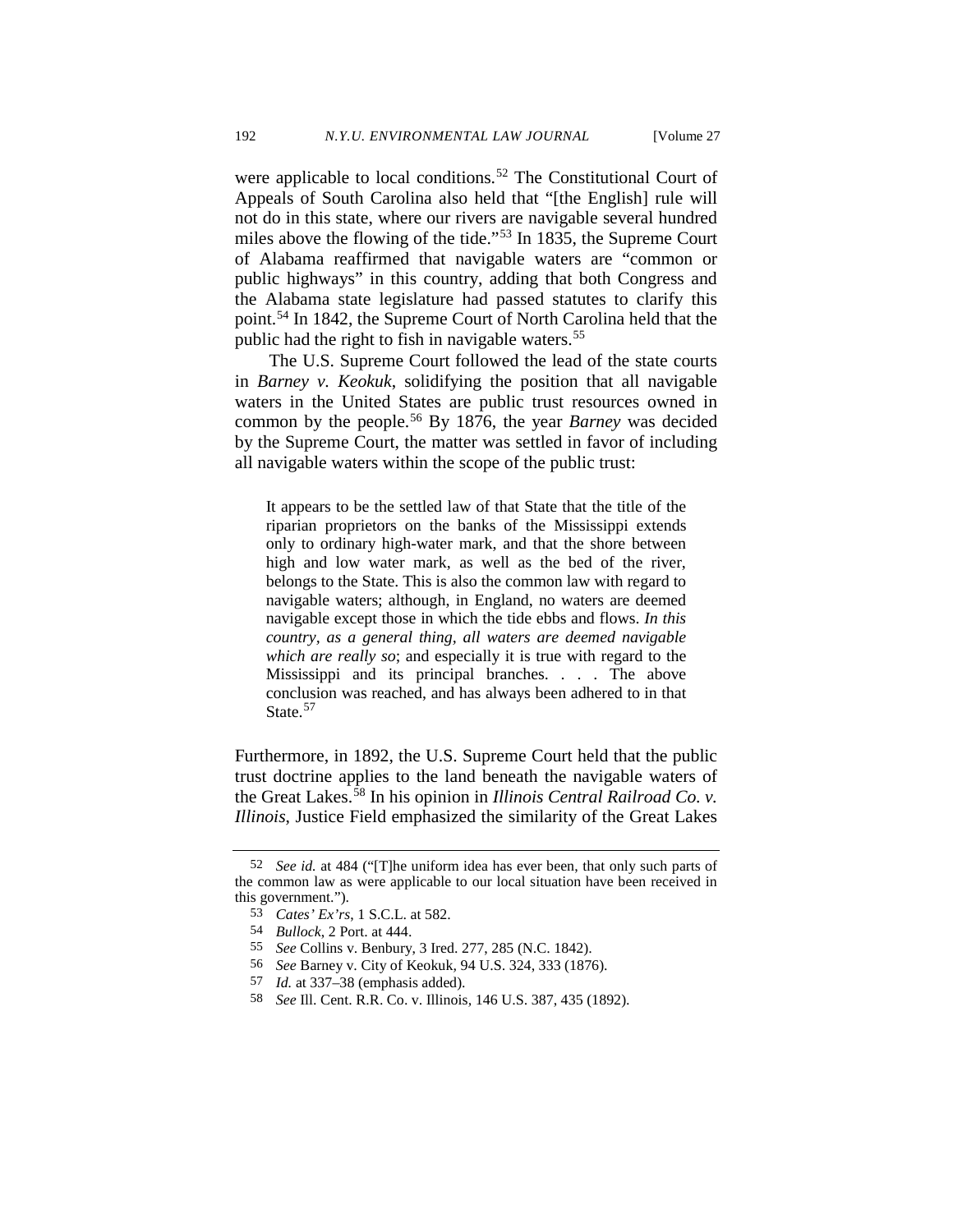to the open seas and reaffirmed that, in the American context, navigability trumps tides and salt water.<sup>[59](#page-10-0)</sup> In rejecting the Illinois legislature's decision to cede title and control of much of the Chicago harbor lakebed to a private railroad company, Justice Field emphasized that the state's title in lands under the navigable waters of Lake Michigan is held in trust for the people, so that they can freely navigate, fish, and engage in commerce.<sup>[60](#page-10-1)</sup>

By the late nineteenth century, American courts had adapted the public trust doctrine to the American context. Public trust resources were held by the state for the people.<sup>[61](#page-10-2)</sup> And all navigable waters, including non-tidal rivers and the Great Lakes, were subject to the public trust.<sup>[62](#page-10-3)</sup>

### C. *The Expansion of the Public Trust Doctrine in American Courts*

From the late nineteenth century to the present day, American courts have expanded the public trust doctrine from navigable waters to resources *related* to navigable waters. They also expanded the public trust doctrine from the traditional rights of navigation and fishing to encompass the ever-changing conditions and needs of the public it was created to benefit.<sup>[63](#page-10-4)</sup> Thus, recreational and shore activities, swimming, natural beauty and aesthetics, preservation, and the eradication of pollution have all come under the umbrella of the public trust.<sup>[64](#page-10-5)</sup>

<sup>59</sup> *See id.* at 436–37.

<span id="page-10-1"></span><span id="page-10-0"></span><sup>60</sup> *See id.* at 452 ("[The state's title in lands under Lake Michigan is] a title held in trust for the people of the State, that they may enjoy the navigation of the waters, carry on commerce over them, and have liberty of fishing therein freed from the obstruction or interference of private parties.").

<sup>61</sup> *See* Arnold v. Mundy, 6 N.J.L. 1, 13 (1821).

<span id="page-10-3"></span><span id="page-10-2"></span><sup>62</sup> *See Ill. Cent. R.R. Co.,* 146 U.S. at 435 (1892) (finding that the Great Lakes are subject to the public trust); Barney v. City of Keokuk*,* 94 U.S. 324, 333 (1877) (finding that the Mississippi River was subject to the public trust).

<span id="page-10-4"></span><sup>63</sup> *See In re* Water Use Permit Applications, 9 P.3d 409, 425 (Haw. 2000) (groundwater); Robinson Twp. v. Commonwealth, 83 A.3d 901, 955 (Pa. 2013) (plurality opinion) (air).

<span id="page-10-5"></span><sup>64</sup> *See* Caminiti v. Boyle, 732 P.2d 989, 994 (Wash. 1987) (citing Wilbour v. Gallagher, 462 P.2d 232 (Wash. 1969)) (noting that the *jus publicum* interest is the right "of navigation, together with its incidental rights of fishing, boating, swimming, water skiing, and other related recreational purposes generally regarded as corollary to the right of navigation and the use of public water"); *see also* Borough of Neptune City v. Borough of Avon-by-the-Sea, 294 A.2d 47, 54 (N.J. 1972) ("We have no difficulty in finding that, in this latter half of the twentieth century, the public rights in tidal lands are not limited to the ancient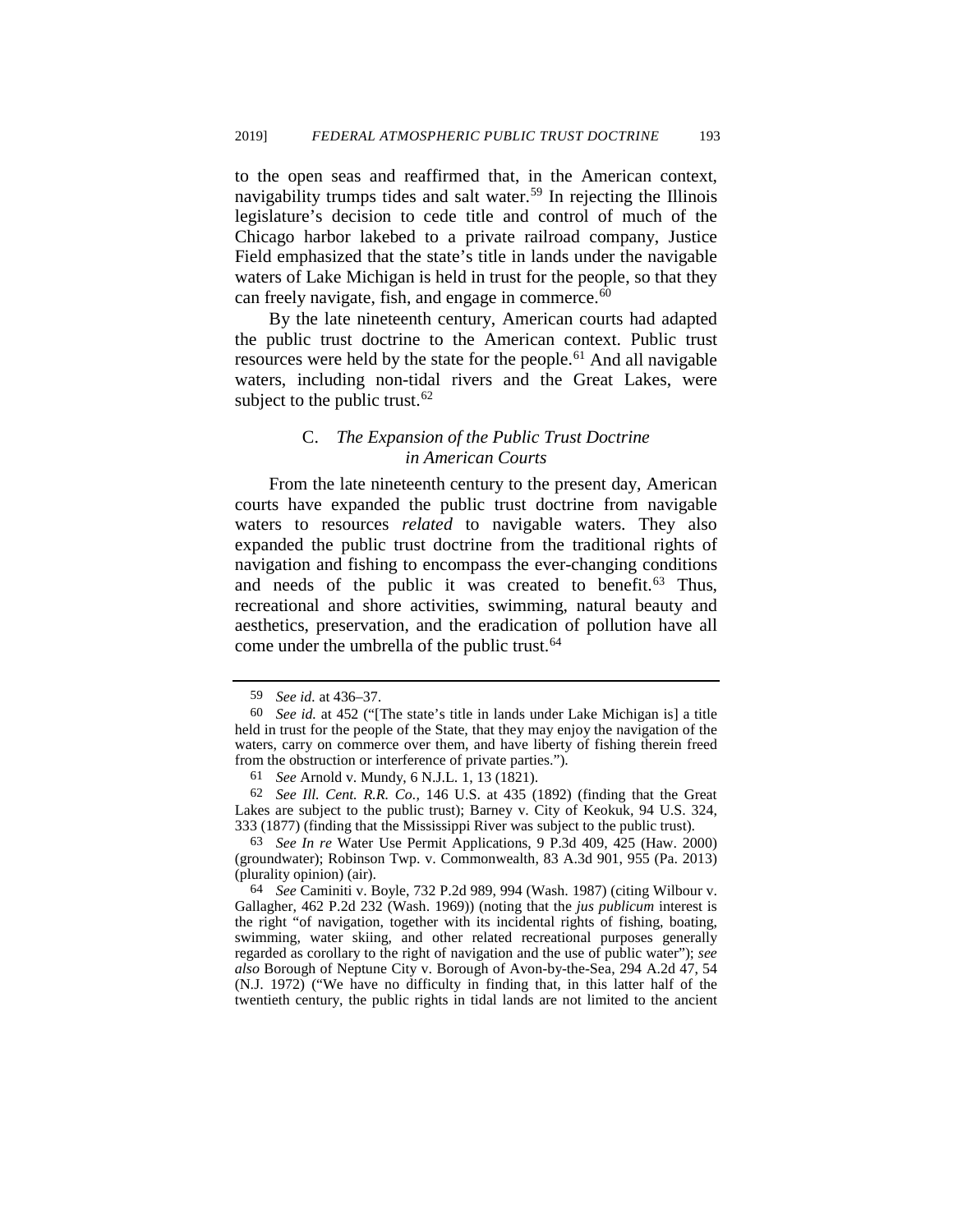<span id="page-11-11"></span>American courts have expanded the public trust doctrine from navigable waters generally<sup>[65](#page-11-0)</sup> to wildlife,<sup>66</sup> recreation,<sup>[67](#page-11-2)</sup> dry sand beaches,<sup>[68](#page-11-3)</sup> wetlands,<sup>69</sup> tributaries,<sup>[70](#page-11-5)</sup> groundwater,<sup>[71](#page-11-6)</sup> and air.<sup>[72](#page-11-7)</sup> In so doing, they have relied on the history of the doctrine itself,  $73$ changing social priorities,<sup>[74](#page-11-9)</sup> and emerging science.<sup>[75](#page-11-10)</sup> The courts have adopted a flexible and expansive reading of the public trust doctrine, under the theory that "[the] public trust doctrine, like all common law principles, should not be considered fixed or static,

66 *See* Geer v. Connecticut, 161 U.S. 519, 519 (1896) (wildlife).

<span id="page-11-2"></span><span id="page-11-1"></span>67 *See Caminiti*, 732 P.2d at 994 (citing *Wilbour*, 462 P.2d 232); *see also Borough of Neptune City* 294 A.2d at 54.

<span id="page-11-3"></span>68 *See* Matthews v. Bay Head Improvement Ass'n, 471 A.2d 355 (N.J. 1984) (dry sand beaches).

69 *See* Just v. Marinette Cty., 201 N.W.2d 761 (Wis. 1972) (wetlands).

<span id="page-11-5"></span><span id="page-11-4"></span>70 *See* Nat'l Audubon Soc'y v. Superior Ct. of Alpine Cty., 658 P.2d 709 (Cal. 1983) (en banc) (tributaries).

<span id="page-11-6"></span>71 *See In re* Water Use Permit Applications, 9 P.3d 409, 425 (Haw. 2000) (groundwater).

<span id="page-11-8"></span><span id="page-11-7"></span>72 *See* Robinson Twp. v. Commonwealth, 83 A.3d 901, 955 (Pa. 2013) (plurality opinion) (air).

73 *See, e.g., Matthews*, 471 A.2d at 360:

In *Borough of Neptune City v. Borough of Avon-by-the-Sea*. . . Justice Hall alluded to the ancient principle "that land covered by tidal waters belonged to the sovereign, but for the common use of all the people." The genesis of this principle is found in Roman jurisprudence, which held that "'[b]y the law of nature' 'the air, running water, the sea, and consequently the shores of the sea,' were common to mankind. No one was forbidden access to the sea, and everyone could use the seashore "to dry his nets there, and haul them from the sea . . . ." The seashore was not private property, but 'subject to the same law as the sea itself, and the sand or ground beneath it.' *This underlying concept was applied in New Jersey in Arnold v. Mundy, 6 N.J.L. 1 (Sup. Ct. 1821).*

(citations omitted) (citing INSTITUTES OF JUSTINIAN, *supra* note [20\)](#page-4-7) (emphasis added).

<span id="page-11-9"></span>74 *See, e.g.,* Borough of Neptune City v. Borough of Avon-by-the-Sea, 294 A.2d 47, 54 (N.J. 1972).

<span id="page-11-10"></span>75 *See* In re *Water Use Permit Applications*, 9 P.3d at 426 (internal citations omitted).

prerogatives of navigation and fishing, but extend as well to recreational uses, including bathing, swimming and other shore activities."); Just v. Marinette Cty, 201 N.W.2d 761, 768 (1972) ("The active public trust duty of the state of Wisconsin in respect to navigable waters requires the state not only to promote navigation but also to protect and preserve those waters for fishing, recreation, and scenic beauty.").

<span id="page-11-0"></span><sup>65</sup> *See, e.g.,* Carson v. Blazer, 2 Binn. 475 (Pa. 1810); Cates' Ex'rs v. Wadlington, 1 S.C.L. 580 (S.C. 1822); Bullock v. Wilson, 2 Port 436 (Ala. 1835); Collins v. Benbury, 3 Ired. 277 (N.C. 1842); *see also Barney*, 94 U.S. 324. These cases are discussed at length above.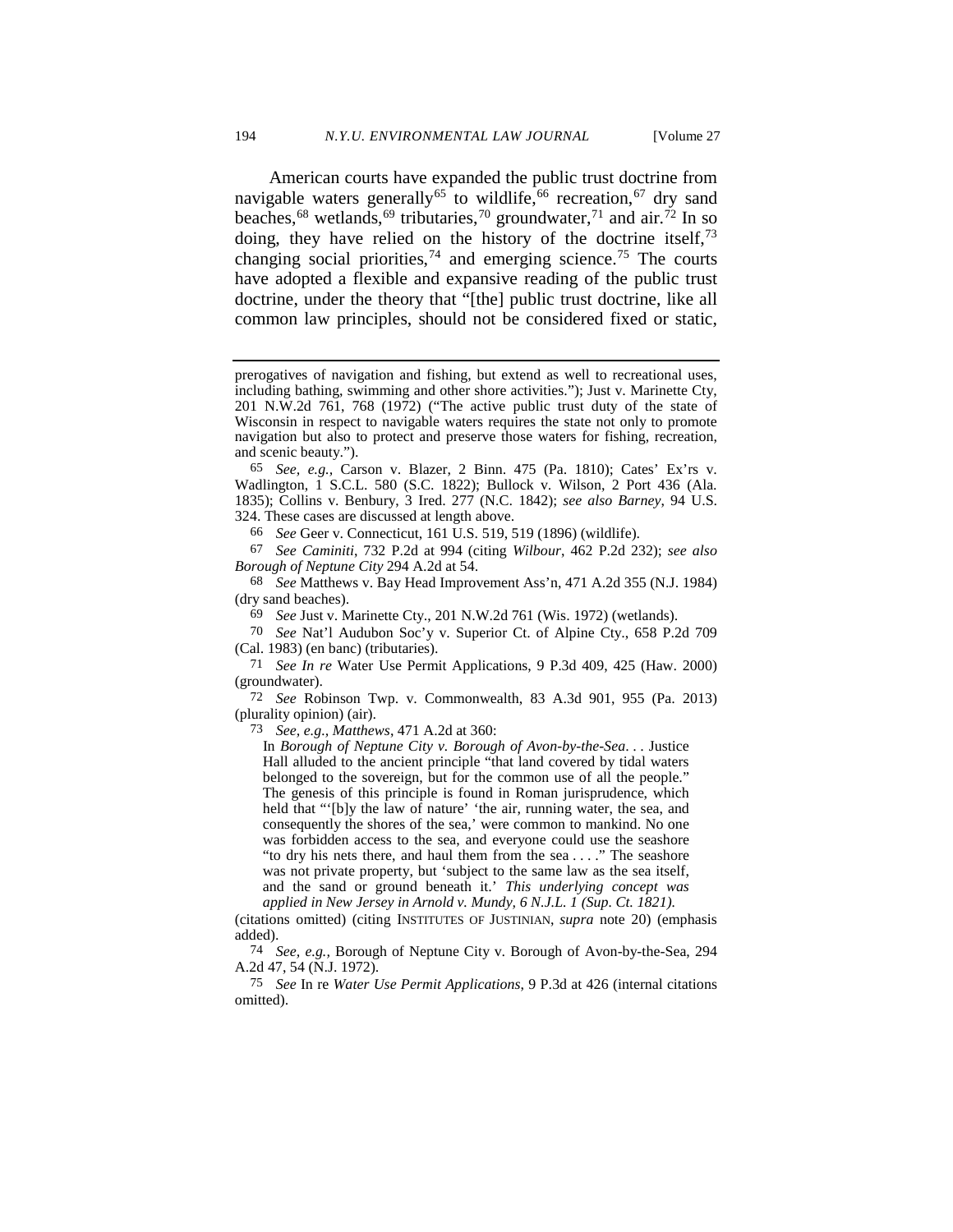but should be molded and extended to meet the changing conditions and needs of the public it was created to benefit."[76](#page-12-0) At the same time, the courts have remained grounded in the origins of the public trust doctrine, with frequent references to the Institutes of Justinian, the Magna Carta, and natural law even in the most groundbreaking twentieth- and twenty-first-century cases.[77](#page-12-1) A discussion of the most salient cases for purposes of the expansion of the public trust doctrine follows below.

At the end of the nineteenth century, the U.S. Supreme Court considered whether the state of Connecticut could ban the removal of lawfully-killed wildlife from the state in *Geer v. Connecticut*. [78](#page-12-2) After an exhaustive survey of the nature of property in animals *ferae naturae*, from ancient Greek and Roman law to the Napoleonic Codes and English common law, Justice White turned to the question of how to apply this "unbroken line of law and precedent" in America.<sup>[79](#page-12-3)</sup> He noted the long history of sovereigns controlling the taking and destruction of wildlife: neither common ownership nor ownership by "no one" is a license to take without limit.<sup>[80](#page-12-4)</sup> Then he declared:

Undoubtedly, this attribute of government to control the taking of animals ferae naturae, which was thus recognized and enforced by the common law of England, was vested in the colonial governments. . . . It is also certain that the power which the colonies thus possessed passed to the states with the separation from the mother country, and remains in them at the present day, in so far as its exercise may not be incompatible with, or restrained by, the rights conveyed to the federal government by the constitution.<sup>[81](#page-12-5)</sup>

While the government's power to regulate the taking of wildlife was grounded in English common law, the sovereign's power was understood differently in the context of the United States. In a government of and for the people, the sovereign was meant to

<sup>76</sup> *Borough of Neptune City*, 294 A.2d at 54.

<span id="page-12-4"></span><span id="page-12-3"></span><span id="page-12-2"></span><span id="page-12-1"></span><span id="page-12-0"></span><sup>77</sup> *See, e.g.*, Nat'l Audubon Soc'y v. Superior Court, 658 P.2d 709, 712 (Cal. 1983); *Borough of Neptune City*, 294 A.2d at 53–55.

<sup>78</sup> *See* Geer v. Connecticut, 161 U.S. 519, 522 (1896).

<sup>79</sup> *Id.* at 526.

<sup>80</sup> *Id.* at 525–26.

<span id="page-12-5"></span><sup>81</sup> *Id.* at 527–28.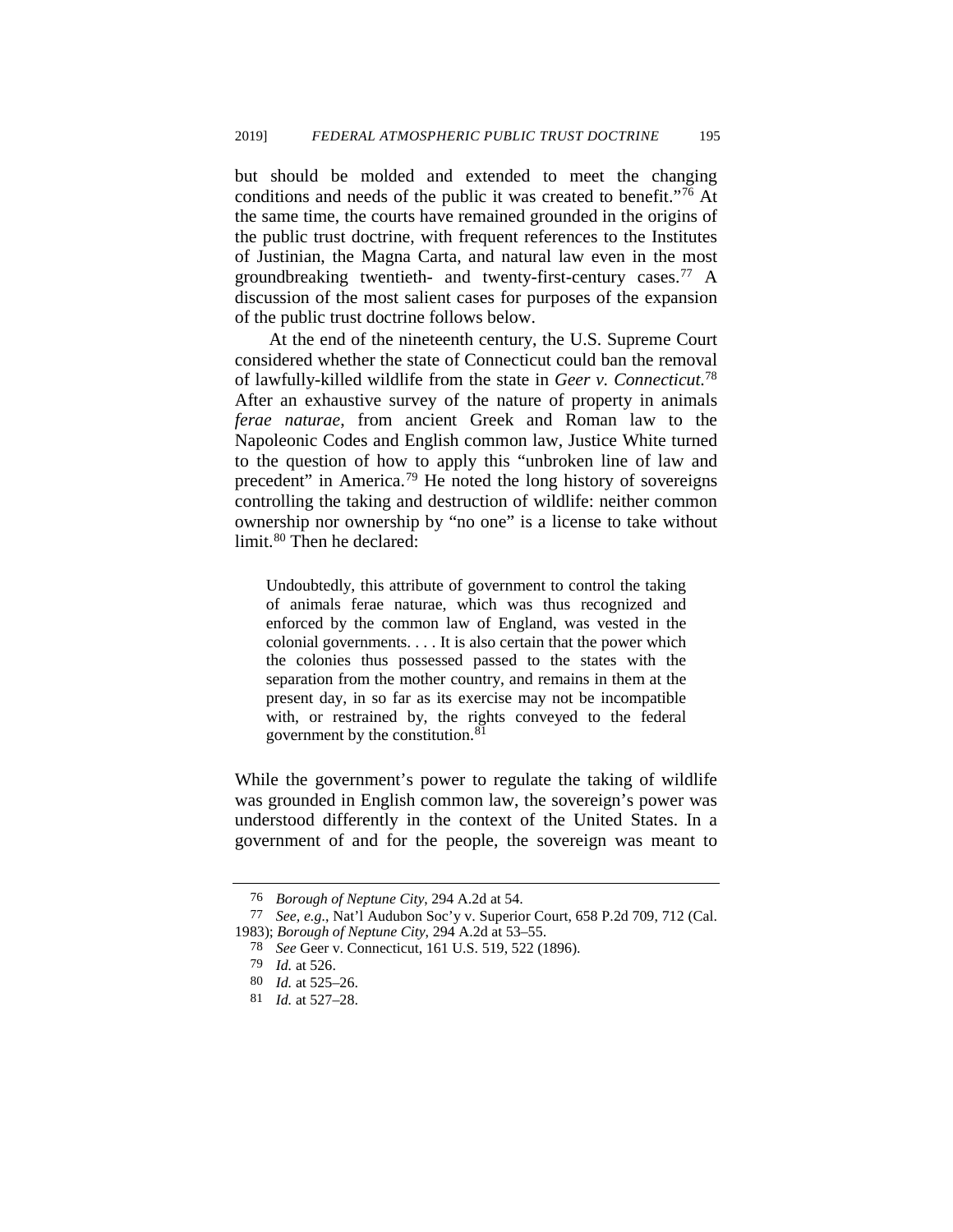exercise its power over common property "as a trust for the benefit of the people, and not as a prerogative for the advantage of the government as distinct from the people. . . ."[82](#page-13-0) Justice White also found that the public trust is not only a right but a duty:

It is, perhaps, accurate to say that the ownership of the sovereign authority is in trust for all the people of the state; and hence, by implication, it is the duty of the legislature to enact such laws as will best preserve the subject of the trust, and secure its beneficial use in the future to the people of the state.<sup>[83](#page-13-1)</sup>

Although the Supreme Court overruled *Geer* in *Hughes v. Oklahoma*[84](#page-13-2) in 1979, it did not strike a fatal blow to the inclusion of wildlife in the public trust.[85](#page-13-3) Writing for the majority in *Hughes*, Justice Brennan found that an Oklahoma statute, which prohibited transporting minnows for sale outside the state, was "repugnant to the commerce clause" and thus unconstitutional.<sup>[86](#page-13-4)</sup> Justice Brennan appeared chiefly concerned with the prospect of economic balkanization and discrimination against citizens of other states, concerns the founding fathers had sought to preempt through the commerce clause.[87](#page-13-5) *Geer* had defended the Connecticut statute banning the interstate transport of wild game for sale from a

<span id="page-13-5"></span>87 *See id.* at 325–35 for an extended discussion of the commerce clause.

<sup>82</sup> *Id.* at 529.

<sup>83</sup> *Id.* at 534.

<sup>84</sup> *See* Hughes v. Oklahoma, 441 U.S. 322 (1979).

<span id="page-13-3"></span><span id="page-13-2"></span><span id="page-13-1"></span><span id="page-13-0"></span><sup>85</sup> Indeed, courts continued to cite *Geer* in public trust doctrine cases even after *Hughes.* Some courts cite *Geer* without any reference to *Hughes. See, e.g.*, Singer v. Twp. of Princeton 860 A.2d 475, 481 (N.J. Sup. Ct. App. Div. 2004); State v. Bartree, 894 S.W.2d 34, 41 (Tex. App. 1994); McDowell v. State, 785 P.2d 1, 11 (Alaska 1989); Cal. Trout, Inc. v. State Water Res. Control Bd., 255 Cal. Rptr. 184, 212 (Cal. Ct. App. 1989); Ridenour v. Furness, 504 N.E.2d 336, 339 n.3 (Ind. Ct. App. 1987); Cont'l Ins. Cos. v. Ne. Pharm. and Chem. Co., Inc., 811 F.2d 1180, 1186 n.13 (8th Cir. 1987); United States v. Tomlinson, 574 F. Supp. 1531, 1535 (D. Wyo. 1983); Louisiana v. Baldridge, 538 F. Supp. 625, 629 (E.D. La. 1982). Some courts go so far as to affirm the property and ownership theory of wild animals, even after *Hughes*. *See, e.g., Cont'l Ins. Cos.*, 811 F.2d at 1186 n.13; *Tomlinson*, 574 F. Supp. at 1535. Other courts construe *Hughes* narrowly, stating that *Geer* is overruled on grounds other than the public trust doctrine. *See, e.g.*, People v. Rinehart, 377 P.3d 818, 823 n.3 (Cal. 2016); State v. Dickerson, 345 P.3d 447, 455 (Ore. 2015) (en banc); Mountain States Legal Found. v. Hodel, 799 F.2d 1423, 1426 n.5 (10th Cir. 1986)).

<span id="page-13-4"></span><sup>86</sup> *Hughes,* 411 U.S. at 338.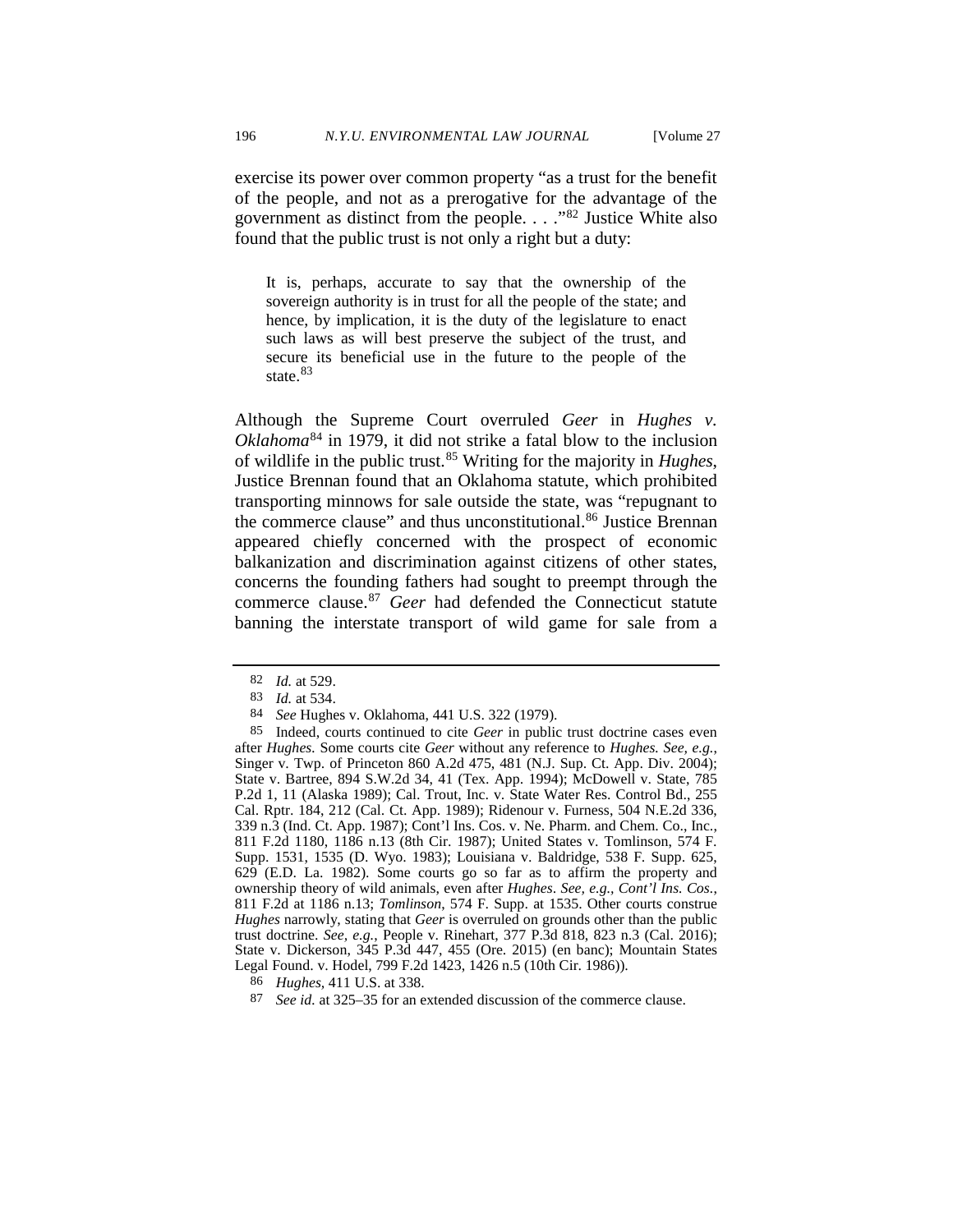commerce clause challenge on the grounds that the game never entered the stream of inter-state commerce.<sup>[88](#page-14-0)</sup> *Hughes* rejected that rationale, as well as *Geer*'s affirmation of the state's entitlement to wildlife.<sup>[89](#page-14-1)</sup> Ignoring centuries of Roman law, European feudal law, English common law, and American common law, Justice Brennan dismissed the concept of public ownership in wildlife as a " $19<sup>th</sup>$ century legal fiction."[90](#page-14-2) The Court did, however, recognize this ownership as a form of "legal shorthand of the importance to its people that a State have power to preserve and regulate the exploitation of an important resource."<sup>[91](#page-14-3)</sup> Provided that a state does not violate the commerce clause or the privileges and immunities clause of the Constitution, nothing in *Hughes* prevents a state from protecting wildlife under the public trust doctrine or the police powers doctrine.<sup>[92](#page-14-4)</sup>

In the 1970s and 1980s, American courts expanded the public trust doctrine to protect new *uses* as well as new resources.<sup>[93](#page-14-5)</sup> In *Borough of Neptune City v. Borough of Avon-by-the-Sea*, the Supreme Court of New Jersey ruled that recreation in public waters is protected by the public trust doctrine.<sup>[94](#page-14-6)</sup> Justice Hall, writing for the majority, endeavored to approach the case from the "viewpoint of the modern meaning and application of the public trust doctrine."[95](#page-14-7) After summarizing the history of the public trust doctrine from its Roman roots to modern times, the Justice examined the public trust doctrine in the context of the latter half of the twentieth century, when public beaches had become crowded by a growing population and squeezed by the proliferation of water-dependent industries. In this context, "[the court had] no difficulty in finding that, in this latter half of the twentieth century, the public rights in tidal lands [were] not limited to the ancient prerogatives of navigation and fishing, but

<sup>88</sup> *See id.* at 327.

<sup>89</sup> *See id.* at 322.

<sup>90</sup> *Id.* at 334–36.

<sup>91</sup> *Id.* at 334 (internal citation omitted).

<span id="page-14-4"></span><span id="page-14-3"></span><span id="page-14-2"></span><span id="page-14-1"></span><span id="page-14-0"></span><sup>92</sup> *See id.* at 335–336 ("[T]he general rule we adopt in this case makes ample allowance for preserving, in ways not inconsistent with the Commerce Clause, the legitimate state concerns for conservation and protection of wild animals underlying the  $19<sup>th</sup>$ -century legal fiction of state ownership.").

<span id="page-14-7"></span><span id="page-14-6"></span><span id="page-14-5"></span><sup>93</sup> *See* Borough of Neptune City v. Borough of Avon-By-The-Sea, 294 A.2d 47, 54 (N.J. 1972).

<sup>94</sup> *See id.*

<sup>95</sup> *Id.* at 51.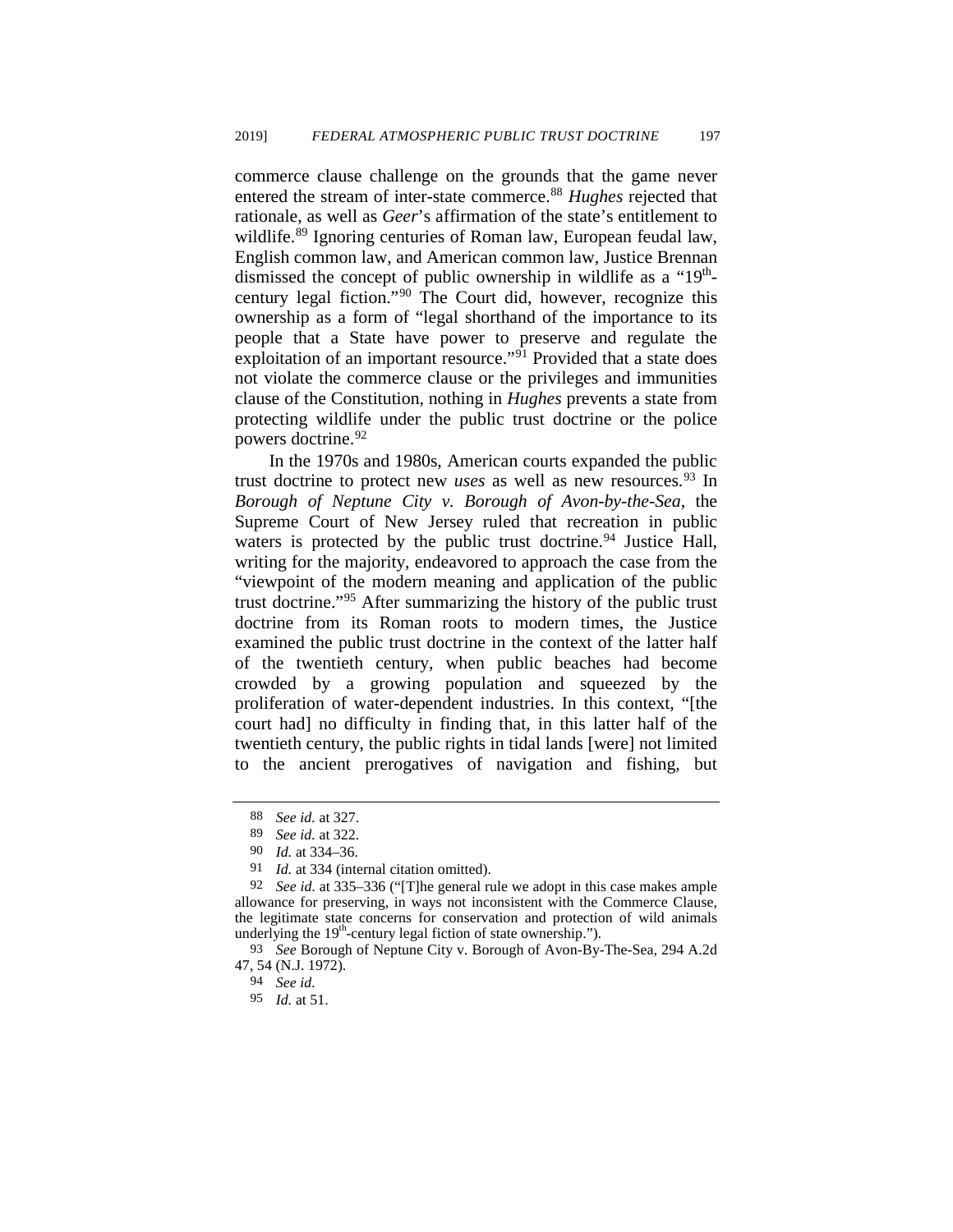extend[ed] as well to recreational uses, including bathing, swimming and other shore activities.["96](#page-15-0) Justice Hall declared that "[the] public trust doctrine, like all common law principles, should not be considered fixed or static, but should be molded and extended to meet changing conditions and needs of the public it was created to benefit."<sup>[97](#page-15-1)</sup> This latter declaration opened the door for an expansive reading of the public trust doctrine molded to the needs and priorities of modern society.

In *Matthews v. Bay Head Improvement Association*, the Supreme Court of New Jersey considered whether the public trust encompasses the use of dry sand areas as reasonably necessary to access the ocean.[98](#page-15-2) Justice Schreiber, writing for the court, cited the Institutes of Justinian and directly connected the ancient Roman law to *Arnold*, discussed *supra*, one of the first public trust cases to be heard in New Jersey.<sup>[99](#page-15-3)</sup> In order to exercise the rights of navigation, fishing, bathing, swimming, and other shore activities, "the public must have access to municipally-owned dry sand areas as well as the foreshore."[100](#page-15-4) The extension of the public trust doctrine to include municipally-owned dry sand areas was necessitated by the court's conclusion in *Borough of Neptune* that enjoyment of rights in the foreshore is inseparable from use of dry sand beaches.<sup>[101](#page-15-5)</sup> The court determined that reasonable access, even over privately-owned dry sand beaches, may be necessary to safeguard the public trust doctrine's public right to swim in the ocean and use the foreshore in connection therewith.[102](#page-15-6) In *Matthews*, the court ruled that local conditions required the association to permit public access to its dry sand beaches.<sup>[103](#page-15-7)</sup>

In *Caminiti v. Boyle*, the Supreme Court of Washington considered the constitutionality of a state statute allowing private land owners to build and maintain private recreational docks on or over state-owned tidelands and shorelands.<sup>[104](#page-15-8)</sup> After tracing the

<sup>96</sup> *Id.* at 54.

<sup>97</sup> *Id.*

<span id="page-15-4"></span><span id="page-15-3"></span><span id="page-15-2"></span><span id="page-15-1"></span><span id="page-15-0"></span><sup>98</sup> *See* Matthews v. Bay Head Improvement Ass'n, 471 A.2d 355 (N.J. 1984); *see also supra* note 73 and corresponding text. 99 *See Matthews*, 471 A.2d at 360.

<span id="page-15-5"></span>

<sup>100</sup> *Id.* at 363.

<sup>101</sup> *See id.* at 360.

<span id="page-15-6"></span><sup>102</sup> *See id.* at 364–65.

<span id="page-15-7"></span><sup>103</sup> *See id.* at 368.

<span id="page-15-8"></span><sup>104</sup> *See* Caminiti v. Boyle, 732 P.2d 989, 991 (Wash. 1987).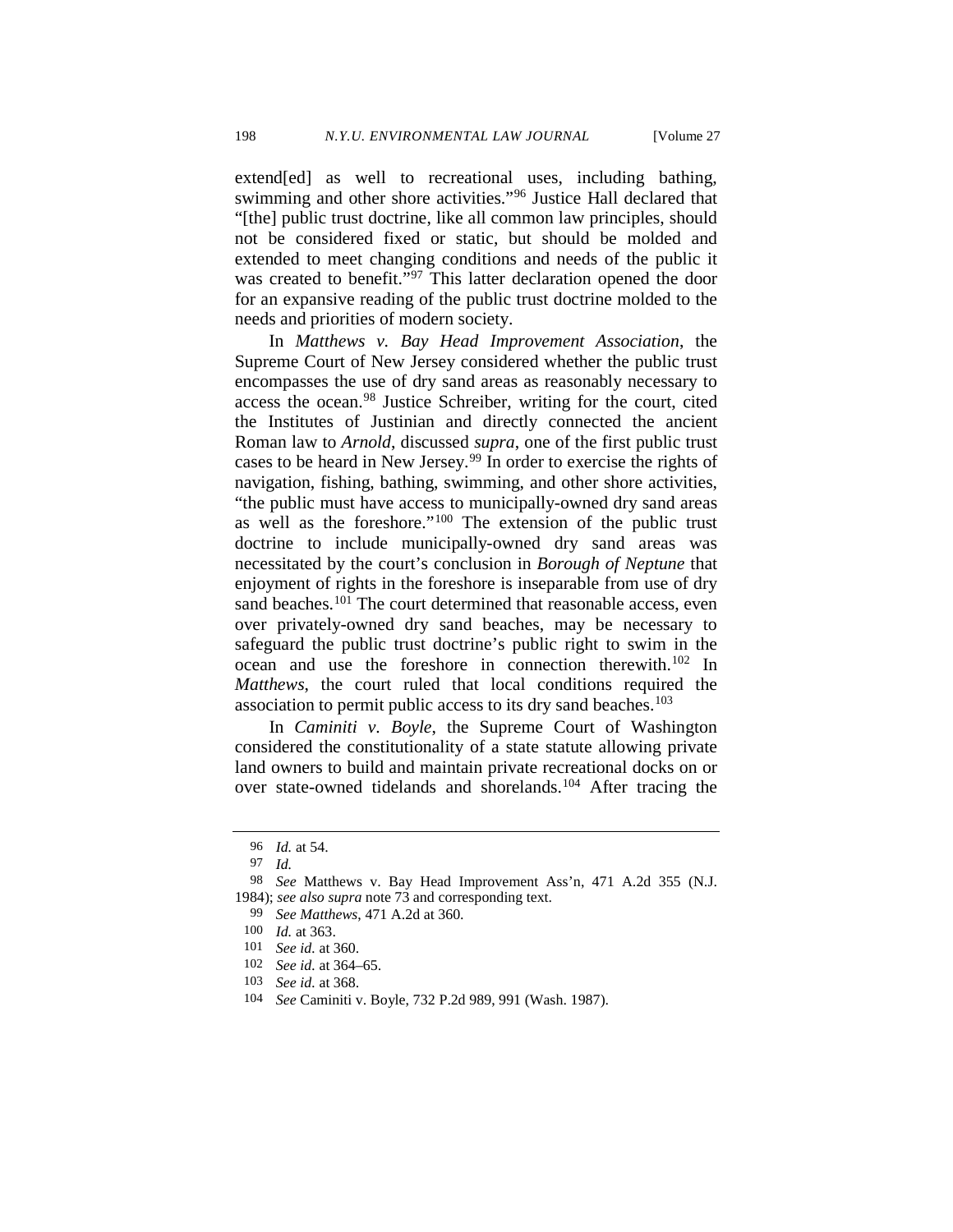history of the public trust doctrine from its Justinian roots and noting that Washington's constitution codifies the state's title and right to the beds of navigable waters,<sup>[105](#page-16-0)</sup> Justice Andersen delved into the nature of the state's ownership of these resources.[106](#page-16-1) He distinguished between two aspects of the state's ownership: *jus privatum* (right of private ownership) and *jus publicum* (right of public ownership), the latter of which is inalienable and carries an obligation to exercise dominion over the tidelands and shorelands in trust for the public.<sup>[107](#page-16-2)</sup> He noted that, although the state may convey title to tidelands and shorelands, it cannot convey or give away the *jus publicum* interests.<sup>[108](#page-16-3)</sup> The test for whether or not the public trust doctrine has been violated consists of determining whether the state has given up its right of control over the *jus publicum* and, if so, whether the interests of the public in the *jus publicum* have been substantially impaired.<sup>109</sup> Ultimately, Justice Andersen held that recreation facilitated by private docks is a beneficial use of public tidelands and shorelands and therefore consistent with the state's public trust doctrine.<sup>[110](#page-16-5)</sup> The U.S. Supreme Court declined to hear the case, allowing this interpretation to stand.<sup>[111](#page-16-6)</sup>

In *Glass v. Goeckel*, the Supreme Court of Michigan considered whether the public trust doctrine protected the public's right to walk the shores of the Great Lakes.<sup>[112](#page-16-7)</sup> Writing for the majority, Justice Corrigan held that such a right was protected, because walking was necessary to exercise the traditional public trust rights of navigation, hunting, and fishing.<sup>[113](#page-16-8)</sup> The Justice found that the scope of the public trust on the Great Lakes shoreline extended to the ordinary high-water mark, not just currently submerged land.[114](#page-16-9) Drawing a fine distinction between *jus privatum* and *jus publicum*, [115](#page-16-10) Justice Corrigan ruled that, even where riparian property owners' property rights extended to the

<span id="page-16-0"></span><sup>105</sup> *See id.* at 994.

<span id="page-16-1"></span><sup>106</sup> *See id.* at 995–96.

See *id.* 

<span id="page-16-3"></span><span id="page-16-2"></span><sup>108</sup> *See id.*

<span id="page-16-4"></span><sup>109</sup> *See id.*

<span id="page-16-5"></span><sup>110</sup> *See id.* at 997.

<span id="page-16-6"></span><sup>111</sup> *See* Caminiti v. Boyle, 484 U.S. 1008 (1988) (denying certiorari).

<span id="page-16-7"></span><sup>112</sup> *See* Glass v. Goeckel, 703 N.W.2d 58, 61 (Mich. 2005).

<sup>113</sup> *See id.* at 674–75.

<span id="page-16-10"></span><span id="page-16-9"></span><span id="page-16-8"></span><sup>114</sup> *See id.* at 690–91.

<sup>115</sup> *See id.* at, 679–81, 684, 687–89.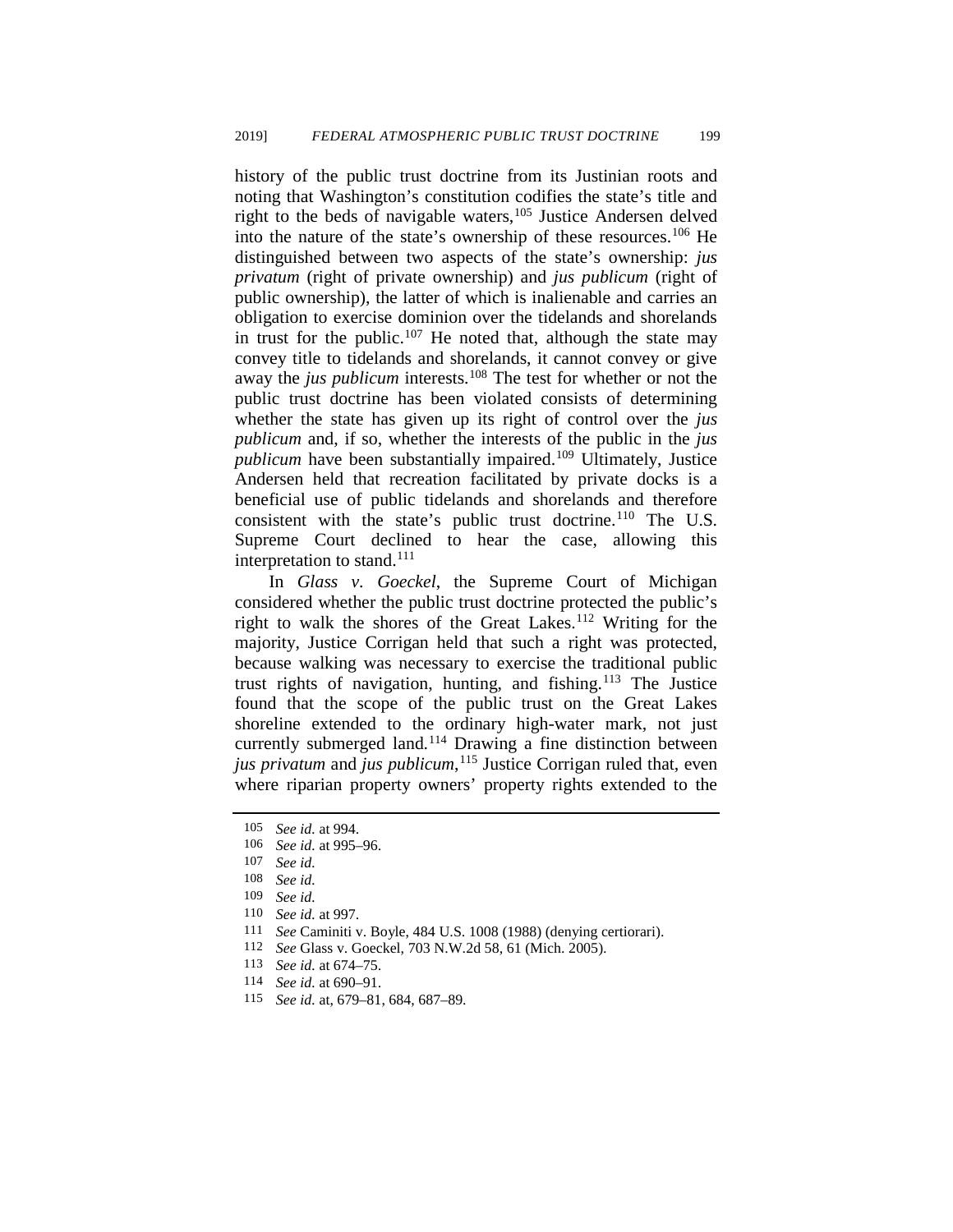water's edge, property owners held title to the land between the water and the ordinary high-water mark subject to the public trust doctrine.[116](#page-17-0)

Meanwhile, courts were also expanding the public trust doctrine to encompass natural resources that were closely connected to the quality and quantity of navigable waters. In *Just v. Marinette County*, the Supreme Court of Wisconsin considered whether a shoreline protection ordinance was an unconstitutional constructive taking of private land.[117](#page-17-1) The shoreline protection ordinance forbade the fill, drainage, or dredging of wetlands without a permit, defining shorelands as lands within one thousand feet of the normal high-water elevation of navigable lakes, ponds, or flowages and three hundred feet from a navigable river or stream or to the landward side of the flood plain, whichever is greater.<sup>[118](#page-17-2)</sup> The purpose of the ordinance was to protect navigable waters from the degradation that results from unlimited use of the wetlands.<sup>[119](#page-17-3)</sup> Chief Justice Hallows found the ordinance to be a valid exercise of the legislature's duties under the public trust doctrine because of the relationship between wetlands and navigable waters:

The state of Wisconsin under the trust doctrine has a duty to eradicate the present pollution and to prevent further pollution in its navigable waters. What makes this case different from most condemnation or police power zoning cases is the interrelationship of the wetlands, the swamps and the natural environment of shorelands to the purity of the water and to such natural resources as navigation fishing and scenic beauty.<sup>[120](#page-17-4)</sup>

In *National Audubon Society v. Superior Court of Alpine County*, the Supreme Court of California considered whether the public trust doctrine encompassed non-navigable tributaries flowing into Lake Mono, a navigable saline lake with significant ecological, recreational, aesthetic, and wildlife values.<sup>[121](#page-17-5)</sup> Justice Brossard

<sup>116</sup> *See id.* at 687–89.

<span id="page-17-1"></span><span id="page-17-0"></span><sup>117</sup> *See* Just v. Marinette Cty., 201 N.W.2d 761, 767 (Wis. 1972).

<sup>118</sup> *See id.* at 764.

<sup>119</sup> *See id.* at 765.

<sup>120</sup> *See id.* at 768.

<span id="page-17-5"></span><span id="page-17-4"></span><span id="page-17-3"></span><span id="page-17-2"></span><sup>121</sup> *See* Nat'l Audubon Soc'y v. Superior Ct. of Alpine Cty., 658 P.2d 709 (Cal. 1983) (en banc).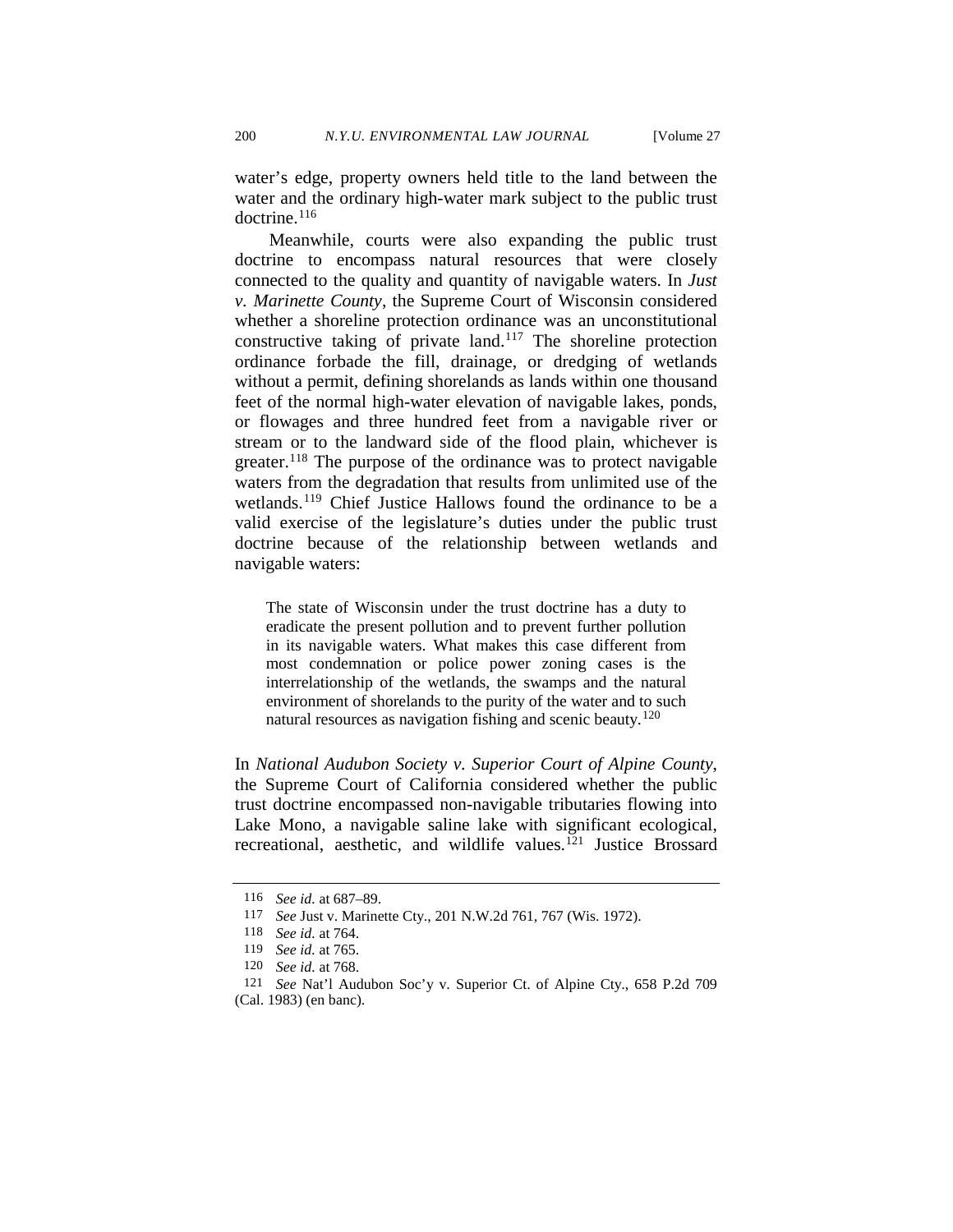discussed the purpose and scope of the public trust doctrine, as well as the powers and duties of the state as trustee of the public trust.[122](#page-18-0) Noting that the objective of the public trust doctrine has evolved with society and that California courts have ruled that the doctrine's uses are not limited to the traditional trifecta of commerce, navigation and, fishing, the Justice wrote, "there is a growing public recognition that one of the most important public uses of the tidelands—a use encompassed within the tidelands trust—is the preservation of those lands in their natural state.["123](#page-18-1) Justice Brossard concluded that California's public trust doctrine "protects navigable waters from harm caused by diversion of nonnavigable tributaries."[124](#page-18-2)

At the turn of the twenty-first century, the Supreme Court of Hawaii considered the applicability of the public trust doctrine to groundwater in *In re Water Use Permit Applications*. [125](#page-18-3) Justice Nakayama, writing for the majority, surveyed the historical development of the public trust doctrine in Hawaii, from case law to the inclusion of the public trust doctrine in Hawaii's constitution.[126](#page-18-4) In her examination of the scope of the public trust doctrine, she too referenced the Institutes of Justinian, English common law, American common law, and Hawaii's constitution.<sup>[127](#page-18-5)</sup> Without defining the full extent of public resources held in trust by the state for the benefit of its people, she reaffirmed that under the Hawaiian constitution and the sovereign reservation, "the public trust doctrine applies to all water resources without exception or distinction."<sup>[128](#page-18-6)</sup> Her opinion was informed by modern science, "which has discredited the surface-ground dichotomy," and the malleability of the public trust which "does not remain fixed for all time, but must conform to changing needs and circumstances."[129](#page-18-7) The court also held "that the maintenance of waters in their natural state constitutes a distinct 'use' under the water resources trust."<sup>[130](#page-18-8)</sup>

<span id="page-18-0"></span><sup>122</sup> *See id.* at 719–24.

<sup>123</sup> *Id.* at 719 (citing Marks v. Whitney, 491 P.2d 374 (Cal. 1971)).

<span id="page-18-1"></span><sup>124</sup> *Id.* at 721.

<span id="page-18-4"></span><span id="page-18-3"></span><span id="page-18-2"></span>See In re Water Use Permit Applications, 9 P.3d 409, 425 (Haw. 2000).

<sup>126</sup> *See id.* at 439–42.

See id. at 445.

<span id="page-18-6"></span><span id="page-18-5"></span><sup>128</sup> *Id.*

<sup>129</sup> *Id.* at 447.

<span id="page-18-8"></span><span id="page-18-7"></span><sup>130</sup> *Id.* at 448.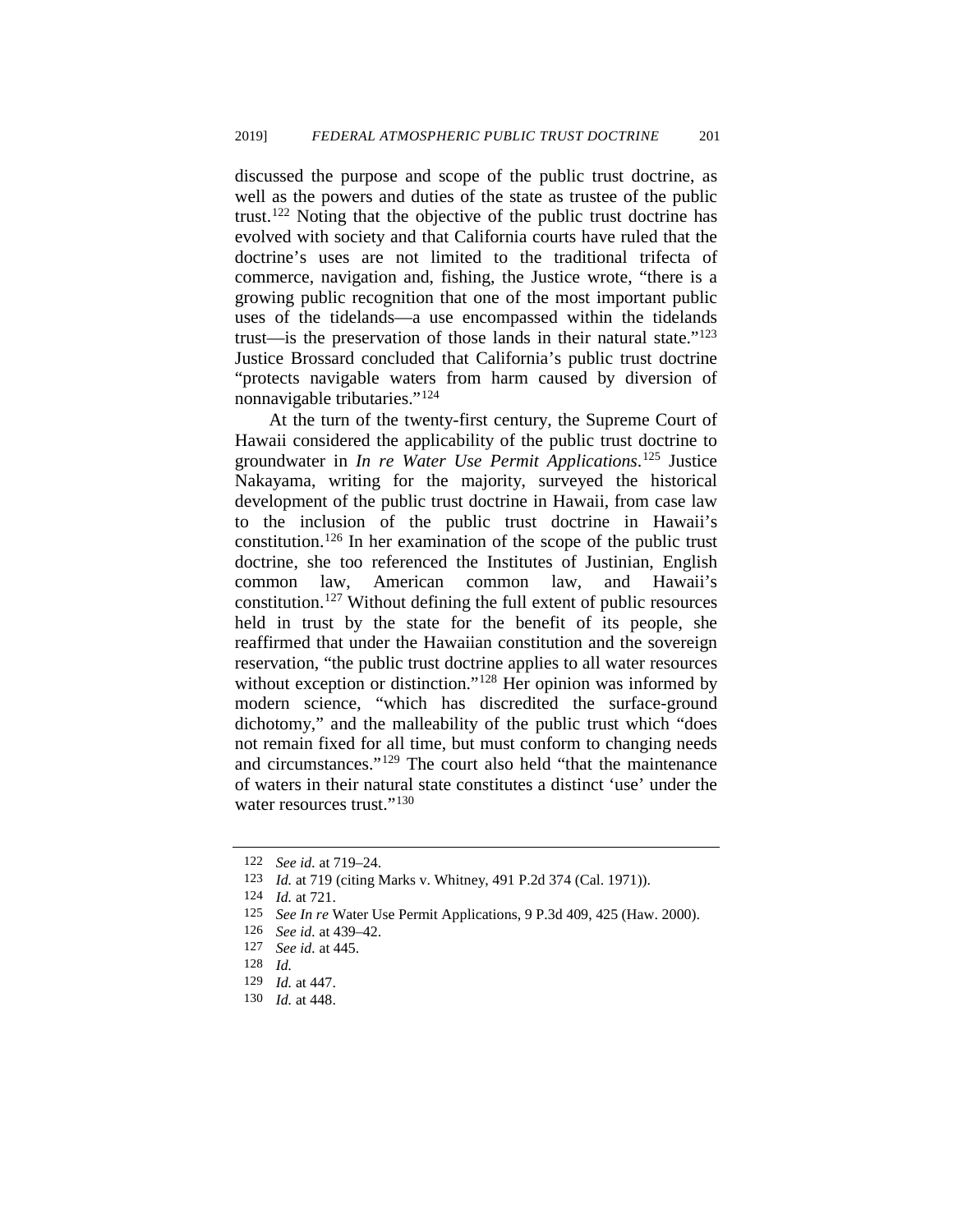More recently, in *Robinson Township v. Commonwealth*, the Supreme Court of Pennsylvania considered the applicability of the public trust doctrine to air.<sup>[131](#page-19-0)</sup> Writing for the court, Chief Justice Castille held that, under the Environmental Rights Amendment to Pennsylvania's constitution, the public trust encompassed Pennsylvania's public natural resources, including "not only stateowned lands, waterways, and mineral reserves, but also resources that implicate the public interest, such as ambient air, surface and ground water, wild flora, and fauna (including fish) that are outside the scope of purely private property."[132](#page-19-1) In so holding, Justice Castille referenced the legislative history of the amendment, as well as Pennsylvania's long history of despoiling natural resources, in his interpretation of the public trust as codified in Pennsylvania's Environmental Rights Amendment to the Constitution.<sup>[133](#page-19-2)</sup>

#### II. ATMOSPHERE AS A PUBLIC TRUST RESOURCE

# A. *U.S. Courts' Reliance on Justinian Implies that Air is a Public Trust Resource*

The development of the public trust doctrine in the American system has been driven by scientific discovery and social changes, and is supported by the doctrine's early Roman roots.<sup>[134](#page-19-3)</sup> As new information has emerged, American courts have heavily relied on the common law's responsiveness to the specific facts and circumstances presented by actual cases and controversies[.135](#page-19-4) Judges have seamlessly integrated modern science with ancient doctrine, expanding and refining the public trust doctrine in accordance with the modern public interest.<sup>[136](#page-19-5)</sup> The courts have, in

<span id="page-19-5"></span>136 *See, e.g.*, Carson v. Blazer, 2 Binn. 475 (Pa.1810); Cates' Ex'rs v. Wadlington, 1 S.C.L. 580 (S.C.1822); Bullock v. Wilson, 2 Port. 436 (Ala.1835); Collins v. Benbury, 3 Ired. 277 (N.C. 1842); *see also* Barnaby v. Keokuk, 94

<span id="page-19-6"></span><sup>131</sup> *See* Robinson Twp. v. Commonwealth, 83 A.3d 901, 954–56 (Pa. 2013).

<sup>132</sup> *See id.* at 954–55.

<sup>133</sup> *See id.* at 954–63.

<span id="page-19-3"></span><span id="page-19-2"></span><span id="page-19-1"></span><span id="page-19-0"></span><sup>134</sup> *See supra* Section I.C.; *see, e.g.,* Matthews v. Bay Head Improvement Ass'n, 471 A.2d 355, 360 (N.J. 1984); Borough of Neptune City v. Borough of Avon-by-the-Sea, 294 A.3d 47, 54 (N.J. 1972); *In re* Water Use Permit Applications, 9 P.3d 409 (Haw. 2000).

<span id="page-19-4"></span><sup>135</sup> *See supra* Section I.C.; *see also, e.g., Borough of Neptune City*, 294 A.2d at 54 ("The public trust doctrine, like all common law principles, should not be considered fixed or static, but should be molded and extended to meet changing conditions and needs of the public it was created to benefit.").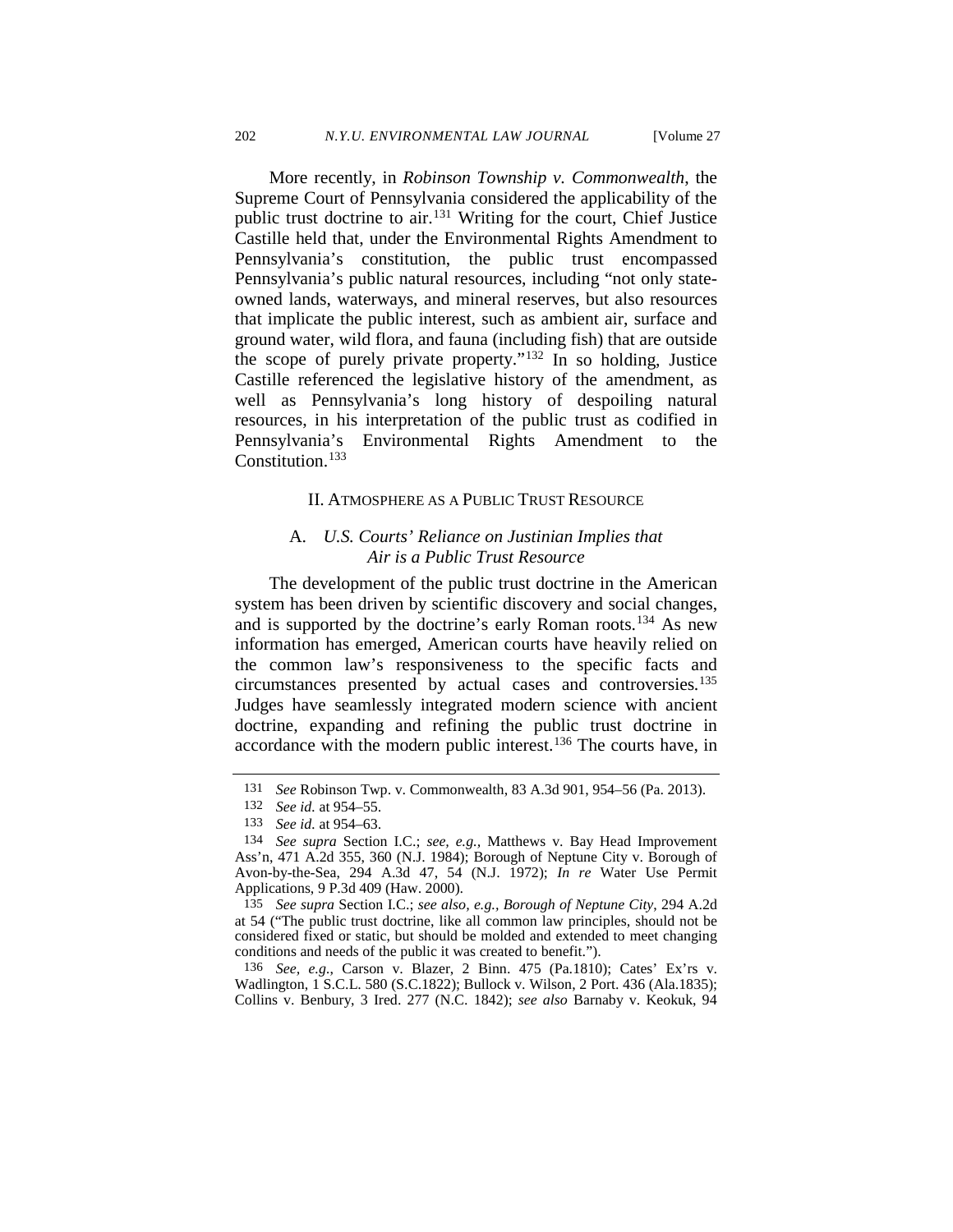the words of Justice Hall in *Borough of Neptune*, molded and extended the doctrine to "meet the changing conditions and needs of the public it was created to benefit."[137](#page-20-0)

The expansion of the public trust doctrine beyond navigable waters is also supported by the doctrine's ancient roots. When the doctrine was first articulated in the Institutes of Justinian in 530 C.E., it included air as well as common aquatic resources: "[b]y the law of nature these things are common to mankind—the air, running water, the sea, and consequently the shores of the sea."<sup>[138](#page-20-1)</sup> This text has been cited verbatim by American courts from the American Revolution to the present.<sup>139</sup>

<span id="page-20-5"></span>For example, in *Geer*, Justice White referred to an "unbroken line of law and precedent" stretching back to the Institutes of Justinian.<sup>[140](#page-20-3)</sup> Although Justice Brennan would later dismiss this body of law as a mere "legal fiction"[141](#page-20-4) in *Hughes v. Oklahoma*, a

In sum, Roman law was an integral part of the larger jurisprudential process by which American jurists reached back to find a line of argument to be employed in understanding the case . . . if Roman law is isolated in its role, its impact becomes almost negligible in American legal practice. On the other hand, if its role is considered in the context of a more inclusive historical analysis that employed English, canon, and civil laws as well, then Roman law looms larger as a starting point for an explanatory chain leading from the past to the present. . . .

[I]n some instances, it is clear that the opinions seemed to be reaching for Roman law as a possible accumulation of authority, or even as gap fillers, or indeed as precedent in rare cases involving the lands acquired by expansion, particularly from the Philippines and Puerto Rico, where it was necessary to decide the content of legal rules in effect at the time of conquest. . . .

[B]orrowing law from other sources is often the most fruitful method by which law develops.

- 140 *Geer*, 161 U.S. at 526.
- 141 Hughes v. Oklahoma, 441 U.S. 322, 335 (1979).

U.S. 324 (1877); Geer v. Connecticut, 161 U.S. 519 (1896) (wildlife); *Matthews*, 471 A.2d 355 (dry sand beaches); Just v. Marinette Cty., 201 N.W.2d 761 (Wis. 1972) (wetlands); *Borough of Neptune City*, 294 A.2d at 54; Nat'l Audubon Soc'y v. Superior Ct. of Alpine Cnty., 658 P.2d 709 (Cal. 1983) (en banc) (tributaries); Caminiti v. Boyle, 732 P.2d 989, 994 (Wash. 1987); In re *Water Use Permit Applications*, 9 P.3d 409 (groundwater); *Robinson Twp*, 83 A.3d at 955 (air).

<sup>137</sup> *See, e.g.*, *Borough of Neptune City*, 294 A.2d at 54.

<sup>138</sup> INSTITUTES OF JUSTINIAN, *supra* note [20,](#page-4-7) at 78.

<span id="page-20-2"></span><span id="page-20-1"></span><span id="page-20-0"></span><sup>139</sup> *See, e.g.*, *Geer*, 161 U.S. at 522–23; Arnold v. Mundy, 6 N.J.L. 1, 11–13 (1821); *Borough of Neptune City*, 294 A.2d at 54. As Samuel J. Astorino, *Roman Law in American Law: Twentieth Century Cases of the Supreme Court*, 40 DUQ. L. REV. 627 (2002) explains:

<span id="page-20-4"></span><span id="page-20-3"></span>*Id.* at 627–28, 652, 653.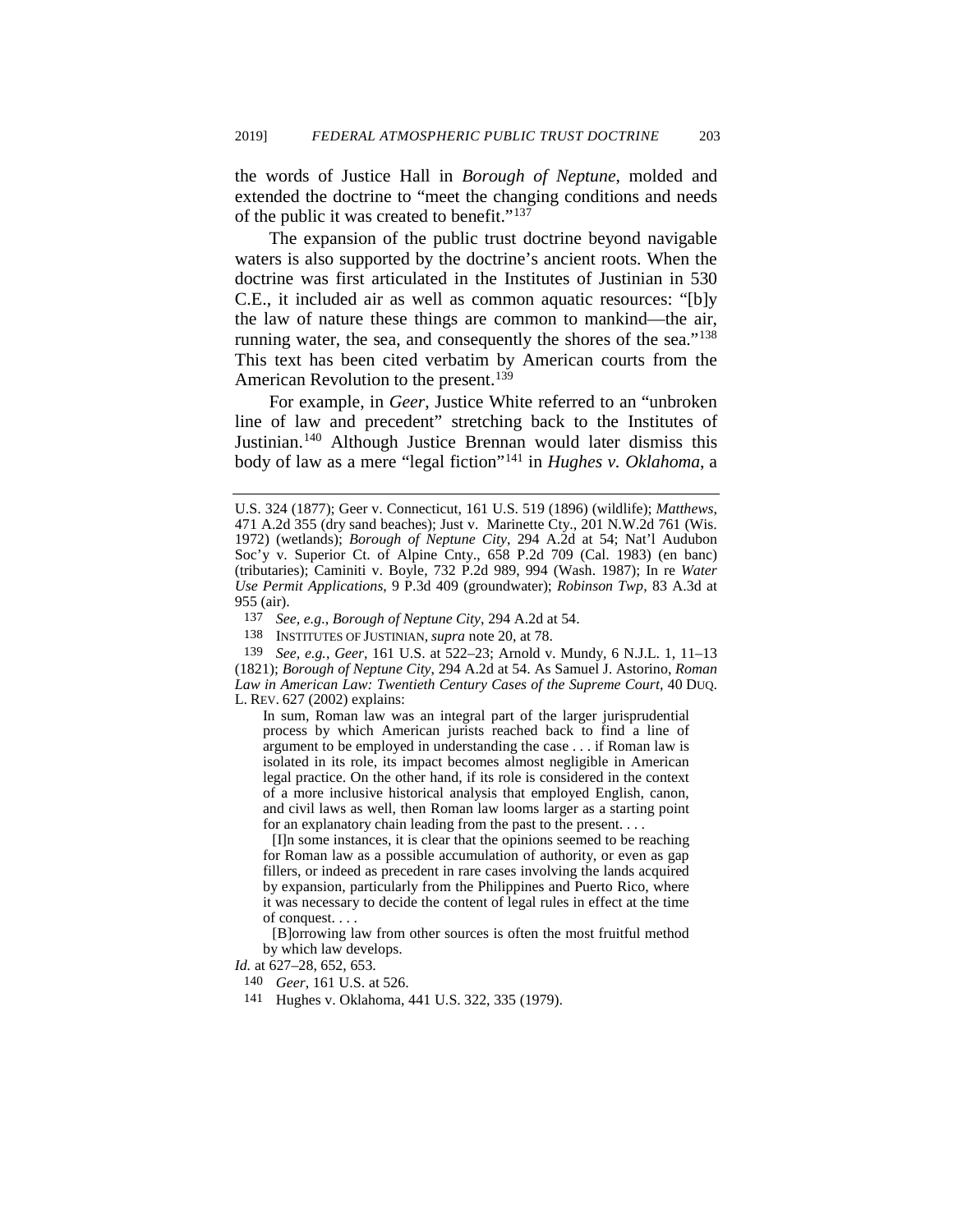1979 case which overruled *Geer* on Commerce Clause grounds,<sup>142</sup> the nineteenth-century jurists he derided had based their analysis on 1300 years of precedent.<sup>[143](#page-21-1)</sup> Moreover, an analysis of twentiethcentury cases found that Roman law continues to play a vital role in contemporary American jurisprudence.<sup>[144](#page-21-2)</sup> For example, in *Borough of Neptune*, Justice Hall referenced ancient Roman law in his majority opinion.<sup>[145](#page-21-3)</sup> American courts have continued to cite the Institutes of Justinian and to discuss the public trust doctrine and the nature of public ownership of public trust resources even after *Hughes v. Oklahoma.* In *Caminiti v. Boyle*, for example, Justice Andersen traced the history of the public trust doctrine back to the Institutes of Justinian and built his distinction between the two aspects of state ownership, *jus privatum and jus publicum*, upon the ancient Roman law categorizations of things that are common to all and things capable of private ownership[.146](#page-21-4) In *National Audubon Society*, Chief Justice Broussard began his analysis with Justinian.[147](#page-21-5) In *Matthews*, Justice Schreiber cited the Institutes of Justinian and connected the ancient Roman law to *Arnold*. [148](#page-21-6) In *Glass*, Justice Corrigan began her analysis of the public trust doctrine with Justinian.<sup>149</sup> These nineteenth-, twentieth-, and twenty-first-century cases all proceed under the assumption that this oft-quoted section of the Institutes of Justinian is still good law, honored in American courts some 1500 years later, despite Justice Brennan's statement in *Hughes*.

The continued relevance, legitimacy, and precedential power of the Institutes of Justinian indicate that the doctrine is still binding.<sup>150</sup> In the cases discussed above, each court quotes Justinian in full<sup>[151](#page-21-9)</sup>: "By the law of nature these things are common

<sup>142</sup> *See id.*

<sup>143</sup> Geer v. Connecticut, 161 U.S. 519, 521–28 (1896).

<sup>144</sup> *See* Astorino*, supra* not[e 139](#page-20-5) and accompanying test.

<span id="page-21-4"></span><span id="page-21-3"></span><span id="page-21-2"></span><span id="page-21-1"></span><span id="page-21-0"></span><sup>145</sup> *See generally* Borough of Neptune City v. Borough of Avon-by-the-Sea, 294 A.3d 47 (N.J. 1972).

<sup>146</sup> *See* Caminiti v. Boyle, 732 P.2d 989, 994 (Wash. 1987).

<sup>147</sup> *See* Nat'l Audubon Soc'y v. Superior Ct., 658 P.2d 709, 718 (Cal. 1983).

<span id="page-21-6"></span><span id="page-21-5"></span><sup>148</sup> Matthews v. Bay Head Improvement Ass'n, 471 A.2d 355, 360 (N.J. 1984).

<sup>149</sup> Glass v. Goeckel, 703 N.W.2d 58, 63–64 (Mich. 2005).

<sup>150</sup> *See* Astorino, *supra* not[e 139,](#page-20-5) at 652–54.

<span id="page-21-9"></span><span id="page-21-8"></span><span id="page-21-7"></span><sup>151</sup> *See Caminiti*, 732 P.2d at 994–95 (Wash. 1987); Borough of Neptune City v. Borough of Avon-by-the-Sea, 294 A.3d 47 (N.J. 1972); *Nat'l Audubon Soc'y*, 658 P.2d at 718; *Matthews*, 471 A.2d at 360; *Glass*, 703 N.W.2d at 64.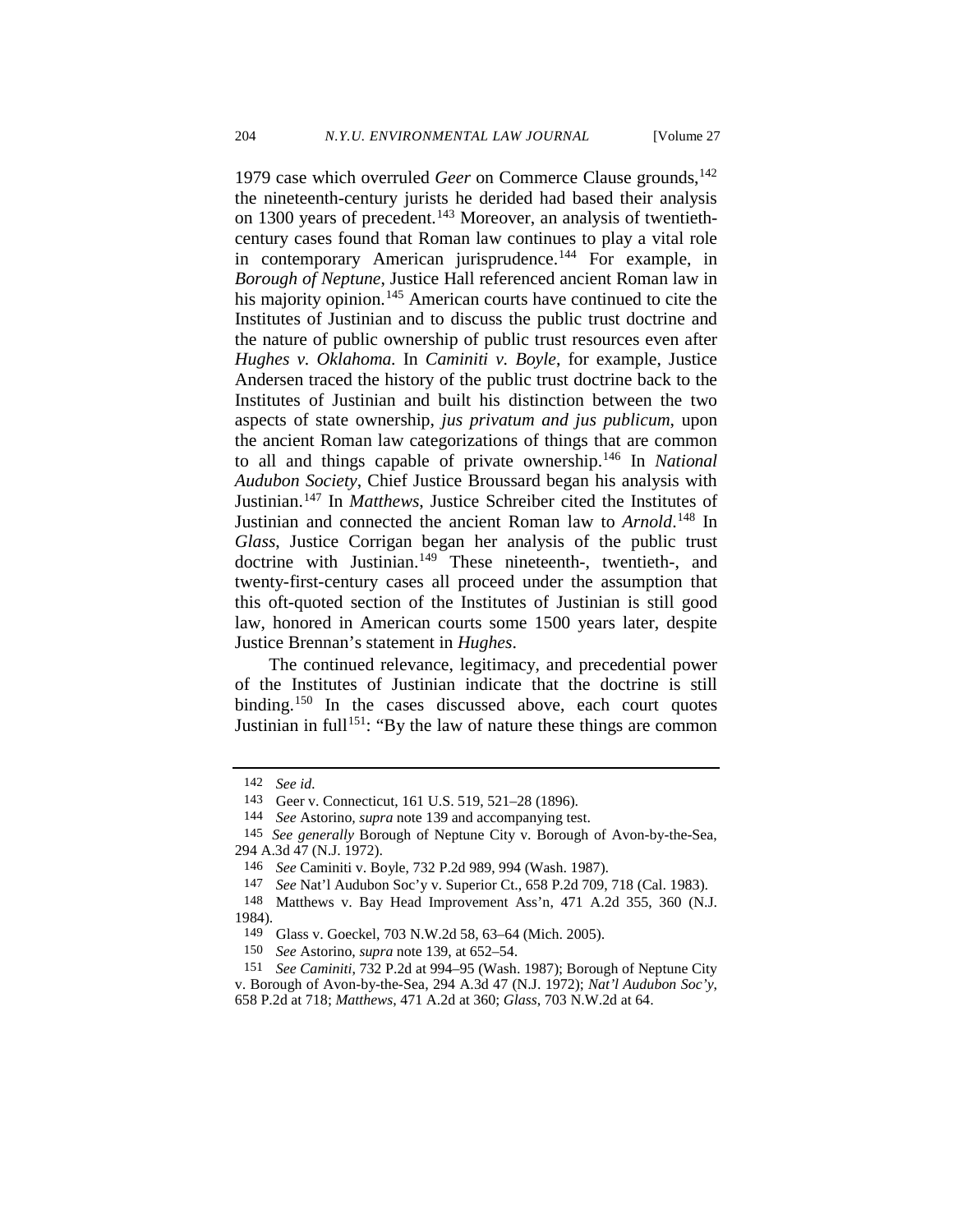to all men; air, running water, the sea, and consequently the shores of the sea."[152](#page-22-0) While the public trust doctrine may have developed largely in the context of water resources, there is no reason to believe that it is therefore *limited* to water resources. Just as longstanding principles of statutory interpretation hold that courts must give effect, if possible, to every clause and word of a statute, court decisions relying on a particular word or phrase in the Institutes of Justinian should not be taken as an invalidation of the rest of the sentence.[153](#page-22-1) If a single sentence from the Institutes of Justinian has been repeatedly relied upon by American courts throughout our country's history, every word of that sentence should be given effect if possible. Although the court in *Robinson Township* does not explicitly refer to the Institutes of Justinian, the court appears to have done just that by including air within the public trust doctrine.<sup>[154](#page-22-2)</sup> The roots of the public trust doctrine are too deep, and too widely relied upon by American courts, to suppose that the word "air" holds no force.

# B. *Air's Effect on Navigable Waters Justifies Its Inclusion in the Public Trust Doctrine*

"By the law of nature these things are common to all men; air, running water, the sea, and consequently the shores of the sea." $155$ 

As scientific knowledge about the connection between water and related resources improves, the words of the Institutes of Justinian have provided additional support to the idea of expanding the public trust doctrine to non-water resources.<sup>[156](#page-22-4)</sup> The phrase "*consequently* the shores of the sea" indicates that resources

<sup>152</sup> INSTITUTES OF JUSTINIAN, *supra* note [20,](#page-4-7) at 78.

<span id="page-22-1"></span><span id="page-22-0"></span><sup>153</sup> *Cf.* Williams v. Taylor, 529 U.S. 362, 404 (2000) ("It is, however, a cardinal principle of statutory construction that we must 'give effect, if possible, to every clause and word of a statute.'"). Similarly, if a single sentence from the Institutes of Justinian has been relied on repeatedly by American courts throughout American history in order to define one of the fundamental doctrines of environmental law, courts should give effect, if possible, to every word of that sentence.

<sup>154</sup> Robinson Twp. v. Commonwealth, 83 A.3d 901, 955 (Pa. 2013).

<sup>155</sup> INSTITUTES OF JUSTINIAN, *supra* note [20,](#page-4-7) at 78.

<span id="page-22-4"></span><span id="page-22-3"></span><span id="page-22-2"></span><sup>156</sup> *See, e.g.*, Just v. Marinette Cty., 201 N.W.2d 761, 765–68 (Wis. 1972); *see* Matthews v. Bay Head Improvement Ass'n, 471 A.2d 355, 360 (N.J. 1984); Glass v. Goeckel, 703 N.W.2d 58, 64 (Mich. 2005); *In re* Water Use Permit Applications, 9 P.3d 409, 425 (Haw. 2000); INSTITUTES OF JUSTINIAN, *supra* note [20,](#page-4-7) at 78.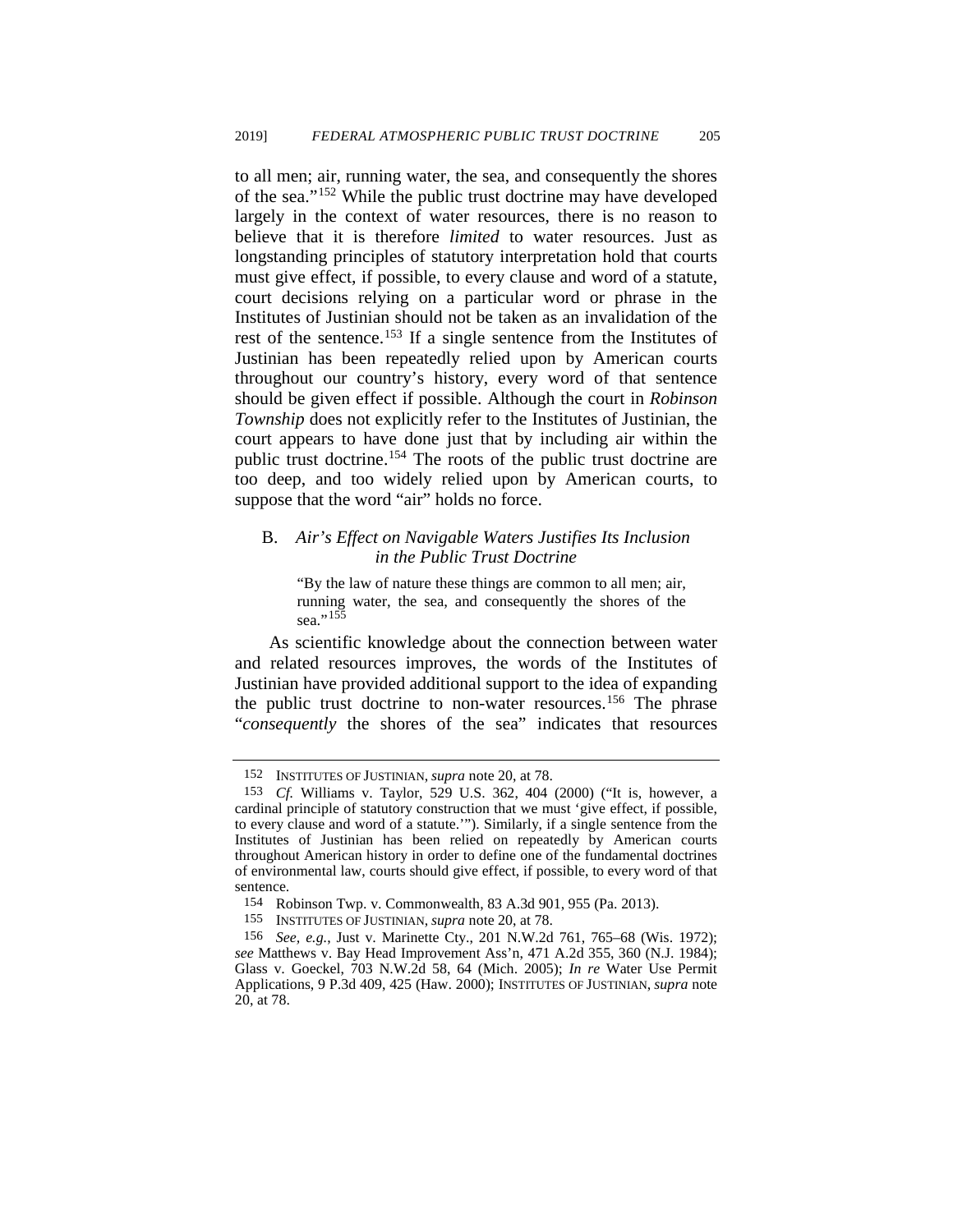adjacent to the sea may be added to the public trust in order to ensure the sea's protection, and to safeguard the public's access to the seashore.<sup>[157](#page-23-0)</sup> This phrase suggests that resources connected to aquatic resources may be added to the public trust doctrine for the same reason.

Just as access to the seashore is essential to preserving the public right of access to the sea, so is preserving non-navigable tributaries and wetlands necessary to protect the right of fishing and navigation in public trust waters. As evidenced by the cases discussed throughout this Article, courts have found that a great many resources must be protected as a consequence of the sovereign obligation to protect traditional trust resources.<sup>[158](#page-23-1)</sup>

American courts have expanded the limits of the public trust doctrine horizontally to beaches and land adjacent to water, with the understanding that tributaries flow into mighty rivers and oceans, that wetlands protect the purity of those navigable waters, and that the public cannot meaningfully access those waters without crossing over dry sand beaches.[159](#page-23-2) For example, in *Just*, discussed *supra*, the Supreme Court of Wisconsin upheld a state law restricting shoreline development for the purpose of "[aiding] in the fulfillment of the state's role as trustee of its navigable waters"<sup>[160](#page-23-3)</sup> on the grounds that "[w]hat makes this case different from most condemnation or police power zoning cases is the interrelationship of the wetlands, the swamps and the natural environment of shorelands to the purity of the water and to such natural resources as navigation, fishing, and scenic beauty."[161](#page-23-4) The treatment of dry sand beaches, as in *Matthew*, followed a similarly horizontal logic: without access to dry sand beaches, there is no

<span id="page-23-0"></span><sup>157</sup> INSTITUTES OF JUSTINIAN, *supra* note [20,](#page-4-7) at 78. *See also Matthews*, 471 A.2d at 360 (emphasis added).

<span id="page-23-1"></span><sup>158</sup> *See, e.g.,* Geer v. Connecticut, 161 U.S. 519 (1896) (wildlife).; Caminiti v. Boyle, 732 P.2d 989, 994 (Wash. 1987) (citing Wilbour v. Gallagher, 462 P.2d 232 (Wash. 1969)); *see also* Borough of Neptune City v. Borough of Avon-bythe-Sea, 294 A.3d 47, 54 (N.J. 1972); *Matthews*, 471 A.2d 355 (dry sand beaches); *Just*, 201 N.W.2d 761 (wetlands); Nat'l Audubon Soc'y v. Superior Ct., 658 P.2d 709 (Cal. 1983) (tributaries); In re *Water Use Permit Applications*, 9 P.3d 409 (groundwater); *Robinson Twp.*, 83 A.3d at 955 (air).

<span id="page-23-2"></span><sup>159</sup> *See, e.g., Just*, 201 N.W.2d 761.

<span id="page-23-3"></span><sup>160</sup> *Id.* at 765 (holding that wetlands are a public trust resource).

<span id="page-23-4"></span><sup>161</sup> *Id.* at 767–68.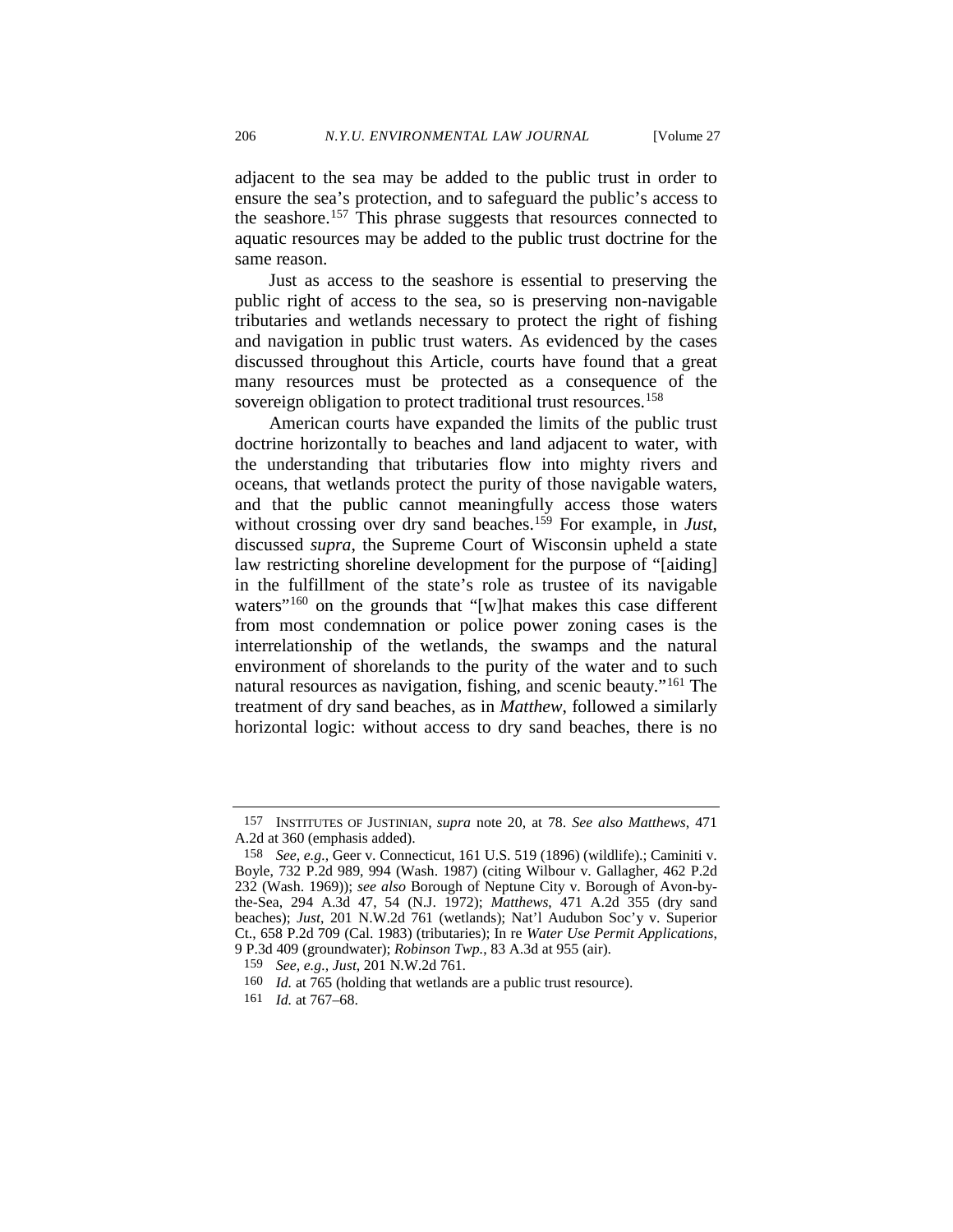access to navigable waters;<sup>[162](#page-24-0)</sup> so, too, the shores of the Great Lakes below the ordinary high-water mark, as in *Glass*. [163](#page-24-1)

American courts have also expanded the limits of the public trust doctrine vertically beneath navigable water to include groundwater resources, with the understanding that groundwater and surface water are inextricably connected, and that the quality and quantity of the former will affect the latter. In *In re Water Use Permit Applications*, the Supreme Court of Hawaii found that, "[b]oth categories represent no more than a single integrated source of water with each element dependent upon the other for its existence. . . . Modern science and technology have discredited the surface-ground dichotomy."<sup>[164](#page-24-2)</sup>

The limits of the public trust doctrine have crept ever outward as modern science reveals the connections between water and its surrounding land and wildlife. This is a function of the expansive and flexible nature of the common law in general, <sup>[165](#page-24-3)</sup> and the public trust doctrine in particular, which has adapted to new knowledge and needs.<sup>[166](#page-24-4)</sup> This expansion is also deeply rooted in the very origins of the public trust doctrine, where ancient Roman law has, from the beginning, declared, "[b]y the law of nature these things are common to all men; the air, running water, the sea, and *consequently* the shores of the sea."<sup>[167](#page-24-5)</sup>

By the same logic, air might be included in the public trust doctrine *as a consequence* of its impact on navigable waters. Where there is a physical, chemical or biological connection—"a significant nexus," to borrow Justice Kennedy's phrase in *Rapanos*[168](#page-24-6)—between seas, tidal waters, or navigable waters and

<sup>162</sup> *See* Matthews v. Bay Head Improvement Ass'n, 471 A.2d 35 (N.J. 1984).

<sup>163</sup> *See* Glass v. Goeckel, 703 N.W.2d 58, 62 (Mich. 2005).

<span id="page-24-2"></span><span id="page-24-1"></span><span id="page-24-0"></span><sup>164</sup> *See In re* Water Use Permit Applications, 9 P.3d 409, 447 (Haw. 2000) (internal citations omitted).

<span id="page-24-3"></span><sup>165</sup> *See* Andrew P. Morriss, *Codification and Right Answers*, 74 CHI.-KENT L. REV. 355, 376 (1999) (discussing the perspective that the common law is "elastic and flexible and so could adapt itself to new circumstances while statutes could not change without legislative action").

<span id="page-24-4"></span><sup>166</sup> *See* Borough of Neptune City v. Borough of Avon-By-The-Sea, 294 A.2d 47, 54 (N.J. 1972).

<sup>167</sup> *See* INSTITUTES OF JUSTINIAN, *supra* not[e 20,](#page-4-7) at 78 (emphasis added).

<span id="page-24-6"></span><span id="page-24-5"></span><sup>168</sup> *Cf.* Raponos v. United States, 547 U.S. 715, 767 (2006) (stating that, where the connection between a non-navigable water or wetland and a navigable water may be so close, or potentially so close, that the water or wetland may be a "navigable water" under the Clean Water Act, but that, "absent a significant nexus, jurisdiction under the Act is lacking.").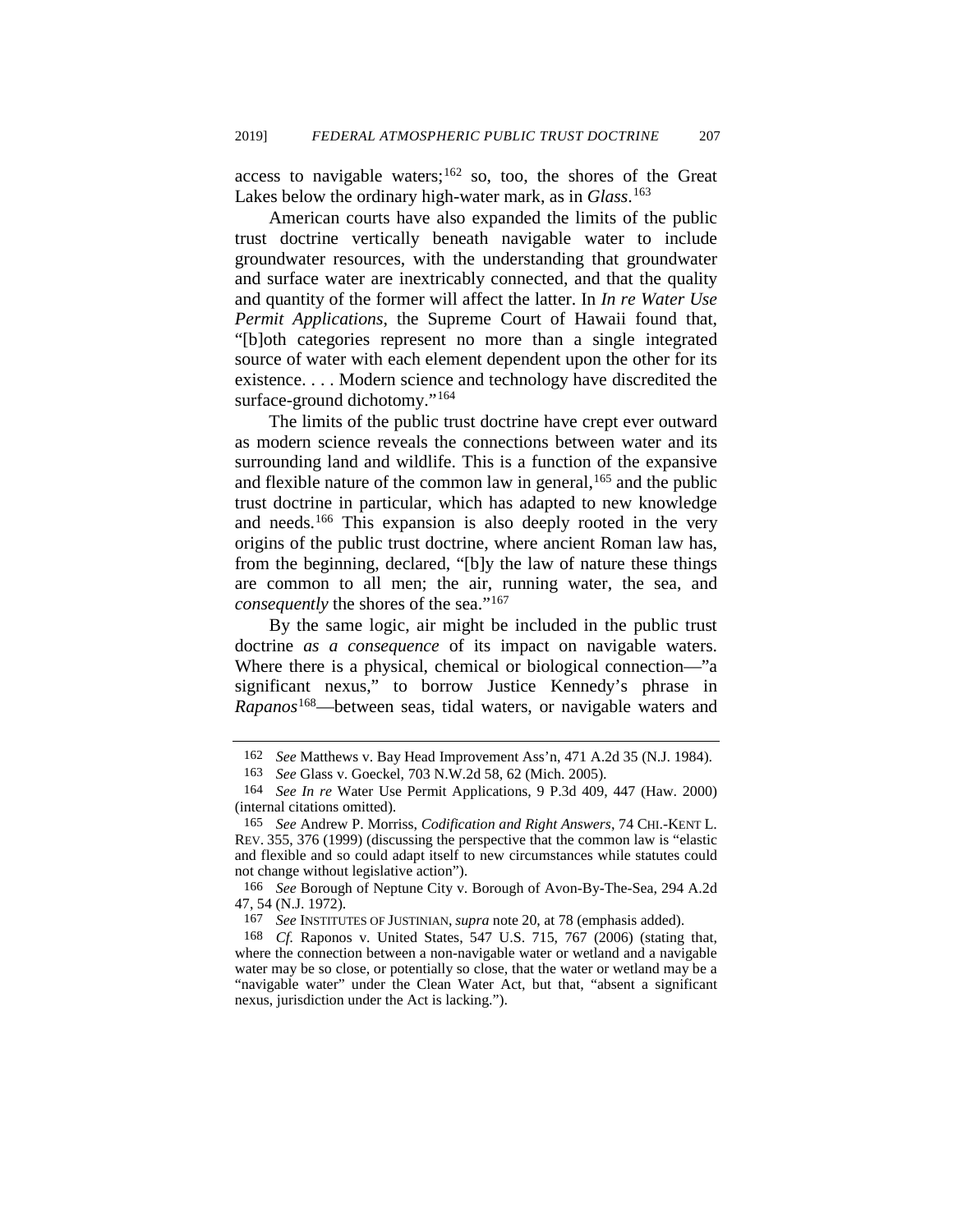<span id="page-25-7"></span>another resource, that resource may be encompassed within the public trust. There is no reason that the boundaries of the public trust doctrine may not be extended upward, just as they have been extended outward and downward. Where there is a significant nexus between air and water quality, as for example in the presence of increased carbon dioxide  $(CO_2)$  dissolved in the territorial seas,  $169$  the public trust doctrine may be fairly extended to regulating the atmosphere as an aid to meeting the government's public trust responsibilities vis-à-vis the water.[170](#page-25-1) Such an extension would be in line with prior decisions about wetlands and groundwater, as well as the original language of the Institutes of Justinian, which declared that the air is common to mankind.

Modern science clearly indicates that the composition of the atmosphere affects the quality of the water.<sup>171</sup> Higher atmospheric  $CO<sub>2</sub>$  levels warm, acidify, and lower the oxygen levels of navigable waters.[172](#page-25-3) Warmer, more acidic, and comparatively deoxygenated waters affect the entire life cycle of fish, shellfish, and other aquatic life.<sup>[173](#page-25-4)</sup> This in turn threatens one of the most traditional rights protected under the public trust doctrine: the right to fish. $174$ 

# <span id="page-25-6"></span>C. *Air's Effect on Wildlife Supports Inclusion of Air in the Public Trust*

Air might also be included in the public trust as a consequence of its effects on wildlife, which has been recognized

<span id="page-25-0"></span><sup>169</sup> *See* Elizabeth Kolbert, *The Acid Sea*, NAT'L GEOGRAPHIC (Apr. 2011), https://www.nationalgeographic.com/magazine/2011/04/ocean-acidification/.

<span id="page-25-1"></span><sup>170</sup> *See* Juliana v. United States, 217 F. Supp. 3d 1224 (D. Or. 2016) (citing Foster v. Wash. Dep't of Ecology, No. 14-2-25295-1 (Wash. Super. Ct. 2015)).

<span id="page-25-2"></span><sup>171</sup> *See, e.g.*, *Carbon Cycle*, NASA, https://science.nasa.gov/earthscience/oceanography/ocean-earth-system/ocean-carbon-cycle (last visited Nov. 6, 2018) [hereinafter NASA, *Carbon Cycle*]; *Carbon Cycle,* NOAA, https://www.noaa.gov/resource-collections/carbon-cycle (last visited Nov. 6, 2018) [hereinafter NOAA, *Carbon Cycle*]; NOAA, *Ocean Acidification, supra* not[e 1.](#page-1-4) 172 *See id.*

<sup>173</sup> *See* Biello, *supra* not[e 1.](#page-1-4) 

<span id="page-25-5"></span><span id="page-25-4"></span><span id="page-25-3"></span><sup>174</sup> *See id; see also* NOAA, *Ocean Acidification, supra* note [1;](#page-1-4) *see, e.g.,*  Borough of Neptune City v. Borough of Avon-By-The-Sea, 294 A.2d 47, 54 (N.J. 1972) (referring to the "ancient prerogatives of navigation and fishing"); Shively v. Bowlby, 152 U.S. 1, 11–13 (1894) (lengthy discussion of the public right to fish in English common law).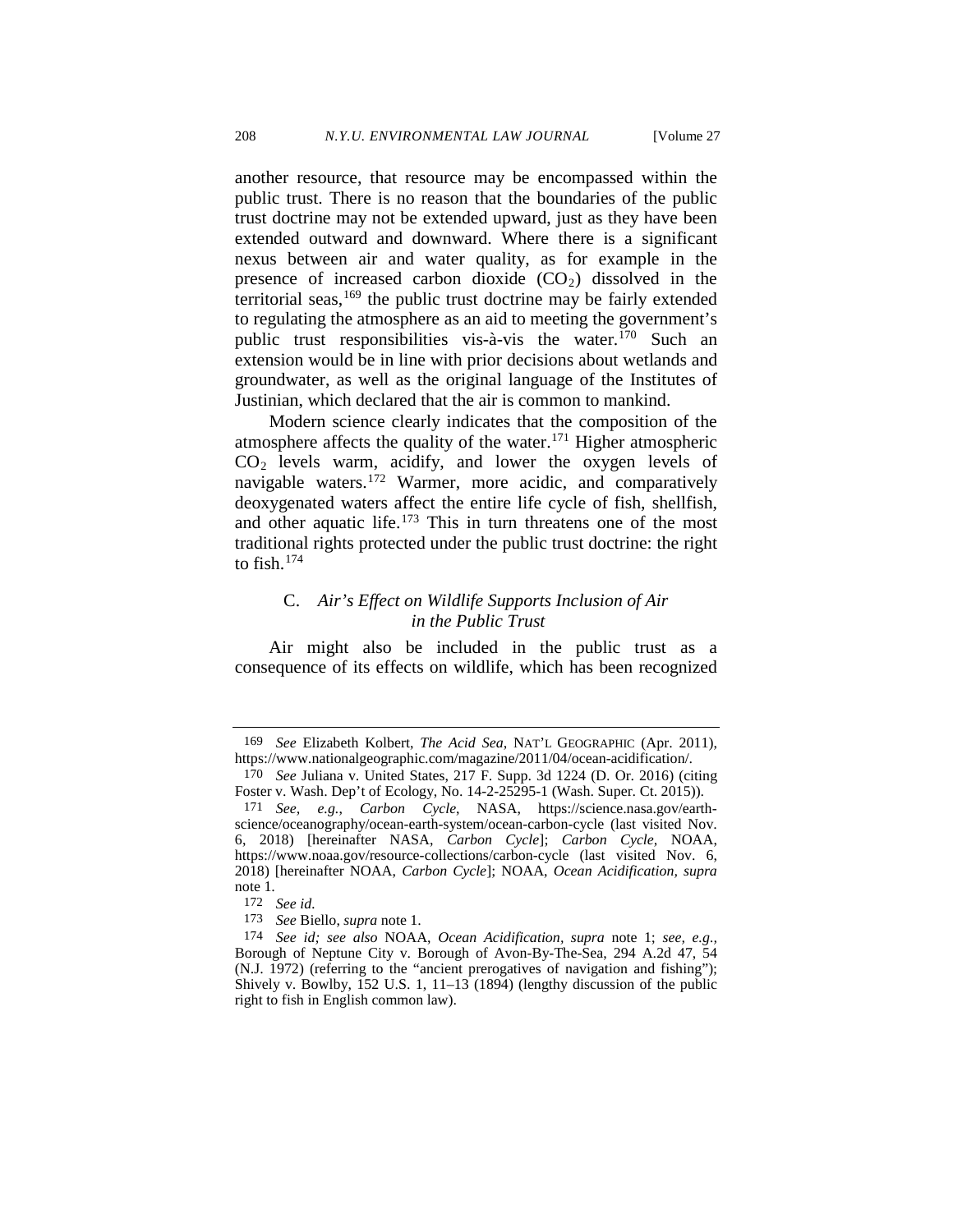as a public trust resource in this country since *Geer*. [175](#page-26-0) Although the U.S. Supreme Court overturned *Geer* in *Hughes*, it did not reject the idea that the public has an important interest in resources such as wildlife, nor did it reject the idea that the state has the right and responsibility to protect the public's interest.<sup>[176](#page-26-1)</sup> Following *Hughes*, American courts have recognized wildlife as part of the public trust. While the ownership theory of *Geer* has been weakened, the public trust doctrine as applied to wildlife has survived in the form of a "trusteeship" theory, $177$  the police power,<sup>178</sup> and state statutes<sup>179</sup> and constitutions<sup>180</sup> codifying the public trust.

The public trust doctrine could reasonably be invoked to stop the extermination of entire species. Although the Endangered Species Act has prohibited the taking of endangered and

It is well settled that wild animals are not the private property of those whose land they occupy, but are instead a sort of common property whose control and regulation are to be exercised "as a trust for the benefit of the people." The governmental trust responsibility for is lodging initially in the states, but only in so far as its exercise may not be incompatible with, or restrained by, the rights conveyed to the Federal government by the Constitution. Neither state nor federal authority over wildlife is premised upon any technical "ownership" of wildlife by the government.

<span id="page-26-3"></span>*Mountain States Legal Found.*, 799 F.2d at 1426 (citations omitted).

178 *See, e.g.*, *Mountain States Legal Foundation*, 799 F.2d at 1426 (alluding to the ability to protect wildlife through the police power); Ridenour v. Furness, 504 N.E.2d 336, 339 n.3 (Ind. Ct. App. 1987) (locating public trust doctrine in the state's police power).

<span id="page-26-4"></span>179 *See, e.g.*, *Ridenour*, 504 N.E.2d at 339–340 (reaffirming "ownership theory" based on Indiana statute).

<span id="page-26-5"></span>180 *See, e.g.*, Cal. Trout, Inc. v. State Water Res. Control Bd., 255 Cal. Rptr. 184, 212 (Cal. Ct. App. 1989) (citing the California constitution and *Geer*); Owsichek v. State Guide Licensing and Control Bd., 763 P.2d 488, 494–95 & n.12 (Alaska 1988) (describing the codification of *Geer* in Alaska's constitution).

<sup>175</sup> *See* Geer v. Connecticut, 161 U.S. 519 (1896).

<sup>176</sup> *See* Hughes v. Oklahoma*,* 441 U.S. 322, 335–36 (1979).

<span id="page-26-2"></span><span id="page-26-1"></span><span id="page-26-0"></span><sup>177</sup> *See, e.g.*, Clajon Prod. Corp. v. Petera, 854 F. Supp. 843, 848 (D. Wyo. 1994) (upholding the constitutionality of a Wyoming statute declaring wildlife to be the property of the state by distinguishing between a claim of ownership in a proprietary sense and a "claim of ownership by the state in its sovereign capacity for the common benefit and interest of all of its citizens"); *see also* Mountain States Legal Found. v. Hodel, 799 F.2d 1423, 1426 (10th Cir. 1986) (alluding to the state's role as trustee). The court in *Mountain States Legal Foundation* stated that: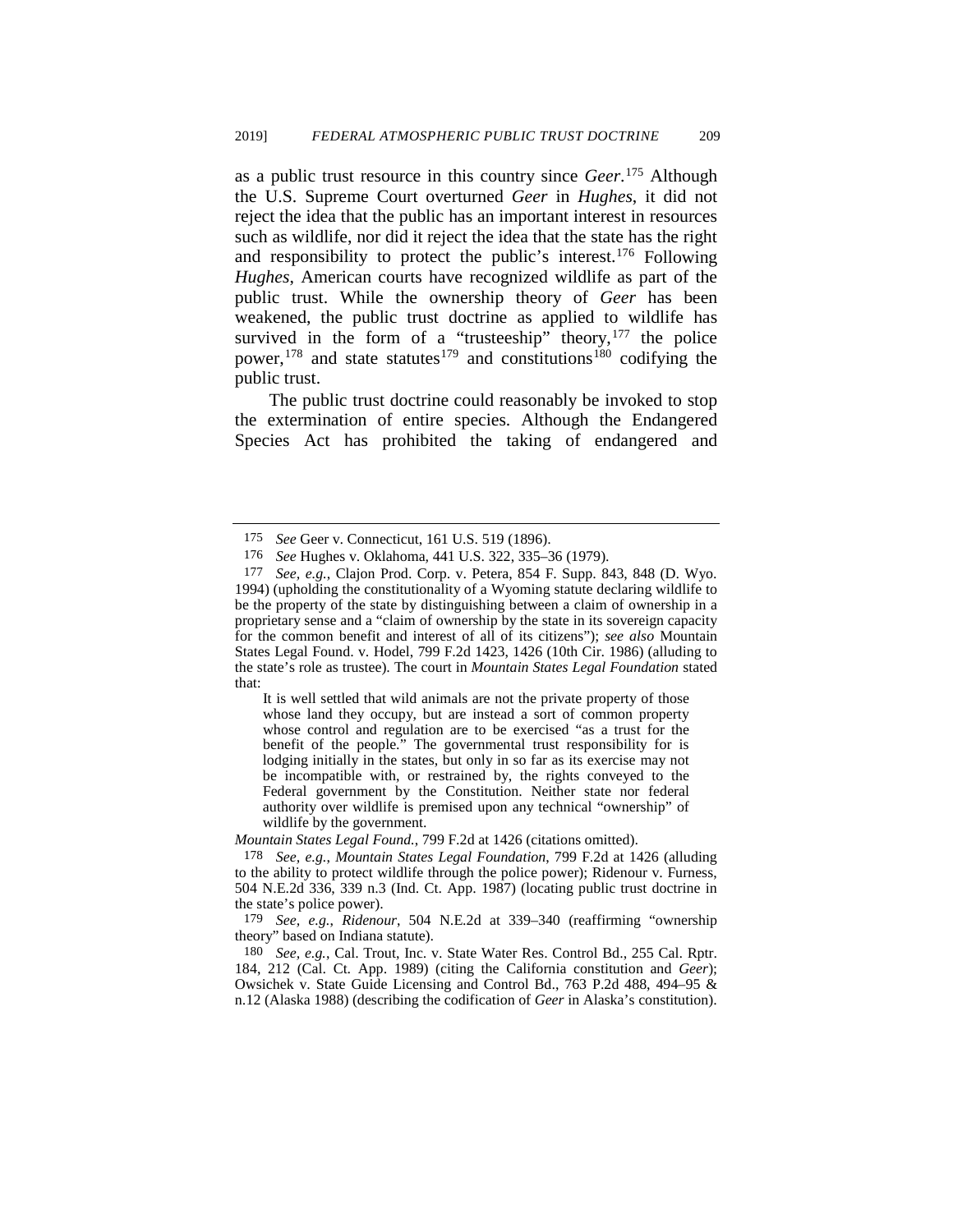threatened species and protected critical habitat,<sup>181</sup> it is designed to protect individual species and their habitats<sup>[182](#page-27-1)</sup> rather than addressing a globalized problem like climate change. Climate change has accelerated rates of extinction by increasing temperatures, altering precipitation patterns, and destabilizing habitats.<sup>[183](#page-27-2)</sup> A recent study compared modern rates of vertebrate species extinction with the background extinction rate for mammals, using conservative assumptions in an attempt to find a "lower bound" on humanity's impact on biodiversity.<sup>[184](#page-27-3)</sup> The study found that "current extinction rates vastly exceed natural average background rates."[185](#page-27-4) Modern extinction rates for vertebrates ranged from eight to one hundred times higher than the background rate.<sup>[186](#page-27-5)</sup> Scientists have described this phenomenon as a Sixth Great Extinction.<sup>[187](#page-27-6)</sup>

<span id="page-27-9"></span>The Center for Biological Diversity, citing research from the International Union for Conservation of Nature (IUCN), estimates that 38 percent of the species evaluated by the IUCN are at risk of extinction. [188](#page-27-7) A recent study of population sizes and ranges indicates that threats to wildlife and biodiversity are more severe than studies focused exclusively on species extinctions would suggest.<sup>[189](#page-27-8)</sup> Furthermore, climate change has compounded the stresses of poaching, habitat destruction and fragmentation, and

<span id="page-27-0"></span><sup>181</sup> Endangered Species Act, 16 U.S.C. § 1538 (2019) (prohibited acts), 16 U.S.C. § 1533 (2019) (designating endangered and threatened species and critical habitat for endangered and threatened species).

<sup>182</sup> *See id.*

<span id="page-27-2"></span><span id="page-27-1"></span><sup>183</sup> *See* WORLD WILDLIFE FUND, WILDLIFE IN A WARMING WORLD: THE EFFECTS OF CLIMATE CHANGE ON BIODIVERSITY IN WWF'S PRIORITY PLACES 4-5 (2018), https://www.worldwildlife.org/publications/wildlife-in-a-warmingworld-the-effects-of-climate-change-on-biodiversity.

<span id="page-27-4"></span><span id="page-27-3"></span><sup>184</sup> *See* Gerardo Ceballos et al*.*, *Accelerated Modern Human-Induced Species Losses: Entering the Sixth Mass Extinction*, 1 SCI. ADVANCES 5 (2015), http://advances.sciencemag.org/content/1/5/e1400253.

<sup>185</sup> *Id.*

<sup>186</sup> *See id.* 

<sup>187</sup> *See id.*

<span id="page-27-7"></span><span id="page-27-6"></span><span id="page-27-5"></span><sup>188</sup> *See The Extinction Crisis*, CTR. FOR BIOLOGICAL DIVERSITY, http://www.biologicaldiversity.org/programs/biodiversity/elements\_of\_biodivers ity/extinction\_crisis/ (last visited Jan. 19, 2019).

<span id="page-27-8"></span><sup>189</sup> *See* Gerardo Ceballos et al*.*, *Biological Annihilation via the Ongoing Sixth Mass Extinction Signaled by Vertebrate Population Losses and Declines*, PROCEEDINGS OF THE NAT'L ACA. OF SCI. (2017), http://www.pnas.org/content/ early/2017/07/05/1704949114.full.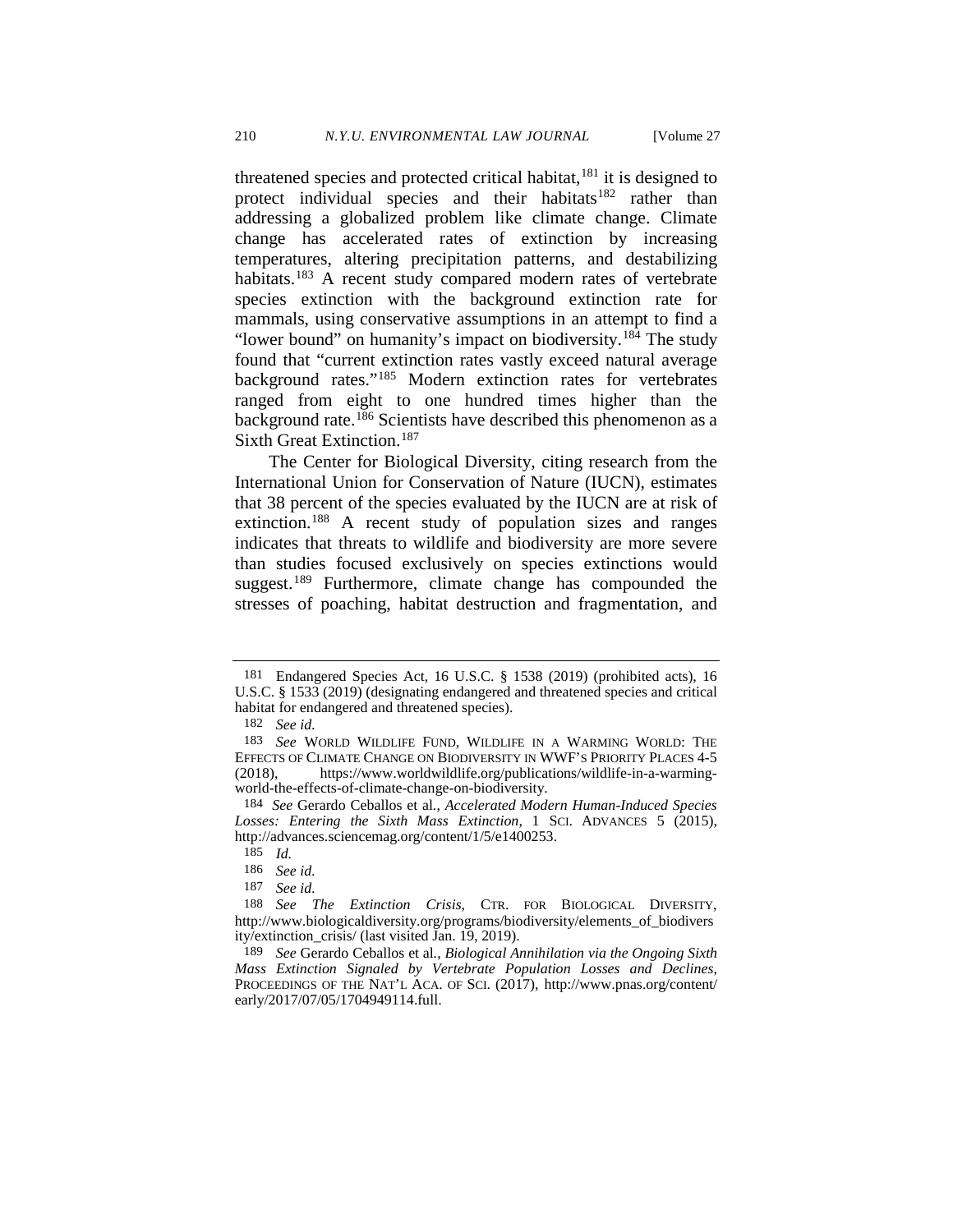other human activities.[190](#page-28-0) This implicates the public trust doctrine, as it deprives people of the sustenance, recreational, and conservation values of wildlife.

Climate change has wrought special devastation on aquatic life. Warming atmospheres mean warming seas, and higher levels of atmospheric  $CO_2$  leads to higher levels of  $CO_2$  dissolved into oceans, leading to acidification.<sup>[191](#page-28-1)</sup> If dissolved  $CO<sub>2</sub>$  levels are too high and thus oceans are too acidic, fish do not feed, migrate, or spawn normally.<sup>[192](#page-28-2)</sup> Similarly, if the water is too acidic, bivalves do not form their shells normally.<sup>[193](#page-28-3)</sup> Globally, 21 percent of all fish species evaluated by the IUCN were deemed at risk of extinction.<sup>[194](#page-28-4)</sup>

This implicates the right to fish and collect shellfish, one of the oldest and most traditional of the public trust uses.<sup>[195](#page-28-5)</sup> From the banned fish weirs of the Magna Carta to infamous oyster beds of *Arnold*, the public right to catch fish and harvest oysters, subject to the reasonable limitations of the state's use of the police power to protect and preserve the resource, has long been a concern of the courts on both sides of the Atlantic.<sup>[196](#page-28-6)</sup> This portion of the public trust cannot be protected without halting the warming, deoxygenation, and acidification of navigable waters and territorial seas. As a consequence, atmospheric  $CO<sub>2</sub>$  must be controlled via the public trust doctrine in order to protect the traditional public trust use of fishing and shellfish harvesting.

<span id="page-28-1"></span><span id="page-28-0"></span><sup>190</sup>*See* CTR. FOR BIOLOGICAL DIVERSITY, *supra* note [188.](#page-27-9) 191 *See, e.g.*, NASA, *Carbon Cycle, supra* note [171;](#page-25-6) NOAA, *Ocean Acidification*, *supra* note [1.](#page-1-4); NOAA, *Carbon Cycle*, *supra* note [171;](#page-25-6) Kolbert, *supra* note [169.](#page-25-7) 192 *See* Biello, *supra* not[e 1.](#page-1-4)

<sup>193</sup> *See* NOAA, *Ocean Acidification*, *supra* note [1.](#page-1-4)

<sup>194</sup> *See* CTR. FOR BIOLOGICAL DIVERSITY*, supra* note [188.](#page-27-9) 

<span id="page-28-5"></span><span id="page-28-4"></span><span id="page-28-3"></span><span id="page-28-2"></span><sup>195</sup> *See, e.g.,* Borough of Neptune City v. Borough of Avon-By-The-Sea, 294 A.2d 47, 54 (N.J. 1972) (referring to the "ancient prerogatives" of fishing and navigation); Ill. Cent. R.R. Co. v. Illinois, 146 U.S. 387, 452 (referring to liberty of fishing); Joseph L. Sax, *The Public Trust Doctrine in Natural Resources Law: Effective Judicial Intervention,* 68 MICH. L. REV. 471, 475 (1970).

<span id="page-28-6"></span><sup>196</sup> For English sources regarding to right to fish, see, e.g*.*, FORDHAM UNIVERSITY: INTERNET HISTORY SOURCEBOOKS PROJECT, *supra* note [25;](#page-4-6) THE LISLE LETTERS: AN ABRIDGEMENT, *supra* note [26](#page-5-8) at 140; Free Fishers of Whitstable v. Gann (1865), 11 Eng. Rep 1305 HL [1, 9–10]. For American sources, see, e.g., Arnold v. Mundy 6 N.J.L. 1 (1821) and Carson v. Blazer, 2 Binn. 475 (Pa. 1810).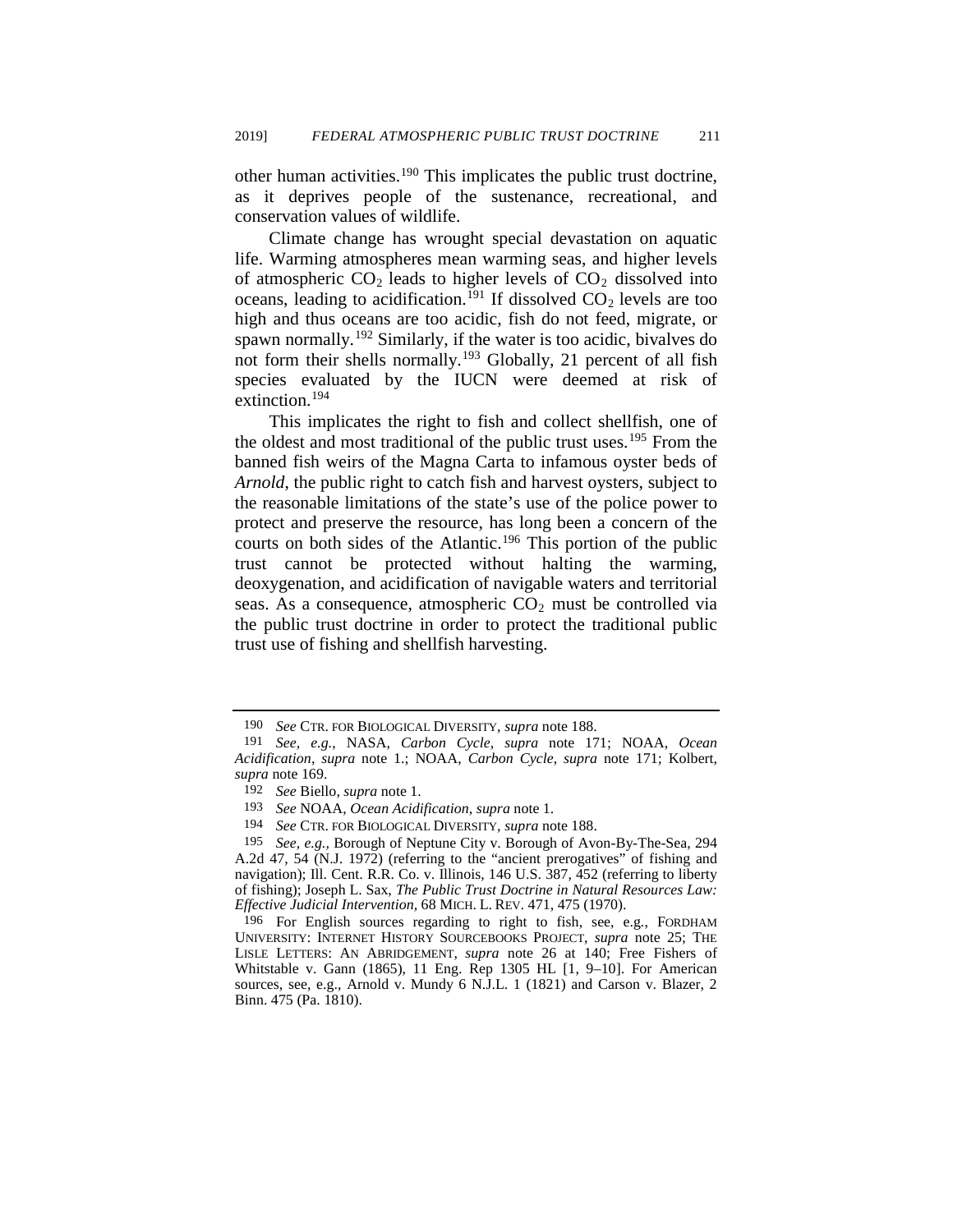### D. *American Case Law on Air Suggests Inclusion in Public Trust Doctrine*

Although the common law doctrine of the public trust has largely developed in the context of water, some twentieth- and twenty-first-century U.S. cases treat air as a shared public resource, which could be applied in the public trust doctrine context. In *State of Georgia v. Tennessee Copper Co.*, Georgia sued a private company in Tennessee for discharging noxious gases into the air, which damaged forests, orchards, crops, and air quality in Georgia.<sup>[197](#page-29-0)</sup> In a 1907 opinion, Justice Holmes stated that "[t]his is a suit by a state for an injury to it in its capacity of quasisovereign. In that capacity the state has an interest *independent of and behind the titles of its citizens*, in all the earth and air within its domain."[198](#page-29-1) This indicates that the state has a public trust interest in the air.

In *United States v. Causby*, a private landowner brought suit against the United States, alleging that flights from a nearby airport constituted a taking.[199](#page-29-2) In its discussion of the merits of the case, the Court stated:

The air is a public highway, as Congress has declared. Were that not true, every transcontinental flight would subject the operator to countless trespass suits. . . . To recognize such private claims to the airspace would clog these highways, seriously interfere with their control and development in the public interest, and transfer into private ownership that to which only the public has a just claim.  $^{200}$  $^{200}$  $^{200}$ 

Although the Court situated the source of the public's right to the air in the Air Commerce Act of  $1926$ ,<sup>[201](#page-29-4)</sup> its description of the airspace as something "to which only the public has a just claim" $202$  indicates that the air is an inherently public resource, which is consistent with the concept of an atmospheric public trust doctrine. Moreover, its acceptance of the federal government's

<sup>197</sup> *See* Georgia. v. Tenn. Copper Co*.*, 206 U.S. 230 (1907).

<span id="page-29-1"></span><span id="page-29-0"></span><sup>198</sup> *Id.* at 237 (emphasis added).

<sup>199</sup> *See* United States v. Causby, 328 U.S. 256 (1946).

<span id="page-29-3"></span><span id="page-29-2"></span><sup>200</sup> *Id.* at 261.

<sup>200</sup> *See id*. at 260.

<span id="page-29-4"></span><sup>201</sup> *See id.* at 261.

<span id="page-29-5"></span><sup>202</sup> *Id.*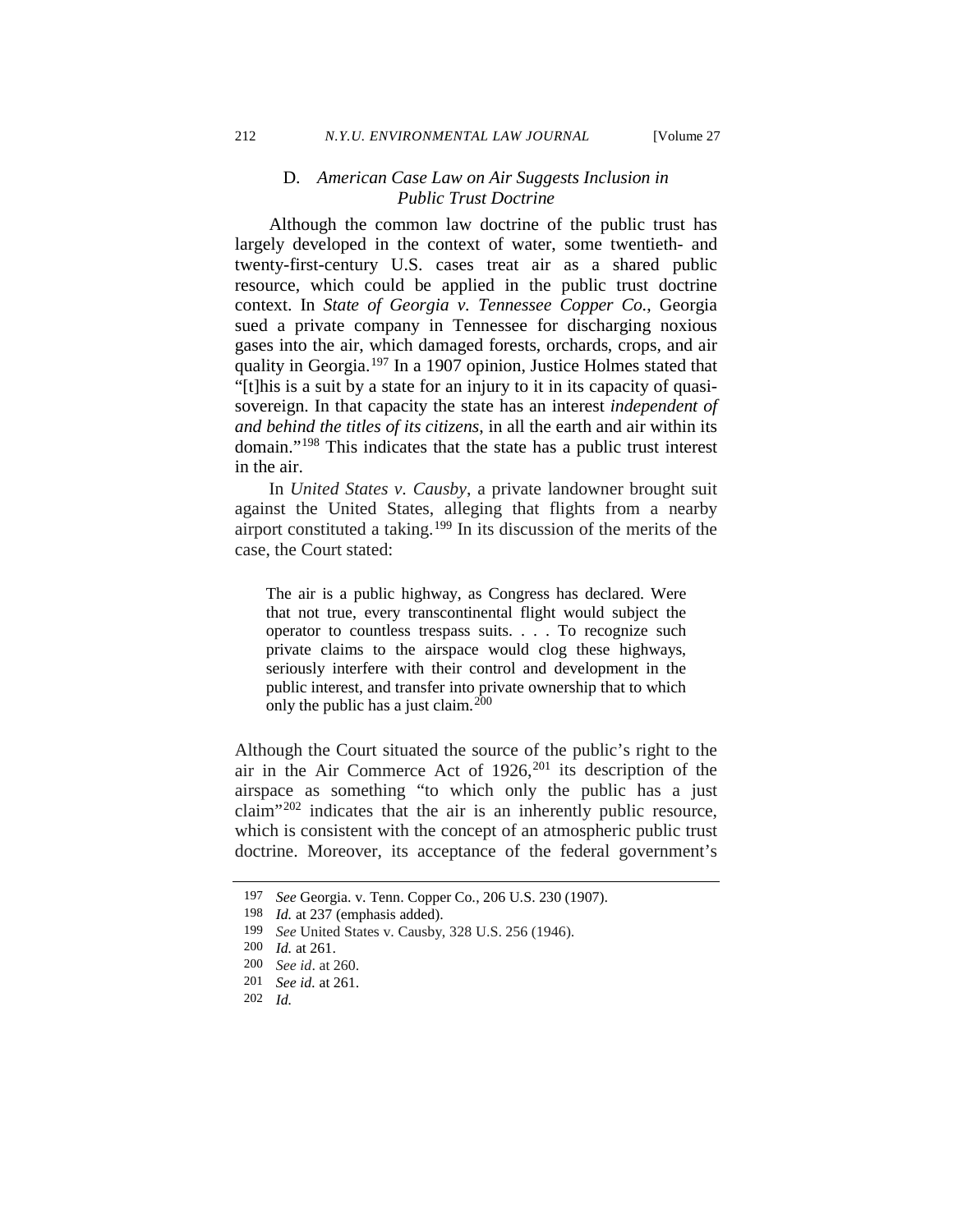right to control navigation within that airspace suggests that the *federal* government holds this resource in trust for the public, supporting the possibility of a federal atmospheric trust doctrine.

In *United States v. Helsley*, the Ninth Circuit considered the constitutionality of the Airborne Hunting Act of 1971, a federal law which prohibited shooting wildlife from an aircraft without a license or permit to do so.<sup>[203](#page-30-0)</sup> The Ninth Circuit found that the Act was properly grounded in the commerce clause of the U.S. Constitution.[204](#page-30-1) The court also declared that "[w]e think the federal power to regulate the air space is as complete and as valid as the federal power, to the extent it rests upon the commerce clause, to regulate navigable waters."[205](#page-30-2) While the court's analysis is grounded in the commerce clause rather than the public trust doctrine, it reaffirms the sovereign power of the federal government to regulate the air space.

These three cases are followed by *Robinson*, a twenty-firstcentury case that directly addressed the question of whether the public trust includes air.[206](#page-30-3) Chief Justice Castille of the Pennsylvania Supreme Court held that it did, on the grounds that air quality implicates the public interest and is outside the scope of purely private property.<sup>[207](#page-30-4)</sup> According to the Pennsylvania Supreme Court, public natural resources include "resources that implicate the public interest, such as ambient air, surface and ground water, wild flora, and fauna (including fish) that are outside the scope of purely private property."[208](#page-30-5) These cases suggest that air may be included within the public trust.

#### E. *Air is a Public Trust Resource*

Taken together, the origin and development of the public trust doctrine, the emergence of scientific connections between atmosphere and navigable water, and contemporary social norms about the value of environmental preservation support the inclusion of air as a public trust resource. The Institutes of Justinian proclaims that, by the law of nature, the air is common to

<sup>203</sup> *See* United States v. Helsley, 615 F.2d 784, 786 (9th Cir. 1979).

<span id="page-30-2"></span><span id="page-30-1"></span><span id="page-30-0"></span><sup>204</sup> *See id.*

<sup>205</sup> *See id.*

<span id="page-30-3"></span><sup>206</sup> *See* Robinson Twp. v. Commonwealth, 83 A.3d 901, 955 (Pa. 2013).

<span id="page-30-5"></span><span id="page-30-4"></span><sup>207</sup> *See id.*

<sup>208</sup> *See id.*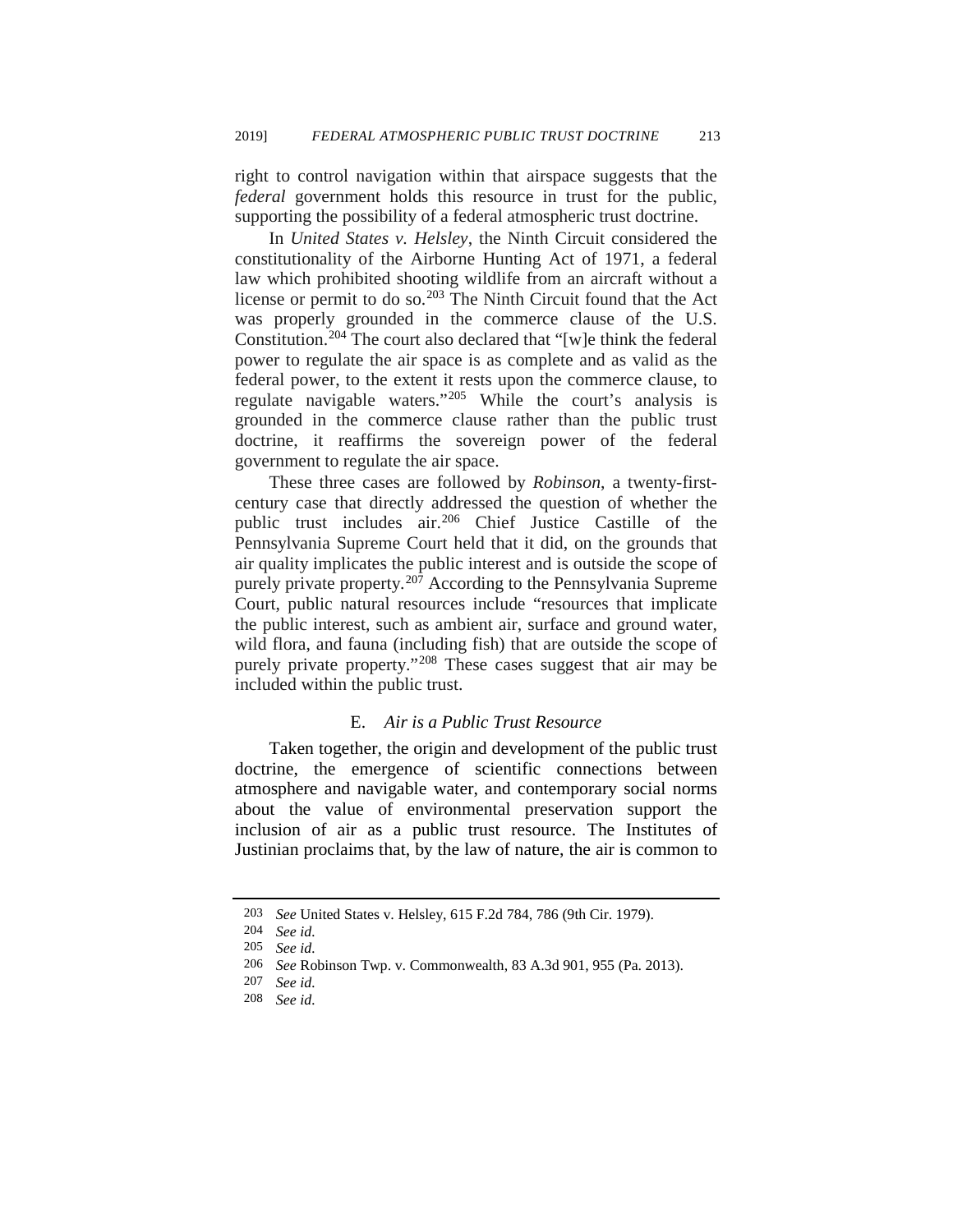mankind.[209](#page-31-0) American courts have quoted the Institutes of Justinian for centuries, with nary a suggestion that "air" was somehow excluded from the public trust, despite being included in Justinian.<sup>[210](#page-31-1)</sup> The fact that the courts have primarily focused on water resources in public trust doctrine cases may be explained by the greater number of cases adjudicated over oyster beds, fish weirs, and obstacles to navigation as compared to  $air.^{211}$  $air.^{211}$  $air.^{211}$ 

# III. THE FEDERAL PUBLIC TRUST DOCTRINE'S EXISTENCE IS EVIDENT IN THE TREATMENT OF U.S. TERRITORIES, TERRITORIAL SEAS, EMINENT DOMAIN

### A. *The Public Trust Doctrine in the United States: A Creature of State Law?*

The public trust doctrine has been largely developed in the context of state law, due to the unique history of territorial expansion in this country. At the founding of the country, each of the thirteen original states retained control over their navigable waters and the streambeds beneath them, subject to the federal navigation servitude.<sup>[212](#page-31-3)</sup> As new states joined the Union, they retained control over their navigable waters and streambeds,

<span id="page-31-3"></span>212 *See* Idaho v. Coeur d'Alene Tribe of Idaho, 521 U.S. 261, 283–84 (1997).

<sup>209</sup> *See* INSTITUTES OF JUSTINIAN, *supra* not[e 20,](#page-4-7) at 78

<span id="page-31-1"></span><span id="page-31-0"></span><sup>210</sup> *See, e.g.,* Geer v. Connecticut, 161 U.S. 519, 522–28 (1896); Arnold v. Mundy, 6 N.J.L. 1, 11–13 (1821); Astorino, *supra* note [139](#page-20-5) and accompanying text; Caminiti v. Boyle, 732 P.2d 989, 994–95 (Wash. 1987); Borough of Neptune City v. Borough of Avon-By-The-Sea, 294 A.2d 47 (N.J.1972); Nat'l Audubon Soc'y v. Superior Ct., 658 P.2d 709, 718 (Cal. 1983); Matthews v. Bay Head Improvement Ass'n, 471 A.2d 355, 360 (N.J. 1984); Glass v. Goeckel, 703 N.W.2d 58, 64 (Mich. 2005). Had these courts wished to clarify that the Institutes of Justinian was only germane insofar as the resource at hand was concerned (i.e., only wildlife for *Geer*, only oysters and navigable waters for *Arnold*, etc.), they could have done so. Instead, they reaffirmed the continued relevance of the Institutes of Justinian in the context of  $19<sup>th</sup>$  and  $20<sup>th</sup>$  century American common law, and suggested with each citation to that passage of the Institute of Justinian, that every resource listed could be read as a public trust doctrine resource.

<span id="page-31-2"></span><sup>211</sup> A Westlaw search performed in 2017 of "air" and "public trust" cases prior to 1975 yielded 187 cases. In contrast, a Westlaw search of "water" and "public trust" cases prior to 1975 yielded 1063 cases, a Westlaw search of "oyster" and "public trust" prior to 1975 yielded 66 cases, a Westlaw search of "fish" and "public trust" prior to 1975 yielded 222 cases, and a Westlaw search of "navigation" and "public trust" prior to 1975 yielded 435 cases.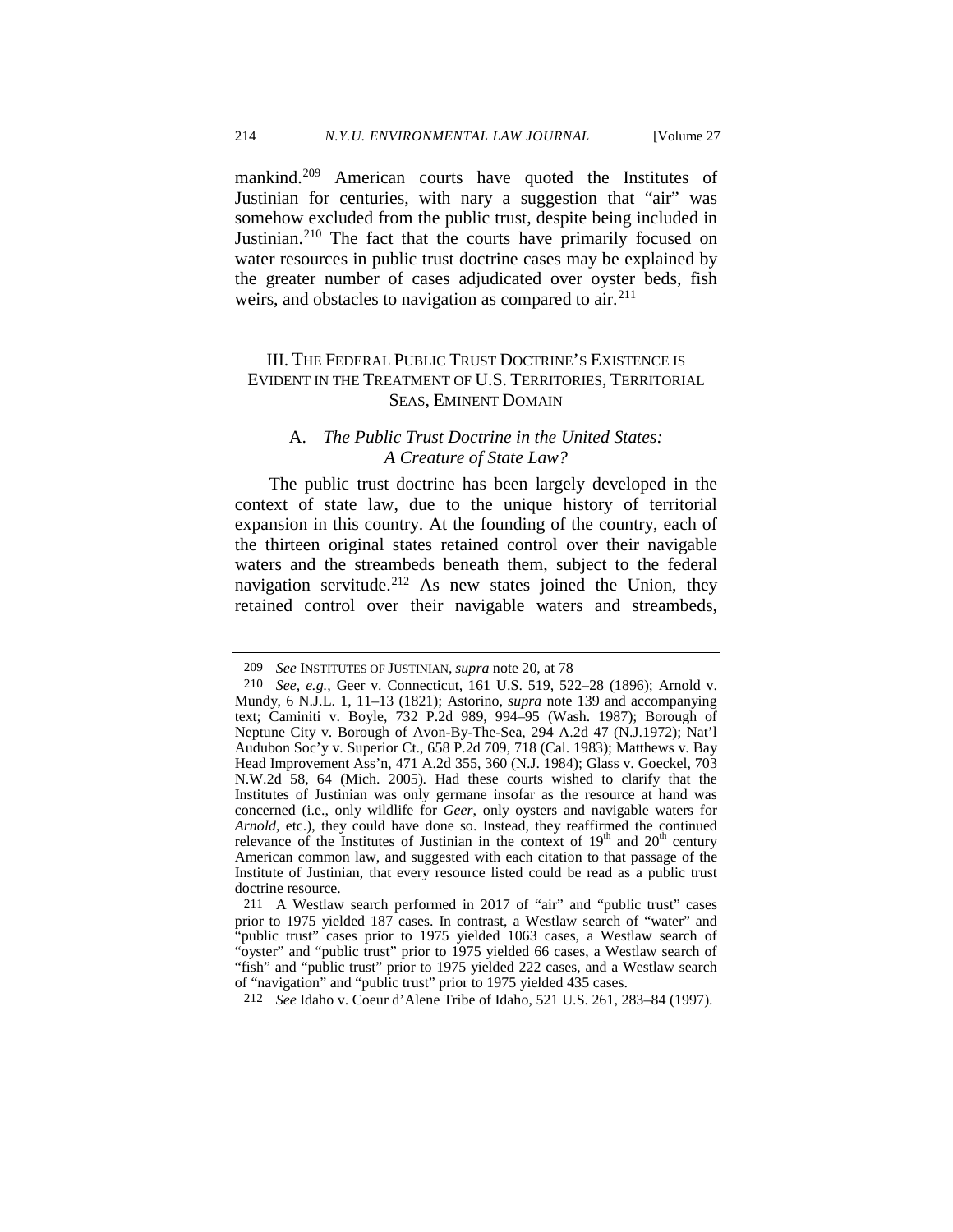subject to the navigation servitude,  $2^{13}$  under the "equal footing" doctrine."<sup>[214](#page-32-1)</sup> Each state was and is a sovereign power, with concomitant rights and responsibilities over their public trust resources.[215](#page-32-2)

As Justice Kennedy wrote in a landmark Supreme Court opinion, *Idaho v. Coeur d'Alene Tribe of Idaho*:

[L]ands underlying navigable waters have historically been considered "sovereign lands." State ownership of them has been considered an essential attribute of sovereignty. The Court from an early date has acknowledged that the people of each of the Thirteen Colonies at the time of independence became themselves sovereign; and in that character hold the absolute right to all their navigable waters and the soils under them for their own common use, subject only to the rights since surrendered by the Constitution to the general government. Then [in 1845] . . . the Court concluded that States entering the Union after 1789 did so on an equal footing with the original States and so have similar ownership over these sovereign lands. In consequence of this rule, a State's title to these sovereign lands arises from the equal footing doctrine and is conferred not by Congress but by the Constitution itself. The importance of these lands to state sovereignty explains our longstanding commitment to the principle that the United States is presumed to have held navigable waters in acquired territory for the ultimate benefit of future States and that disposals by the United States during the territorial period are not lightly to be inferred, and should not be regarded as intended unless the intention was definitely declared or otherwise made very plain.[216](#page-32-3)

Each sovereign state has developed its own public trust doctrine with respect to its navigable waters and submerged lands. The

<span id="page-32-0"></span><sup>213</sup> Glass v. Goeckel, 703 N.W.2d 58, 64 n.7 (Mich. 2005) ("[W]e note that the Great Lakes and the lands beneath them remain subject to the federal navigational servitude. . . . Although the title to the shore and submerged soils is in the various States and individual owners under them, it is always subject to the servitude in respect of navigation created in favor of the Federal government by the Constitution.").

<span id="page-32-1"></span><sup>214</sup> *See Coeur d'Alene*, 521 U.S. at 283–284.

<span id="page-32-2"></span><sup>215</sup> *See id.* at 283.

<span id="page-32-3"></span><sup>216</sup> *Id.* at 283–84 (internal quotations and citations omitted).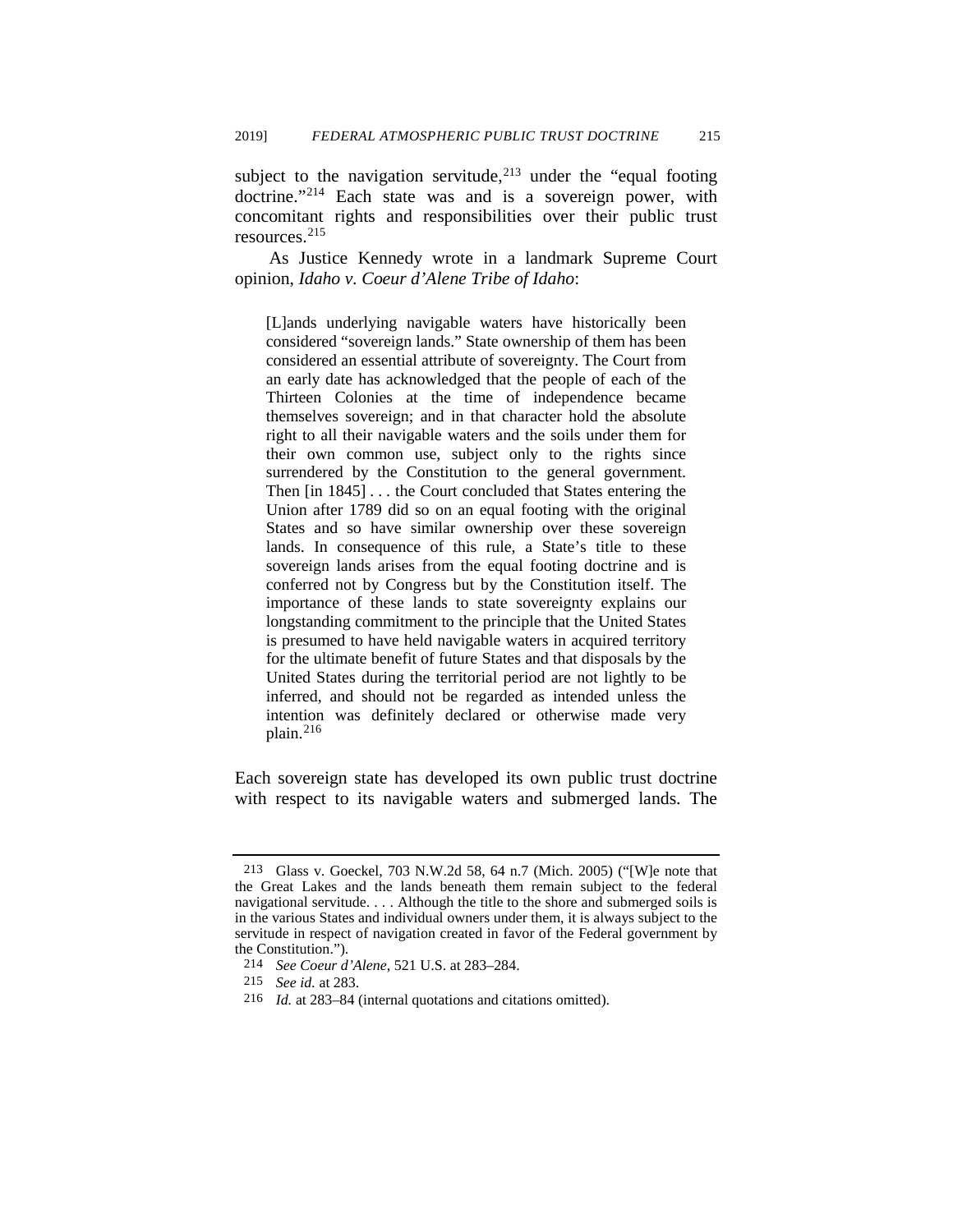doctrine has largely been developed through the courts, $2^{17}$ sometimes in dialogue with the state legislature<sup>[218](#page-33-1)</sup> or the state constitution.[219](#page-33-2) The role of state law is so prominent in the development of the public trust doctrine that Justice Kennedy wrote:

[T]he public trust doctrine remains a matter of state law . . . subject as well to the federal power to regulate vessels and navigation under the Commerce Clause and admiralty power. While equal-footing cases have noted that the State takes title to the navigable waters and their beds in trust for the public, the contours of that public trust do not depend upon the Constitution. Under accepted principles of federalism, the States retain residual power to determine the scope of the public trust over waters within their borders, while federal law determines riverbed title under the equal-footing doctrine.<sup>[220](#page-33-3)</sup>

<span id="page-33-6"></span>It would be easy to conclude from these opinions that the public trust doctrine in the United States is a matter of state law, and to extrapolate further that there is no federal public trust doctrine. Indeed, some courts have drawn this very conclusion.<sup>[221](#page-33-4)</sup> For example, in 2012, the U.S. District Court of the District of Columbia dismissed an atmospheric public trust case brought by a group of young plaintiffs on the grounds that the public trust doctrine is a creature of state common law and not federal law.<sup>222</sup> The D.C. Circuit affirmed, explaining that the Supreme Court in *PPL Montana* "repeatedly referred to 'the' public trust doctrine and directly and categorically rejected any federal constitutional

<span id="page-33-1"></span><span id="page-33-0"></span><sup>217</sup>*See* cases cited *supra* note [136.](#page-19-6) 218 *See, e.g.,* Just v. Marinette Cty., 201 N.W.2d 761, 765 (Wis. 1972) (referencing Wisconsin's Navigable Waters Protection Act, the purpose of which was to "aid in the fulfillment of the state's role as trustee of its navigable waters.  $\dots$ ").

<span id="page-33-2"></span><sup>219</sup> *See, e.g.*, ); Robinson Twp. v. Commonwealth, 83 A.3d 901, 954–59 (Pa. 2013) (discussing the Environmental Rights Amendment to the Pennsylvania state constitution, which codified the public trust doctrine).

<span id="page-33-3"></span><sup>220</sup> PPL Montana, LLC v. Montana, 565 U.S. 576, 603–04, (2012) (internal citations omitted).

<span id="page-33-5"></span><span id="page-33-4"></span><sup>221</sup> *See* Alec L. v. Jackson, 863 F. Supp. 2d 11, 15–17 (D.D.C. 2012); Alec L. ex rel. Loorz v. McCarthy, 561 Fed. Appx. 7 (D.C. Cir. 2014).

<sup>222</sup> *Jackson*, 863 F. Supp. 2d at 15–17 (D.D.C. 2012).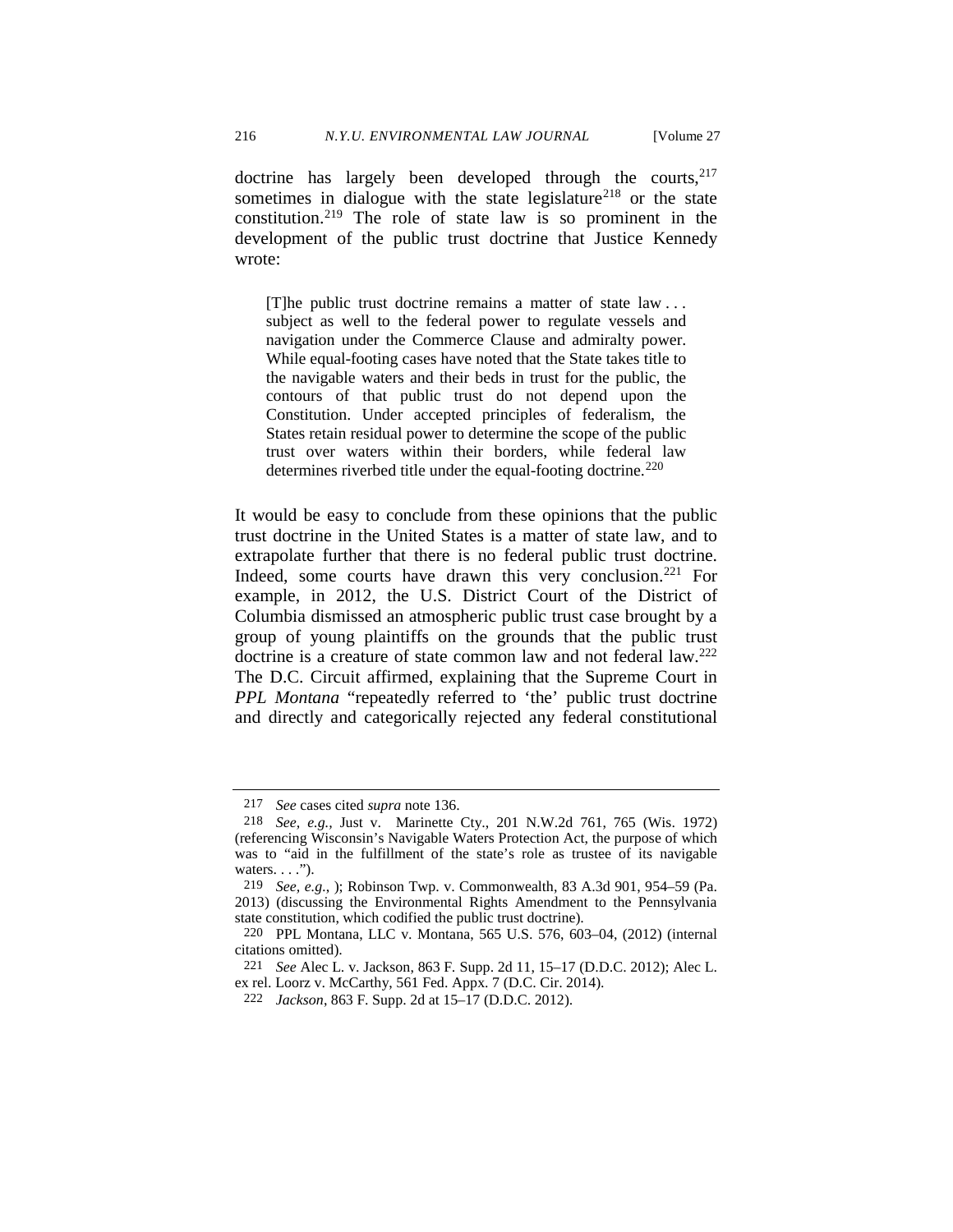foundation for that doctrine without qualification or reservation."[223](#page-34-0)

However, as discussed in the following sections, the federal government holds public trust resources in the form of territories,  $224$  territorial seas,  $225$  and navigable waters taken by eminent domain.<sup>[226](#page-34-3)</sup> The federal government holds these resources in trust for the benefit of the people, and in the case of U.S. territories, for the benefit of future states. $227$ 

# B. *The Federal Public Trust Doctrine is Evident in the Context of U.S. Territories*

The federal government has managed public trust resources since its inception. After the formation of the Union with its thirteen original colonies, the federal government acquired territory farther west.[228](#page-34-5) As each territory attained statehood, the new sovereign state gained title to navigable water and submerged lands within the state's boundaries pursuant to the equal footing doctrine.[229](#page-34-6) The states did not gain title in fee simple, but gained it subject to the public trust doctrine, as state and federal courts have held throughout our country's history.<sup>[230](#page-34-7)</sup>

The state public trust doctrine did not emerge *sua sponte* as new territories attained statehood[.231](#page-34-8) Rather, the federal

230 *See id.* at 591, 603–04.

<sup>223</sup> *McCarthy*, 561 Fed. Appx. 7.

<span id="page-34-1"></span><span id="page-34-0"></span><sup>224</sup> *See* Shively v. Bowlby, 152 U.S. 1, 57 (1894) ("Upon the acquisition of a territory by the United States . . . the same title and dominion passed to the United States, for the benefit of the whole people, and in trust for the several states to be ultimately created out of the territory.").

<sup>225</sup> *See* United States v. California, 332 U.S. 19, 40 (1947).

<span id="page-34-3"></span><span id="page-34-2"></span><sup>226</sup> *See* United States v. 1.58 Acres of Land Situated in City of Boston, 523 F. Supp. 120 (D. Mass. 1981); City of Alameda v. Todd Shipyards Corp., 635 F. Supp. 1447, 1449 (N.D. Cal. 1986).

<span id="page-34-4"></span><sup>227</sup> *See Shively*, 152 U.S. at 57 (1894); *California*, 332 U.S. at 40; *1.58 Acres of Land*, 523 F. Supp. 120; *City of Alameda*, 635 F. Supp. at 1449.

<span id="page-34-5"></span><sup>228</sup> Samuel Shipley*, List of U.S. States' Dates of Admission to the Union*, ENCYC. BRITANNICA (Aug. 15, 2018), https://www.britannica.com/topic/list-of-U-S-states-by-date-of-admission-to-the-Union-2130026.

<sup>229</sup> *See* PPL Montana, LLC v. Montana, 565 U.S. 576, 604 (2012).

<span id="page-34-8"></span><span id="page-34-7"></span><span id="page-34-6"></span><sup>231</sup> *See Shively*, 152 U.S. at 57 (1894); *see* also Arnold v. Mundy 6 N.J.L. 1, 1–2 (N.J. 1821) ("Navigable rivers. . . are common to all the people of New Jersey. By the grant of Charles II to the duke of York, those royalties, of which the rivers, ports, bays, and coasts were a part, passed to the duke of York, as the governor of the province exercising the royal authority, and not as the proprietor of the soil, and for his own use. Upon the Revolution, all those royal rights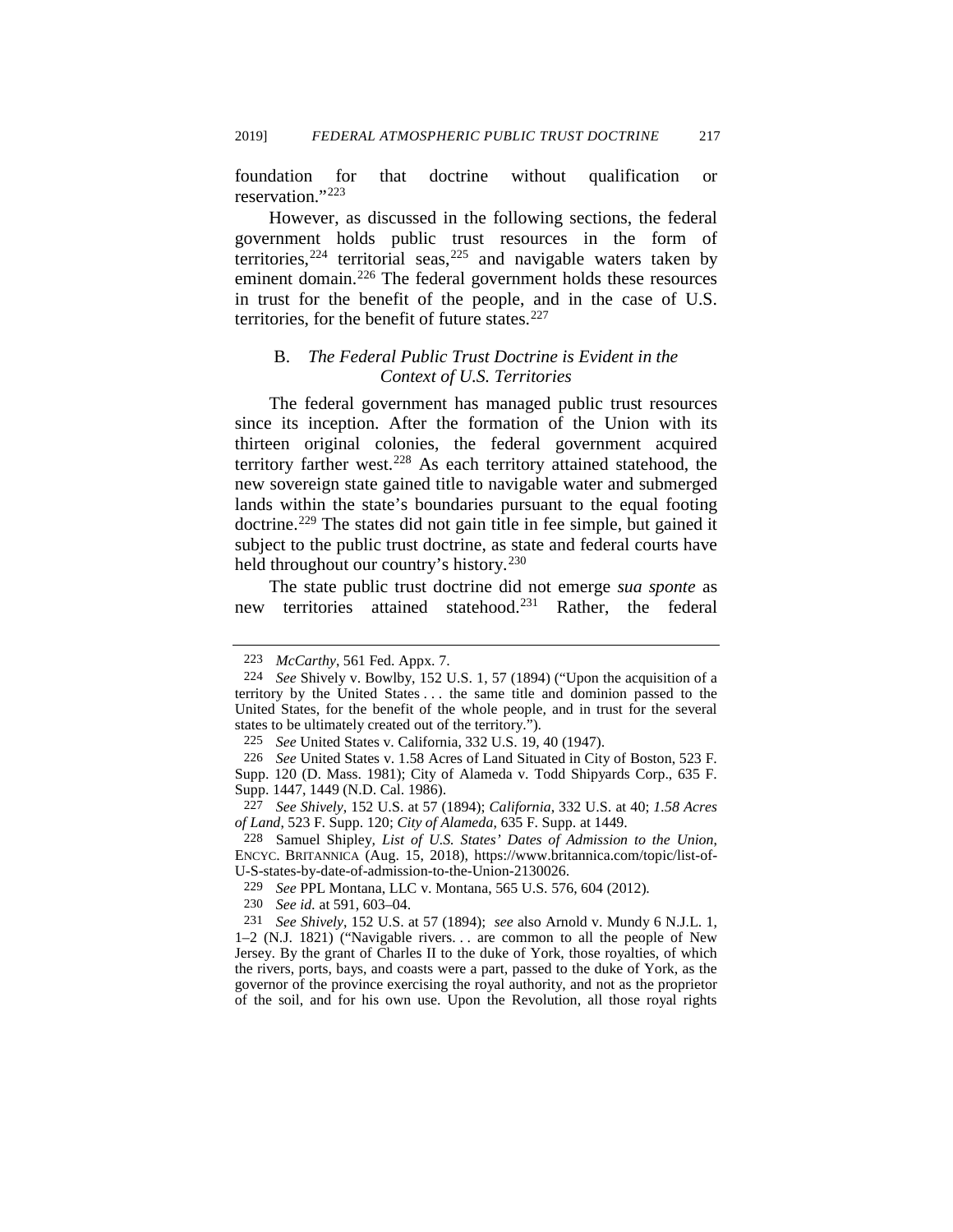government held these public resources in trust for the people prior to transferring the trust to the newly formed states.[232](#page-35-0) In *Shively v. Bowlby*, the Supreme Court considered whether the federal government had transferred title to lands beneath the Columbia River to homesteaders in Oregon prior to statehood.[233](#page-35-1) The Court held that no such transfer had occurred, explaining that upon acquisition of a territory by the United States, the title and dominion in lands under tidal or navigable waters passed to the United States "for the benefit of the whole people and in trust for the several states to be ultimately created out of the territory."[234](#page-35-2)

The federal government still holds territories, including Puerto Rico,<sup>[235](#page-35-3)</sup> Guam, the U.S. Virgin Islands, the Mariana Islands, and American Samoa.[236](#page-35-4) Under the logic of *Shively*, the federal government holds public resources in these territories in trust.[237](#page-35-5) Unless and until these territories attain statehood, the federal government holds the title and dominion of tide waters and submerged lands for the benefit of the U.S. people and "in trust for the future states."[238](#page-35-6)

To the extent that atmospheric concentrations of greenhouse gases harm public trust resources in U.S. territories, the federal government has an obligation under the public trust doctrine to abate threats to these resources.<sup>[239](#page-35-7)</sup> To do otherwise would constitute a failure to hold these resources for the benefit of the people and in trust for future states that may emerge from presentday U.S. territories. For example, the territories of Puerto Rico and the U.S. Virgin Islands have suffered grave damages to their surface water as a result of Hurricane Maria,<sup>[240](#page-35-8)</sup> one of several

<span id="page-35-0"></span>vested in the people of New Jersey, as the sovereign of the country, and are now in their hands.").

<span id="page-35-9"></span><sup>232</sup> *See Shively*, 152 U.S. at 57.

<sup>233</sup> *See id.* at 9.

<sup>234</sup> *Id.* at 57.

<span id="page-35-2"></span><span id="page-35-1"></span><sup>235</sup> *See* Rachel Lewis, *Is Puerto Rico Part of the U.S.? Here's What to Know*, TIME (Sept 26, 2017), http://time.com/4957011/is-puerto-rico-part-of-us/.

<span id="page-35-5"></span><span id="page-35-4"></span><span id="page-35-3"></span><sup>236</sup> *See* OFFICE OF INSULAR AFFAIRS, DEP'T OF THE INTERIOR, https://www.doi.gov/oia (last visited Nov. 6, 2018).

<sup>237</sup> *See* Shively v. Bowlby, 152 U.S. 1, 57 (1894).

<sup>238</sup> *Id.* at 49 (internal citation omitted).

<sup>239</sup> *See id.*

<span id="page-35-8"></span><span id="page-35-7"></span><span id="page-35-6"></span><sup>240</sup> *See* Press Release, EPA, EPA Hurricane Maria Update for Wednesday, Oct. 11th (Oct. 11, 2017), https://www.epa.gov/newsreleases/epa-hurricanemaria-update-wednesday-october-11th ("There are reports of residents obtaining, or trying to obtain, drinking water from wells at hazardous waste 'Superfund'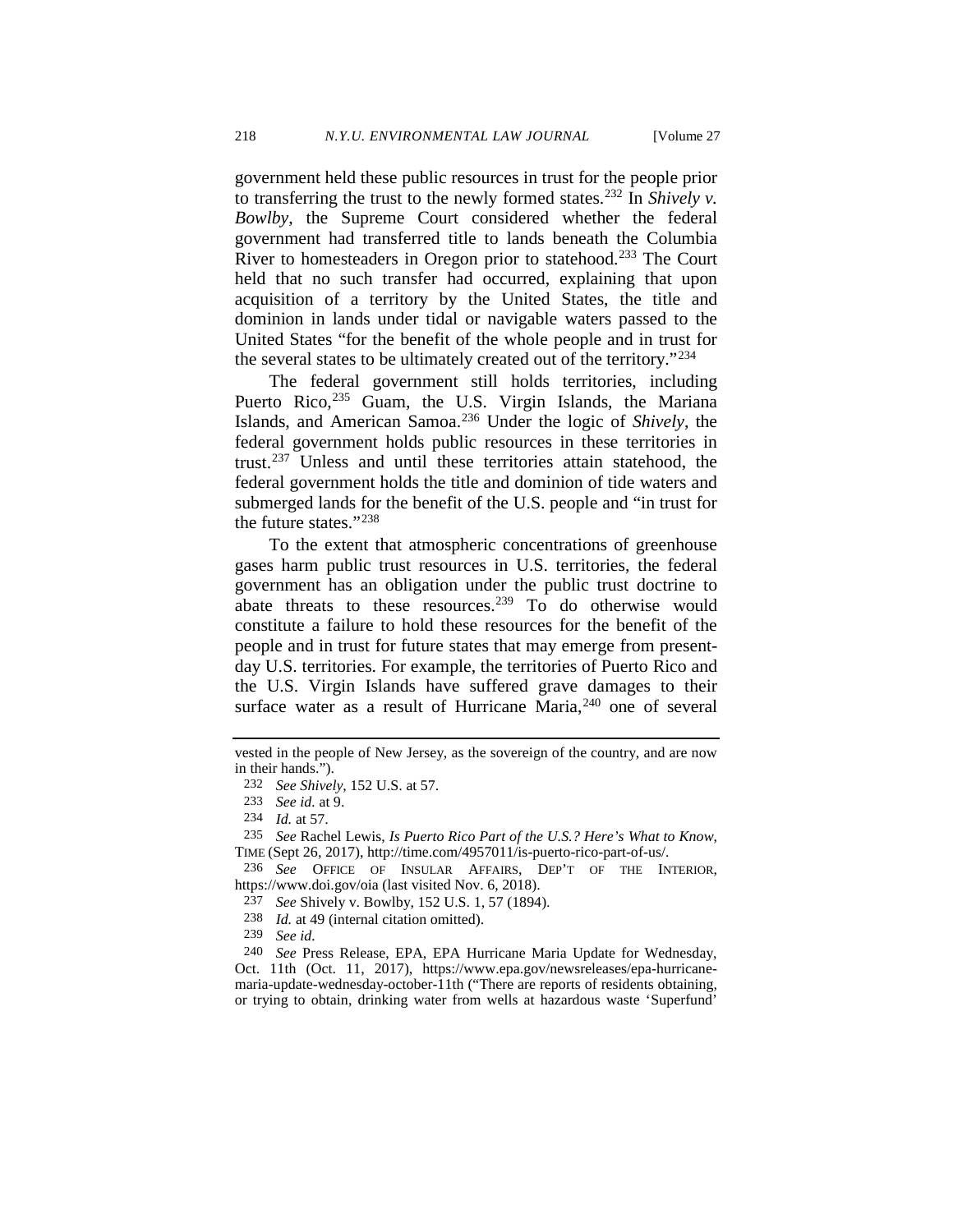<span id="page-36-0"></span>unusually intense and damaging storms of the record-breaking 2017 hurricane season fueled by warmer air and ocean surface temperatures.[241](#page-36-1) In addition to causing nearly three thousand deaths[242](#page-36-2) and knocking out basic infrastructure including power and running water, the hurricane also flooded a number of contaminated sites in Puerto Rico, polluting its navigable waters, wetlands, and estuaries; and depriving much of the population of clean drinking water and fishable water bodies. $243$ 

While climate scientists cannot conclusively attribute Maria's damage to climate change, there is a clear connection between increased atmospheric concentrations of greenhouse gases and warming air and ocean surface temperatures, which are in turn linked to higher wind speeds and greater precipitation in hurricanes.<sup>[244](#page-36-4)</sup> Where there is a clear nexus<sup>[245](#page-36-5)</sup> between public trust resources held by the federal government<sup>246</sup>—such as Puerto Rico's navigable waters and their tributaries and wetlands—and

sites in Puerto Rico. . . . Raw sewage continues to be released into waterways and is expected to continue until repairs can be made and power is restored. Water contaminated with livestock waste, human sewage, chemicals, and other contaminants can lead to illness when used for drinking, bathing, and other hygiene activities. According to the CDC, people should not use the water from rivers, streams, and coastal water to drink, bathe, wash, or to cook with unless first boiling this water for a minimum of one minute.").

<span id="page-36-1"></span><sup>241</sup> *See* Annie Sneed, *Was the Extreme 2017 Hurricane Season Driven by Climate Change? Global Warming Already Appears to be Making Hurricanes More Intense,* SCI. AM. (Oct. 26, 2017), https://www.scientificamerican.com/ article/was-the-extreme-2017-hurricane-season-driven-by-climate-change/; *also* Geert Jan van Oldenborgh *et al.*, *Attribution of Extreme Rainfall from Hurricane Harvey, August 2017*, 12 ENVTL. RES. LETTER 10 (2018), http://iopscience.iop.org/article/10.1088/1748-9326/aa9ef2/pdf.

<span id="page-36-2"></span><sup>242</sup> *See* MILKEN INSTITUTE SCHOOL OF PUBLIC HEALTH, GEO. WASH. UNIV., ASCERTAINMENT OF THE ESTIMATE EXCESS MORTALITY FROM HURRICANE MARIA IN<br>PUERTO RICO iii (2018), https://publichealth.gwu.edu/sites/default/files/ iii (2018), https://publichealth.gwu.edu/sites/default/files/ downloads/projects/PRstudy/Acertainment%20of%20the%20Estimated%20Excess

<span id="page-36-5"></span><span id="page-36-4"></span><span id="page-36-3"></span><sup>243</sup> See EPA, *supra* note 240.<br>244 See Sneed, *supra* note 241.<br>245 See In re Water Use Permit Applications, 9 P.3d 409, 447 (Haw. 2000) (finding that groundwater is protected by the public trust because of the connection between surface water quality and groundwater quality).

<span id="page-36-6"></span><sup>246</sup> *See* Shively v. Bowlby, 152 U.S. 1, 57 (1894) ("Upon the acquisition of a territory by the United States . . . the same title and dominion passed to the United States, for the benefit of the whole people, and in trust for the several states to be ultimately created out of the territory.").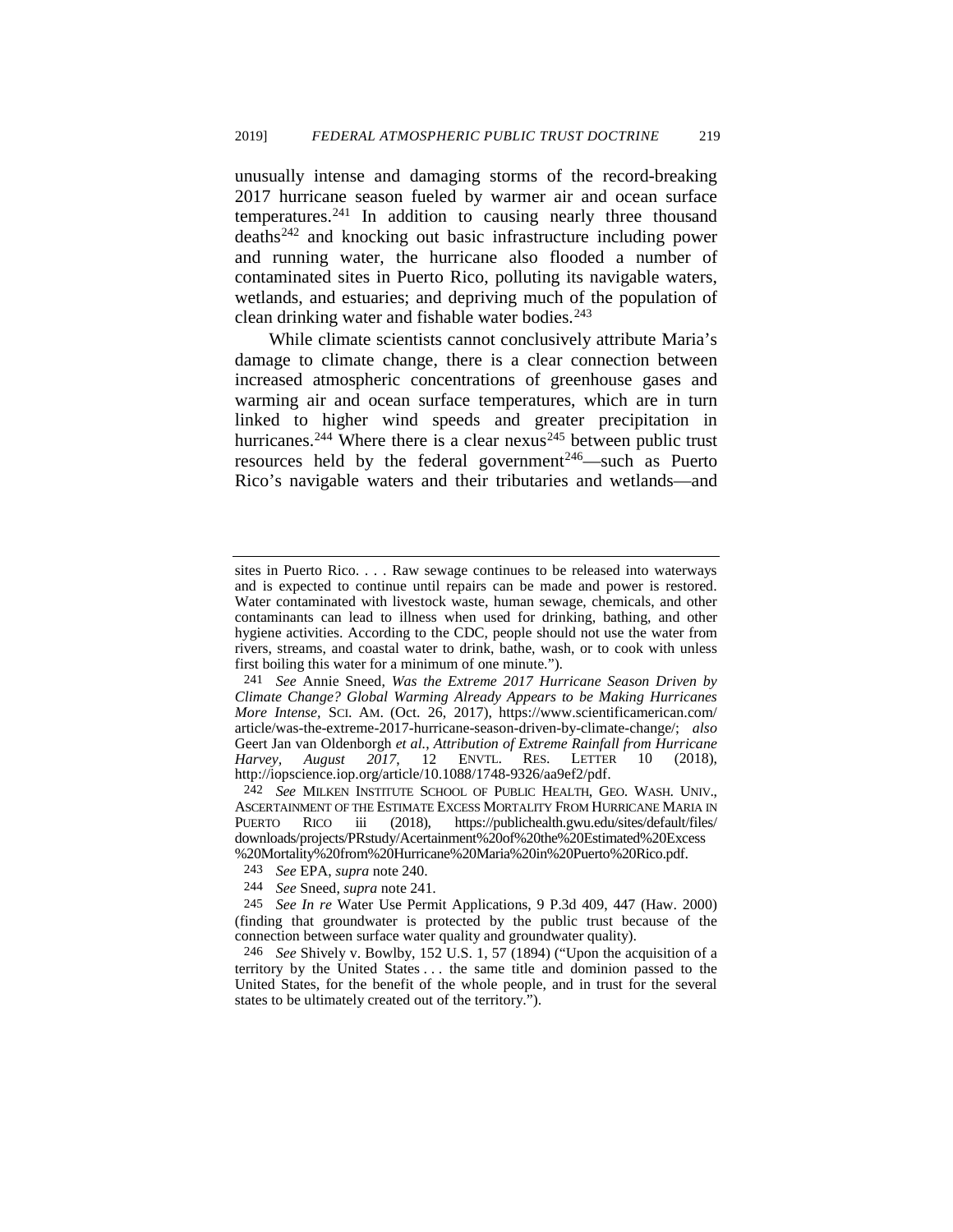atmospheric concentrations of greenhouse gases,  $247$  it is logical to find that the atmosphere is within the scope of the federal public trust.

# C. *The Federal Public Trust Doctrine is Evident in the Context of Territorial Seas*

The scope of the federal trust doctrine also encompasses the territorial seas, which extend twelve miles from the shore.<sup>[248](#page-37-1)</sup> The federal government does not hold the territorial seas in fee simple; rather, the federal government holds them for the benefit of the people.[249](#page-37-2) On the territorial seas, the federal public trust doctrine is not dormant, extinguished, or nonexistent, but is in full force and effect[.250](#page-37-3)

In 1947, the U.S. Supreme Court considered whether the federal government owned or possessed paramount rights in and powers over the three-mile marginal ocean belt of the California Coast.[251](#page-37-4) The United States had sued California, seeking a declaration that the United States was the owner in fee simple of, or possessed of paramount rights in and powers over, this submerged land, as well as an injunction against California's alleged trespassing on the submerged land.<sup>[252](#page-37-5)</sup> The United States alleged, and California admitted, that the state had executed numerous petroleum, gas, and mineral deposits.<sup>[253](#page-37-6)</sup>

California defended its actions by claiming ownership of the marginal belt.[254](#page-37-7) California claimed that the belt lay within the original boundaries of the state, that the thirteen original states acquired ownership of their own three-mile marginal belts from the Crown of England, and that California was entitled to ownership of its own three-mile marginal belt under the equal

<sup>247</sup> *See* Sneed, *supra* note [241;](#page-36-0) EPA, *supra* note [240](#page-35-9) (discussing impact of the hurricane on surface water quality and navigable waters in Puerto Rico).

<span id="page-37-1"></span><span id="page-37-0"></span><sup>248</sup> *See* Proclamation No. 5,928, 54 Fed. Reg. 777 (1989), *reprinted in* 103 Stat. 2,982, https://www.gpo.gov/fdsys/pkg/STATUTE-103/pdf/STATUTE-103- Pg2981.pdf ("The territorial sea of the United States henceforth extends to 12 nautical miles from the baselines of the United States determined in accordance with international law.").

<span id="page-37-2"></span><sup>249</sup> *See* United States v. California, 332 U.S. 19, 40 (1947).

<span id="page-37-3"></span><sup>250</sup> *See id.*

<span id="page-37-4"></span><sup>251</sup> *See id.*at 22.

<sup>252</sup> *See id.*at 22–23.

<span id="page-37-7"></span><span id="page-37-6"></span><span id="page-37-5"></span><sup>253</sup> *See id.*at 23.

<sup>254</sup> *See id.*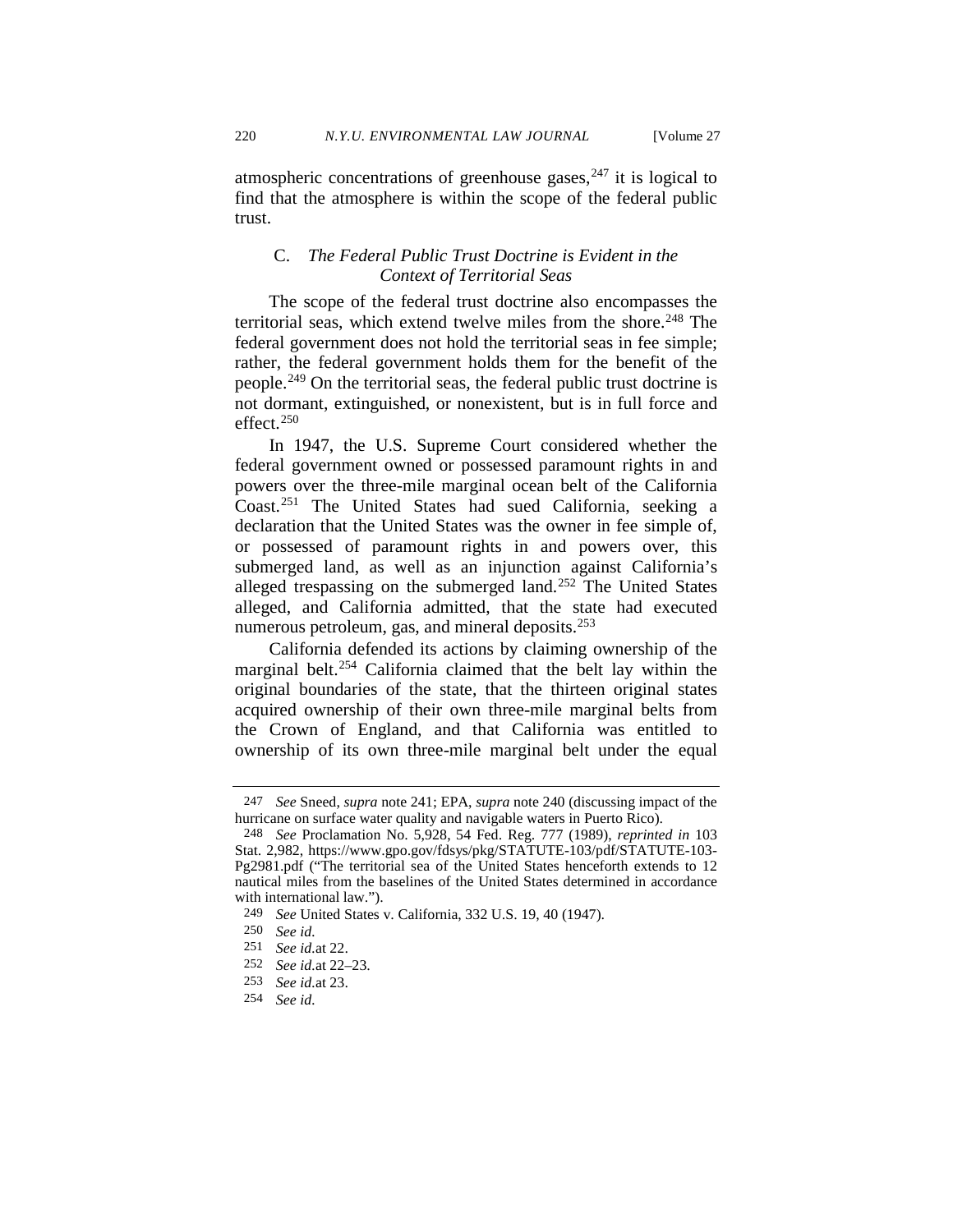footing doctrine.<sup>[255](#page-38-0)</sup> Writing for the Court, Justice Black found that the thirteen original colonies had not acquired ownership of the three-mile marginal belt, because "when this nation was formed, the idea of a three-mile belt over which a littoral nation could exercise rights of ownership was but a nebulous suggestion."<sup>[256](#page-38-1)</sup> The concept of a three-mile marginal belt did not gain international acceptance until the late nineteenth century.<sup>[257](#page-38-2)</sup> Therefore, the equal footing doctrine could not be used to support California's claims to the marginal belt.<sup>[258](#page-38-3)</sup> Justice Black held that California was not the owner of the three-mile marginal belt, and that the federal government has paramount rights and powers in that belt.<sup>[259](#page-38-4)</sup>

Justice Black also stated that the federal government "holds its interests, here as elsewhere, in trust for all the people."[260](#page-38-5) Even "conceding that the state has been authorized to exercise local police power functions in the part of the marginal belt within its declared boundaries, these do not detract from the federal government's paramount rights in and power over this area."[261](#page-38-6) Justice Black situates the paramount rights and powers of the federal government in relation to national external sovereignty and the "paramount responsibilities of the nation in war, peace and world commerce." $262$  The federal government is not a mere property owner in this context; rather, it is a sovereign that holds its interests in trust for the people.<sup>[263](#page-38-8)</sup>

It follows that the marginal belt (extending three miles away from the shore) and the territorial seas (extending to twelve miles away from the shore) are included within the public trust, with the federal government as trustee. This ownership endows the federal government with the right to make decisions concerning the seas and submerged lands within twelve miles of the vast U.S. coastline. It also gives the federal government the responsibility of managing this resource for the benefit of the people. To the extent that climate change affects the quality of the territorial seas, or

<span id="page-38-6"></span><span id="page-38-5"></span>260 *Id.*

- <span id="page-38-7"></span>262 *Id.* at 35.
- <span id="page-38-8"></span>263 *See id.* at 19, 40.

<sup>255</sup> *See id.*

<span id="page-38-1"></span><span id="page-38-0"></span><sup>256</sup> *Id.* at 32.

<span id="page-38-2"></span>See id. at 33.

<span id="page-38-4"></span><span id="page-38-3"></span><sup>258</sup> *See id.* at 19, 23, 31–35.

<sup>259</sup> *See id.* at 40.

<sup>261</sup> *Id.* at 36 (emphasis added).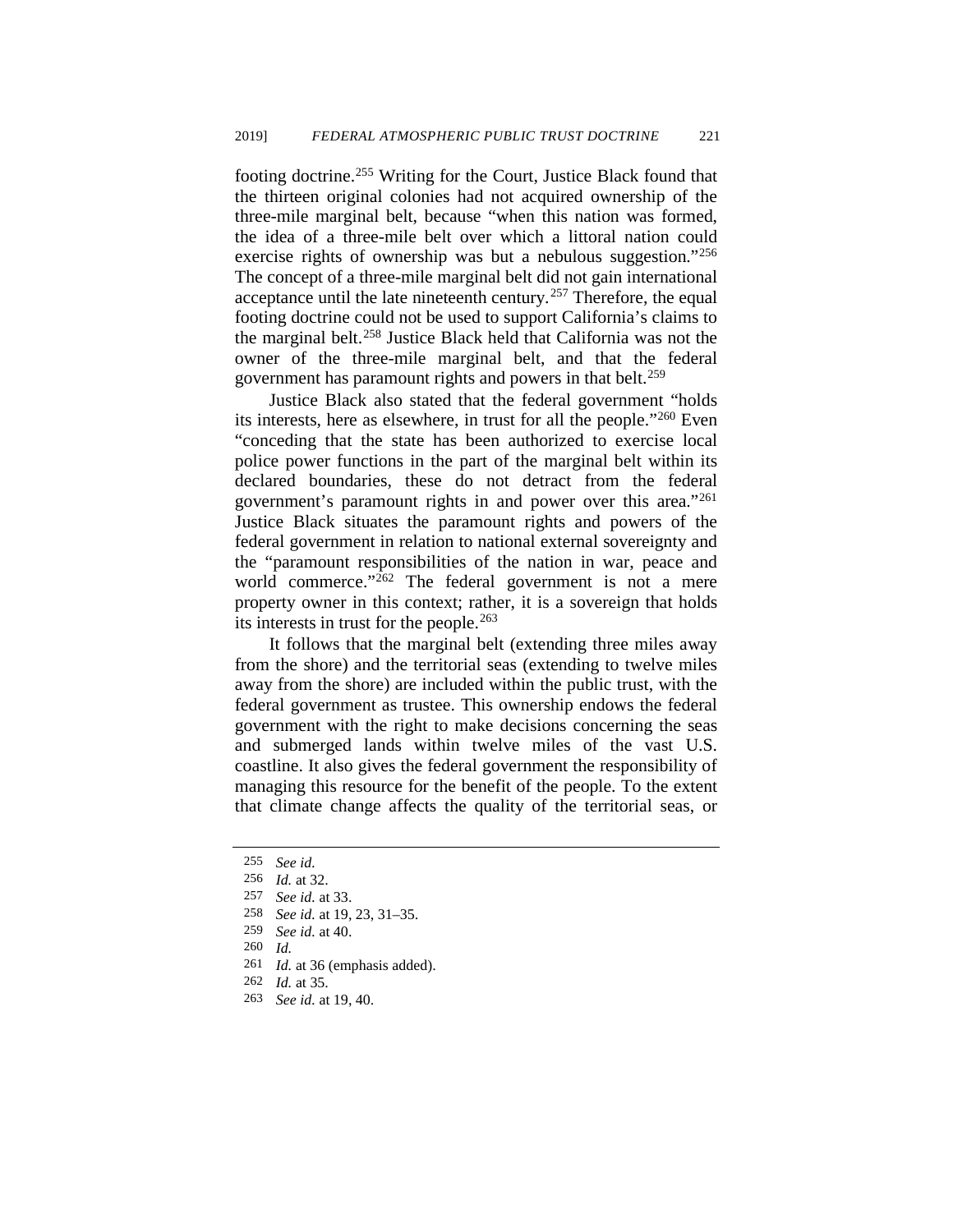interferes with its security functions, the federal government is implicated in its role as trustee of the territorial seas and its submerged lands.

### D. *The Federal Public Trust Doctrine is Evident in the Context of Eminent Domain*

There are also occasions when the federal government takes a portion of a state's navigable waters and submerged lands via eminent domain, thereby implicating its public trust doctrine responsibilities. For example, in *1.58 Acres of Land*, the Coast Guard moved to condemn 1.58 acres of waterfront property in Boston for use in a Coast Guard support center.<sup>[264](#page-39-0)</sup> Massachusetts argued that the United States could not obtain fee simple in lands below the low-water mark.<sup>[265](#page-39-1)</sup> The U.S. District Court for the District of Massachusetts held that the United States could take property below the low-water mark, but that it did so subject to the public trust doctrine.<sup>[266](#page-39-2)</sup> As the court explained, the federal government takes the waters and submerged lands, not in fee simple, but in trust for the people. $267$ 

Similarly, in *City of Alameda*, the United States conveyed title to certain tidelands to a private corporation.<sup>[268](#page-39-4)</sup> The U.S. District Court for the Northern District of California held that, if the land was subject to the action of tides when the United States acquired it by eminent domain, then the United States could not transfer it to a private party. $269$ 

When the federal government takes property that is subject to the public trust doctrine via eminent domain, that property is restored to the body of natural resources held in trust for the people

<span id="page-39-1"></span><span id="page-39-0"></span><sup>264</sup> *See* United States v. 1.58 Acres of Land Situated in City of Boston, 523 F. Supp. 120, 121 (D. Mass. 1981).

<sup>265</sup> *See id.*

<sup>266</sup> *See id.* at 124–125.

<span id="page-39-4"></span><span id="page-39-3"></span><span id="page-39-2"></span><sup>267</sup>*See id*. 268 *See* City of Alameda v. Todd Shipyards Corp*.*, 635 F. Supp. 1447 (N.D. Cal. 1986).

<span id="page-39-5"></span><sup>269</sup> *See id.* at 1450 ("By condemnation, the United States acquired both the *jus privatum* (the bare ownership interest) and the *jus publicum* (the public trust interest). . . . By condemnation, the United States simply acquires the land subject to the public trust as though no party had held an interest in the land before.").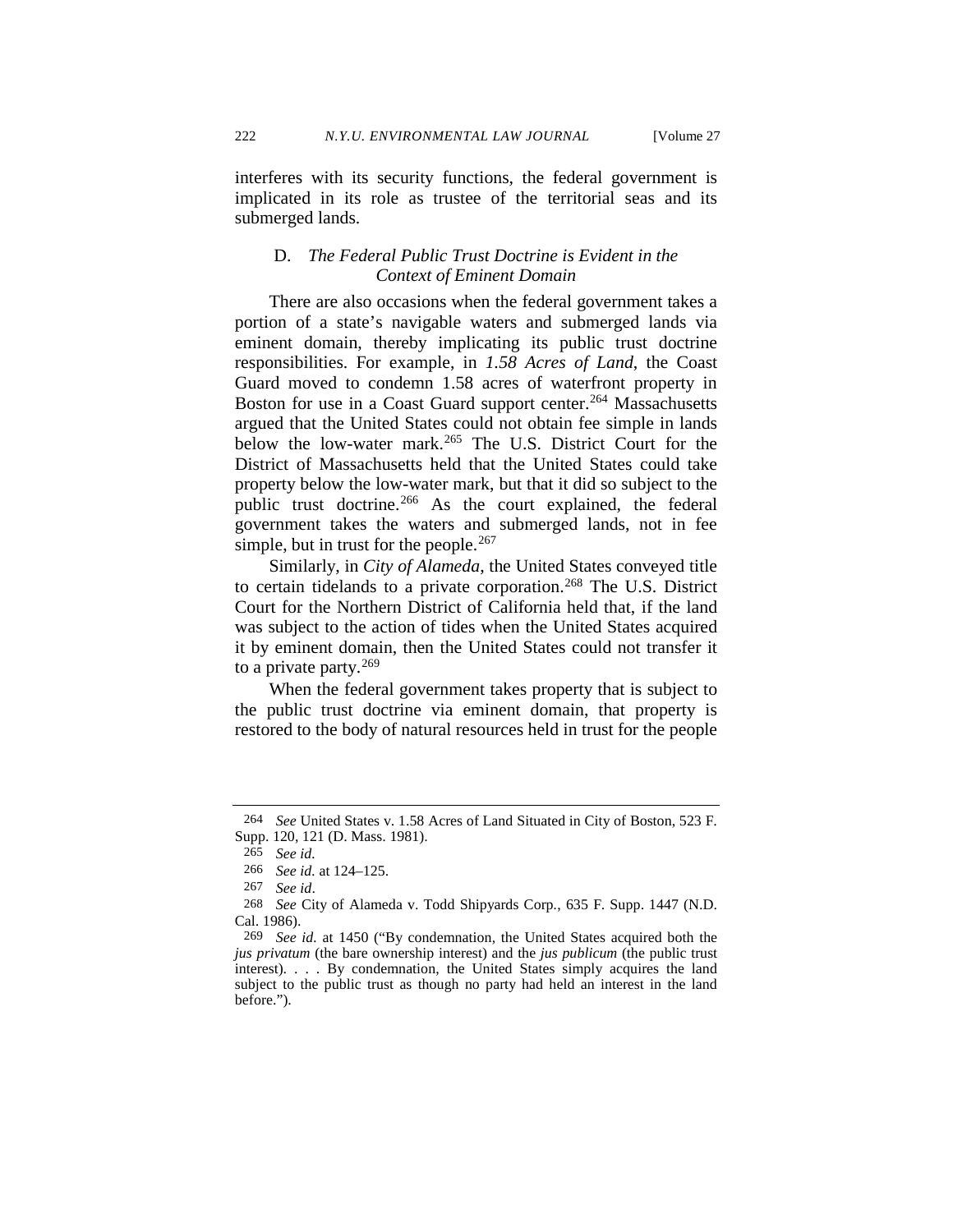by the federal government.<sup>[270](#page-40-0)</sup> Grants to the states may carve out a particular property or geographical territory from federal public trust resources, but it does not eliminate the ability of the federal government to hold resources in trust for the public.<sup>[271](#page-40-1)</sup>

The federal government holds public trust resources in the form of territories, territorial seas, and navigable waters taken by eminent domain. The federal government must hold these resources in trust for the benefit of the people and, in the case of U.S. territories, for the benefit of future states.

### E. *Judge Aiken Recognizes the Federal Public Trust Doctrine, Distinguishing* Juliana *from* PPL Montana *and*  Coeur d'Alene

In *Juliana,* Judge Aiken, of the U.S. District Court for the District of Oregon, recognized the federal public trust doctrine in her order and opinion denying the government's motion to dismiss.[272](#page-40-2) Plaintiffs in *Juliana* had sought declaratory and injunctive relief, $273$  asking the court to order the federal government to prepare a consumption-based inventory of U.S.  $CO<sub>2</sub>$  emissions,  $274$  to prepare and implement an enforceable national remedial plan to phase out fossil fuel emissions and draw down excess atmospheric  $CO<sub>2</sub>$ ,  $^{275}$  $^{275}$  $^{275}$  and to retain jurisdiction over this action in order to monitor and enforce the government's compliance with the national remedial plan and associated court orders.[276](#page-40-6)

In particular, Plaintiffs sought a declaration that the federal government had violated the public trust doctrine and asked the court to enjoin the government from violating the doctrine.<sup>277</sup> Plaintiffs argued that the public trust doctrine is secured by the Ninth Amendment to the U.S. Constitution and embodied in the reserved powers doctrine of the Tenth Amendment and the

<span id="page-40-2"></span><span id="page-40-1"></span><span id="page-40-0"></span><sup>270</sup> *See* United States v. 1.58 Acres of Land Situated in City of Boston, 523 F. Supp. 120 (D. Mass. 1981); *City of Alameda*, 635 F. Supp. at 1449.

<sup>271</sup> *See id.*

<span id="page-40-3"></span><sup>272</sup> *See* Juliana v. United States, 217 F. Supp. 3d 1224 (D. Or. 2016).

<sup>273</sup> *See* Juliana Complaint, *supra* note [8,](#page-2-8) at ¶¶ 1–9.

<span id="page-40-4"></span><sup>274</sup> *See id*. at Prayer for Relief ¶ 6.

<span id="page-40-5"></span><sup>275</sup> *See id*. at Prayer for Relief ¶ 7.

<span id="page-40-6"></span><sup>276</sup> *See id.* at Prayer for Relief ¶ 8.

<span id="page-40-7"></span><sup>277</sup> *See id*. at Prayer for Relief ¶ 5.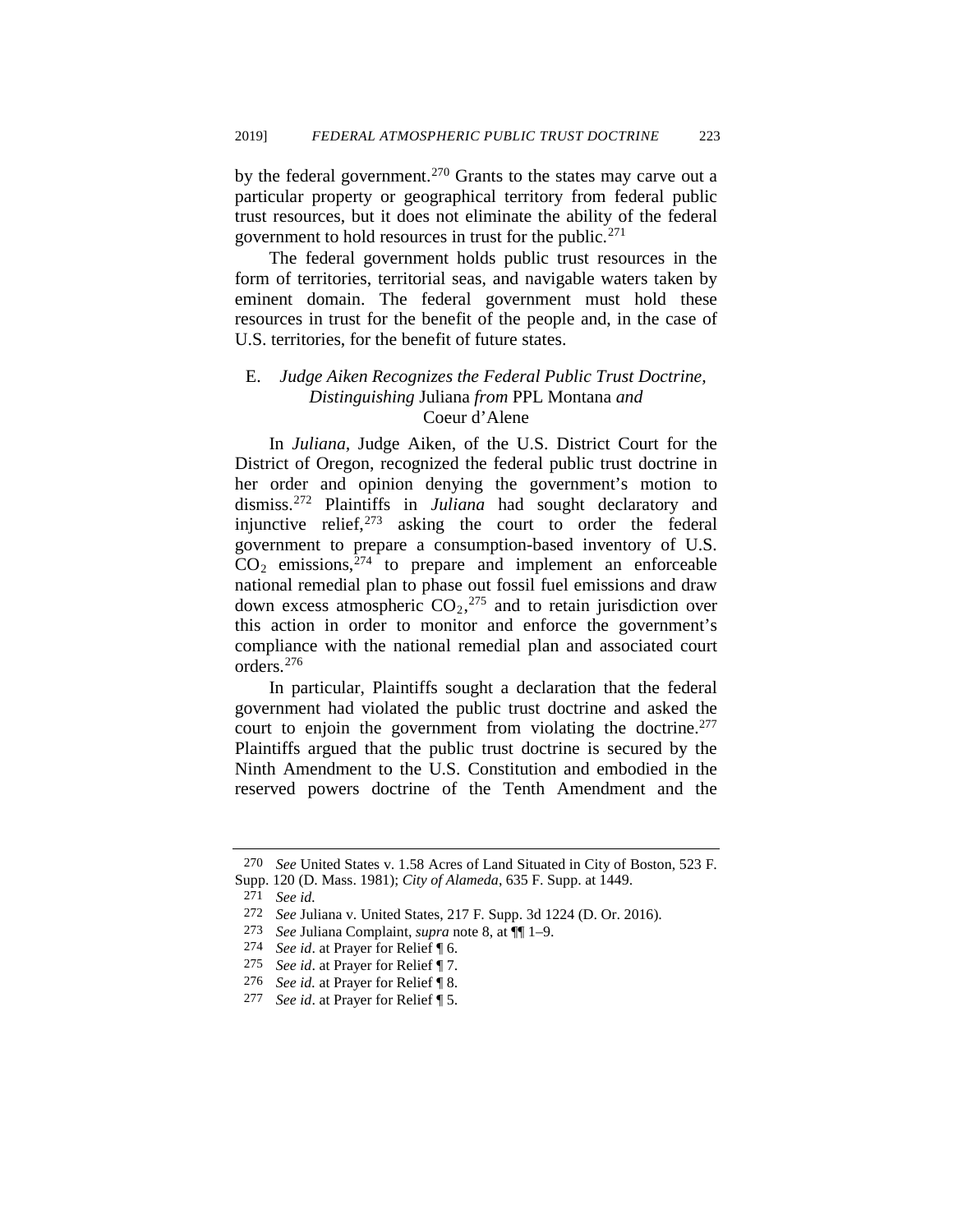Vesting, Nobility, and Posterity Clauses of the Constitution[.278](#page-41-0)  Plaintiffs described the overarching public trust resource as "our country's life-sustaining climate system, which encompasses our atmosphere, waters, oceans, and biosphere."[279](#page-41-1)

Plaintiffs asserted that the public trust doctrine applied to the federal government.<sup>[280](#page-41-2)</sup> They argued that, "as sovereign trustees, Defendants have a duty to refrain from 'substantial impairment' of these essential natural resources."[281](#page-41-3) In particular, Plaintiffs argued that the public trust doctrine required the federal government to "manage the atmosphere in the best interests of the present and future beneficiaries of the trust property," including the plaintiffs.[282](#page-41-4) They also argued that the government's decisions regarding fossil fuel extraction and emissions have amounted to alienating substantial portions of the atmosphere in favor of private parties, compromising the sovereign powers of succeeding members of the Executive Branch and Congress to provide for the survival and welfare of our Nation's citizens and to promote the endurance of our Nation[.283](#page-41-5)

<span id="page-41-11"></span>The federal government sought to dismiss the case on the grounds that Plaintiffs lacked standing to bring the lawsuit, $284$  that Plaintiffs failed to state a claim under the Constitution,<sup>[285](#page-41-7)</sup> and that the federal court lacked jurisdiction over public trust doctrine suits, which arise under state law.<sup>[286](#page-41-8)</sup> With respect to the public trust doctrine, the government argued that the Supreme Court and the Ninth Circuit have consistently treated the public trust doctrine as a matter of state law.[287](#page-41-9) It also cited *Alec L. ex rel. Loortz v. McCarthy*[288](#page-41-10) a D.C. Circuit court decision that upheld a motion to

<span id="page-41-0"></span><sup>278</sup> *See id*. at ¶ 308.

<span id="page-41-1"></span><sup>279</sup> *Id.*

<span id="page-41-2"></span><sup>280</sup> *See id.* at ¶ 309 (discussing Congress and the Executive Branch)*.* 

<sup>281</sup> *Id*. at ¶ 310.

<sup>282</sup> *Id.* 

<span id="page-41-6"></span><span id="page-41-5"></span><span id="page-41-4"></span><span id="page-41-3"></span><sup>283</sup>*See id*. 284 *See* Federal Defendants' Memorandum of Points and Authorities in Support of Their Motion to Dismiss at 7–19, Juliana v. United States, 339 F. Supp. 3d 1062 (D. Or. Nov. 17, 2015) (No. 6:15-cv-01517-TC) [hereinafter Motion to Dismiss].

<sup>285</sup> *See id*. at 19–27*.* 

<sup>286</sup> *See id*. at 27–29.

<sup>287</sup> *See id*. at 28.

<span id="page-41-10"></span><span id="page-41-9"></span><span id="page-41-8"></span><span id="page-41-7"></span><sup>288 561</sup> F. App'x 7 (D.C. Cir.) (per curiam), *cert. denied*, 135 S. Ct. 774 (2014).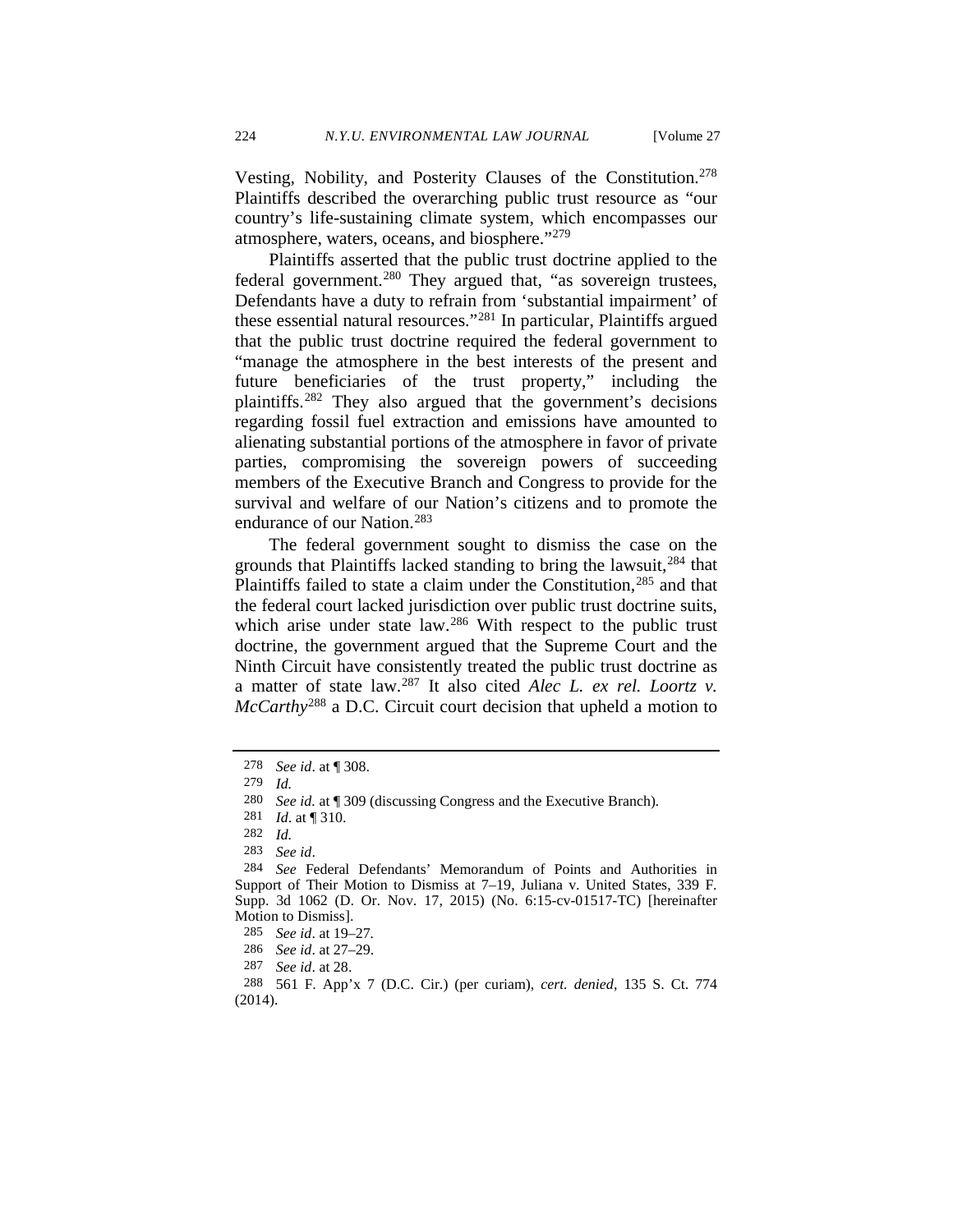dismiss in an atmospheric trust case, holding that the public trust doctrine is a matter of state law.[289](#page-42-1)

<span id="page-42-0"></span>Plaintiffs opposed the motion to dismiss, countering that their complaint stated claims upon which relief can be granted<sup>[290](#page-42-2)</sup> and that they had standing to sue.<sup>[291](#page-42-3)</sup> In particular, they argued that the public trust doctrine applied to the federal government, citing case law and secondary sources that support the application of the public trust doctrine to the federal government.<sup>[292](#page-42-4)</sup> They argued that the government's reliance on *PPL Montana* and *McCarthy* was misplaced, because the D.C. Circuit misinterprets *PPL Montana* in *McCarthy*. [293](#page-42-5) Moreover, they pointed to declarations of Congress and various federal agencies as further evidence that the federal government has recognized a federal public trust doctrine and has declared itself to be a trustee of natural resources.<sup>[294](#page-42-6)</sup>

Judge Aiken's order and opinion affirmed the existence of a federal public trust doctrine.[295](#page-42-7) She carefully distinguished *Juliana*  from *PPL Montana,*[296](#page-42-8) which the D.C. Circuit cited in *McCarthy* as justification for characterizing the public trust doctrine as solely a creature of state law.[297](#page-42-9) First, Aiken found that *PPL Montana* did not foreclose the application of the public trust doctrine to assets held by the federal government.<sup>298</sup> The case dealt with navigable waters in the state of Montana.<sup>[299](#page-42-11)</sup> Since the state held title to those waters and riverbeds, state law would govern the scope of Montana's obligations under the public trust.<sup>[300](#page-42-12)</sup> Where the state holds title, it is the only possible trustee for purposes of the public

- 294 *See id.* at 24–25.
- <span id="page-42-7"></span>295 *See* Juliana v. United States, 217 F. Supp. 3d 1224, 1259 (D. Or. 2016).
- 296 *See id.* at 1256–57.
- 297 *See* Alec L. v. Jackson, 863 F. Supp. 2d 11, 15 (D.D.C. 2012).
- 298 *See Juliana*, 217 F. Supp. 3d at 1256–57.

<sup>289</sup> *See* Motion to Dismiss, *supra* note [284](#page-41-11) at 28–29.

<span id="page-42-4"></span><span id="page-42-3"></span><span id="page-42-2"></span><span id="page-42-1"></span><sup>290</sup> *See* Memorandum of Plaintiffs' in Opposition to Federal Defendants' Motion to Dismiss at 4-28, Juliana v. United States, 339 F. Supp. 3d 1062 (D. Or. Jan. 16, 2016) (No. 6:15-cv-01517-TC) [hereinafter Opposition to MTD].

<sup>291</sup> *See id*. at 29–44.

<sup>292</sup> *See id.* at 20–22.

<span id="page-42-6"></span><span id="page-42-5"></span><sup>293</sup> *See* Opposition to MTD *supra* not[e 290,](#page-42-0) at 23–24.

<span id="page-42-11"></span><span id="page-42-10"></span><span id="page-42-9"></span><span id="page-42-8"></span><sup>299</sup> *See* PPL Montana, LLC v. Montana, 565 U.S. 576, 581 (2012) (describing rivers that flow through Montana and then beyond the state's borders and clarifying that the case concerns segments of those rivers within the borders of Montana).

<span id="page-42-12"></span><sup>300</sup> *See Juliana*, 217 F. Supp. 3d at 1256–57.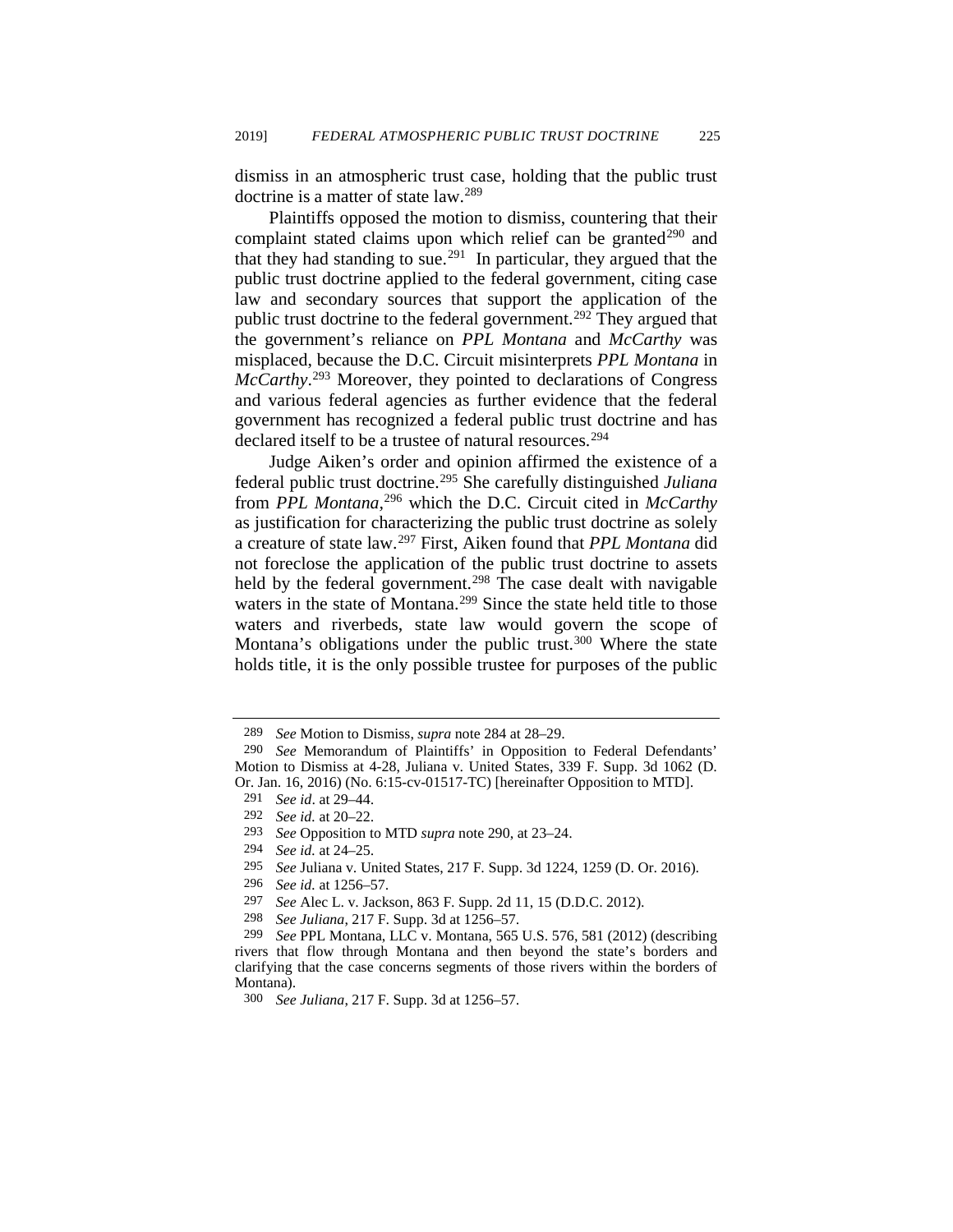trust doctrine.[301](#page-43-0) By contrast, the plaintiffs in *Juliana* brought claims concerning the atmosphere and the territorial seas, in addition to navigable waters within the state.<sup>[302](#page-43-1)</sup> While Aiken did not address the question of whether atmosphere is a public trust resource in her order and opinion,<sup>[303](#page-43-2)</sup> she emphasized that the territorial seas and the submerged lands beneath them are held by the federal government.<sup>[304](#page-43-3)</sup> Where the federal government, rather than the state, holds title, the state cannot be the trustee for purposes of the public trust doctrine.<sup>[305](#page-43-4)</sup> It is the federal government who holds title to the territorial seas and the submerged lands beneath them and this title is held for the benefit of the public:

The federal government holds title to the submerged lands between three and twelve miles from the coastline of the United States. Time and again, the Supreme Court has held that the public trust doctrine applies to lands beneath tidal waters. Because a number of plaintiffs' injuries relate to the effects of ocean acidification and rising ocean temperatures, they have adequately alleged harm to public trust assets.<sup>[306](#page-43-5)</sup>

Where the federal government owns natural resources such as the territorial sea, the public trust doctrine is operable, and it cannot be abdicated by the federal government.<sup>[307](#page-43-6)</sup>

Second, Judge Aiken observed that other courts have ruled that, when the federal government takes state-owned public trust assets under its power of eminent domain, that it takes those assets subject to the public trust.<sup>[308](#page-43-7)</sup> Since the state no longer owns the

<span id="page-43-0"></span><sup>301</sup> *See id.* ("Public trust obligations are inherent aspects of sovereignty; it follows that any case applying the public trust doctrine to a particular state is necessarily a statement of that state's law rather than a statement of the law of another sovereign.").

<span id="page-43-1"></span><sup>302</sup> *See* Juliana Complaint*, supra* note [8,](#page-2-8) at ¶¶ 213–41 (concerning atmosphere), ¶¶ 202–12 (oceans acidification), ¶¶ 307–10 (public trust doctrine claim, which briefly restates plaintiffs' reliance on atmosphere, territorial seas, and climate system).

<span id="page-43-3"></span><span id="page-43-2"></span><sup>303</sup> *See Juliana*, 217 F. Supp. 3d at 1255.

<sup>304</sup> *See id.* at 1255–56.

<sup>305</sup> *See id.* at 1257.

<span id="page-43-6"></span><span id="page-43-5"></span><span id="page-43-4"></span><sup>306</sup> *Id.* at 1256.

<sup>307</sup> *See id.*

<span id="page-43-7"></span><sup>308</sup> *See id.* at 1258–59.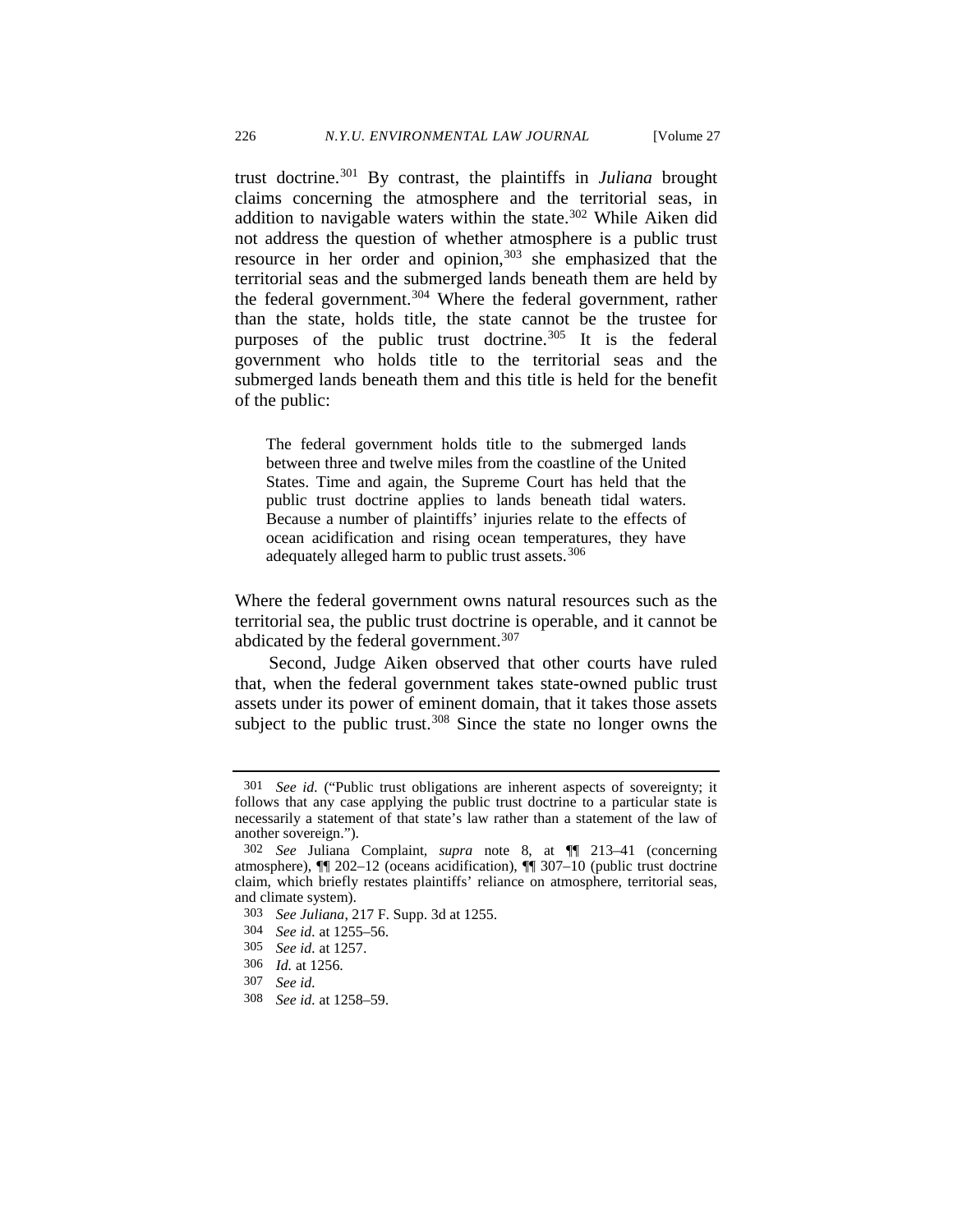assets, the federal government does not take those assets subject to the *state's* public trust, but under the *federal* public trust.[309](#page-44-0) Judge Aiken cited *1.58 Acres of Land,* the case in which the Coast Guard moved to condemn 1.58 acres of waterfront property in Boston for use in a Coast Guard support center.[310](#page-44-1) Judge Aiken also cited *City of Alameda,*[311](#page-44-2) a case concerning the United States' conveyance of a title to certain tidelands to a private corporation.<sup>[312](#page-44-3)</sup>

Third, Judge Aiken referenced the history of the public trust doctrine to support her conclusion that the doctrine applies to the federal government: "I can think of no reason why the public trust doctrine, which came to this country through the Roman and English roots of our civil law system, would apply to the states but not to the federal government."[313](#page-44-4)

### IV. *JULIANA* IN THE COURTS

### A. Juliana *Goes to Trial . . . Eventually*

*Juliana* has survived numerous attempts on the part of the federal government to end the lawsuit before the case could go to trial. $314$ 

On November 17, 2015, the federal government filed a motion to dismiss,  $315$  arguing that Plaintiffs lacked standing,  $316$  that Plaintiffs failed to state a claim under the Constitution,  $317$  and that the District of Oregon lacked jurisdiction over public trust doctrine suits, because they arise under state law rather than federal law.<sup>318</sup> On January 6, 2016, Plaintiffs filed a memorandum in opposition to the government's motion to dismiss,  $319$  countering that the

<sup>309</sup> *See id.*

<sup>310</sup> *See id.*; United States v. 1.58 Acres of Land Situated in City of Boston,

<span id="page-44-2"></span><span id="page-44-1"></span><span id="page-44-0"></span><sup>523</sup> F. Supp. 120 (D. Mass. 1981) (summarized and discussed in Section II.D).

<sup>311</sup> *See Juliana*, 217 F. Supp. 3d at 1258–59.

<span id="page-44-3"></span><sup>312</sup> *See* City of Alameda v. Todd Shipyards Corp., 635 F. Supp. 1447, 1448 (N.D. Cal. 1986) (summarized and discussed in Section II.D).

<span id="page-44-4"></span><sup>313</sup> *Juliana*, 217 F. Supp. 3d at 1259; *See also* discussion of the history of the public trust doctrine, *supra* Section I.

<span id="page-44-6"></span><span id="page-44-5"></span><sup>314</sup> *See Details of Proceedings*, OUR CHILDREN'S TRUST, https://www.ourchildrenstrust.org/federal-proceedings/ (last visited Oct. 31, 2018).

<sup>315</sup>*See* Motion to Dismiss, *supra* note [284.](#page-41-11) 316 *See id.* at 7–18.

<span id="page-44-7"></span>

<sup>317</sup> *See id.* at 19–27.

<span id="page-44-10"></span><span id="page-44-9"></span><span id="page-44-8"></span><sup>318</sup> *See id.* at 27–29.

<sup>319</sup> *See* Opposition to MTD, *supra* note [290.](#page-42-0)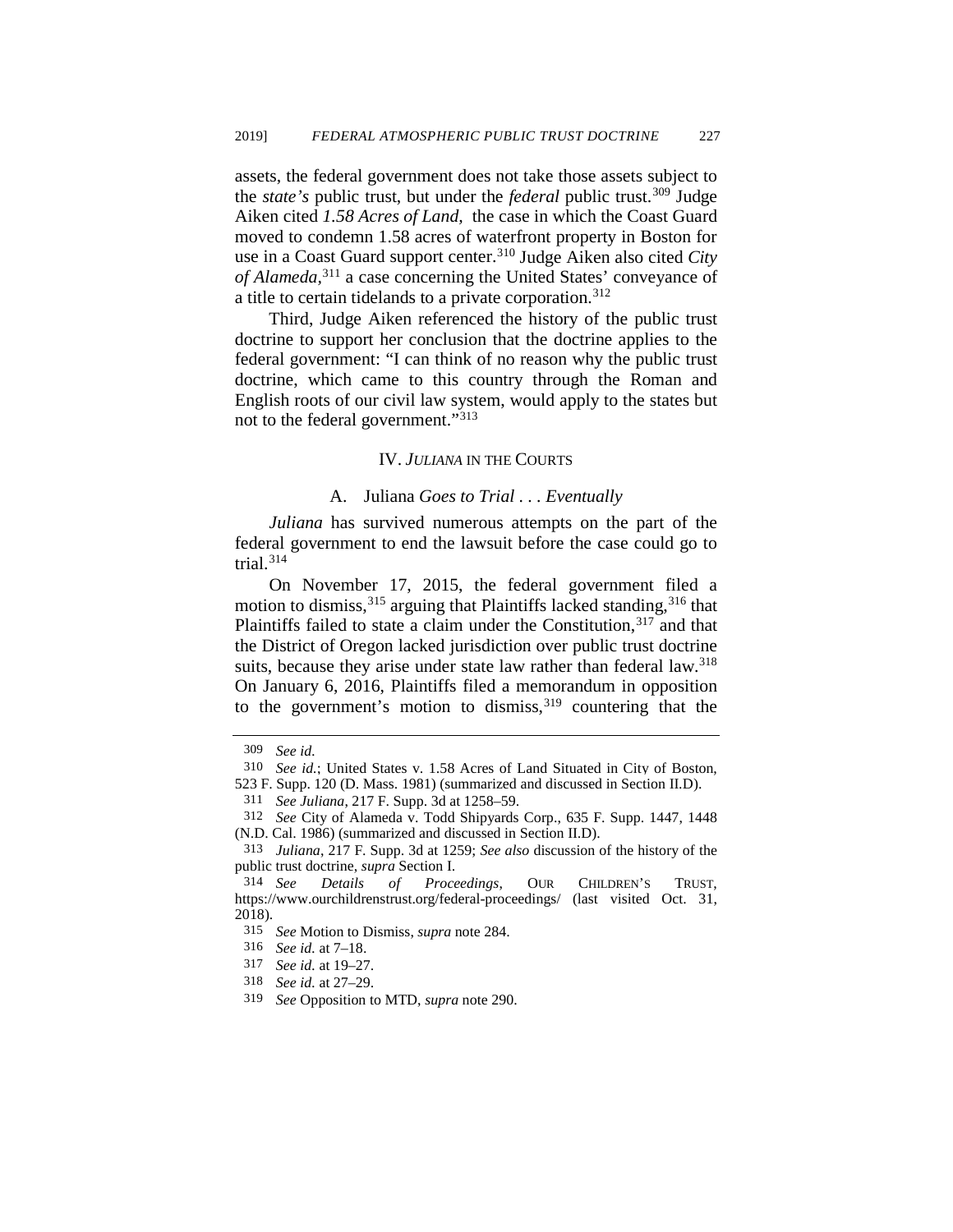public trust doctrine provides a claim against the federal government over which federal district courts have jurisdiction[.320](#page-45-0) On November 10, 2016, Judge Aiken issued an order and opinion denying the federal government's motion to dismiss.<sup>[321](#page-45-1)</sup>

On March 7, 2017, the federal government filed a motion to certify an order for interlocutory appeal.<sup>[322](#page-45-2)</sup> In their motion for an interlocutory appeal, the government argued that Judge Aiken's order and opinion decided several controlling questions of law, including the existence of a federal public trust cause of action.<sup>323</sup> It argued that, not only *could* reasonable jurists disagree on the existence of a federal public trust doctrine, but that jurists already *had* disagreed, citing *Alec L. v. Jackson*, [324](#page-45-4) *Alec L. ex rel. Loorz v. McCarthy*, [325](#page-45-5) and *American Electric Power Co. v. Connecticut*[326](#page-45-6) as examples of cases where the courts have ruled that the public trust doctrine is a matter of state law or that any federal public trust doctrine claims are displaced by the Clean Air Act.<sup>[327](#page-45-7)</sup>

The federal government also filed a concurrent motion to stay the litigation while the court considered the motion for an interlocutory appeal to the Ninth Circuit.<sup>[328](#page-45-8)</sup> Plaintiffs opposed the motion for a stay on the grounds that the federal government had failed to show that their claims were likely to succeed on the merits, that the federal government had not demonstrated that it would be irreparably harmed absent a stay, and that issuing a stay

<sup>320</sup> *See id.* at 19–27.

<span id="page-45-1"></span><span id="page-45-0"></span><sup>321</sup> *See generally* Juliana v. United States, 217 F. Supp. 3d 1224 (D. Or. 2016). 322 *See generally* Memorandum in Support of Federal Defendants' Motion to

<span id="page-45-2"></span>Certify Order for Interlocutory Appeal, Juliana v. United States, 339 F. Supp. 3d 1062 (D. Or. 2018) (No. 6:15-cv-01517-TC).

<sup>323</sup> *See id.* at 5–7.

<span id="page-45-5"></span><span id="page-45-4"></span><span id="page-45-3"></span><sup>324 863</sup> F. Supp. 2d 22 (D.D.C. 2012), *aff'd, Alec L. v. McCarthy,* 561 F. App'x 7 (D.C. Cir. 2014).

<sup>325 561</sup> F. App'x 7 (D.C. Cir. 2014).

<sup>326 564</sup> U.S. 410 (2011).

<span id="page-45-7"></span><span id="page-45-6"></span><sup>327</sup> *See generally* Memorandum in Support of Federal Defendants' Motion to Certify Order for Interlocutory Appeal, Juliana v. United States, 339 F. Supp. 3d 1062 (D. Or. 2018) (No. 6:15-cv-01517-TC).

<span id="page-45-8"></span><sup>328</sup> *See* Federal Defendants' Motion to Stay Litigation at 1, Juliana v. United States, 339 F. Supp. 3d 1062 (D. Or. 2018) (No. 6:15-cv-01517-TC).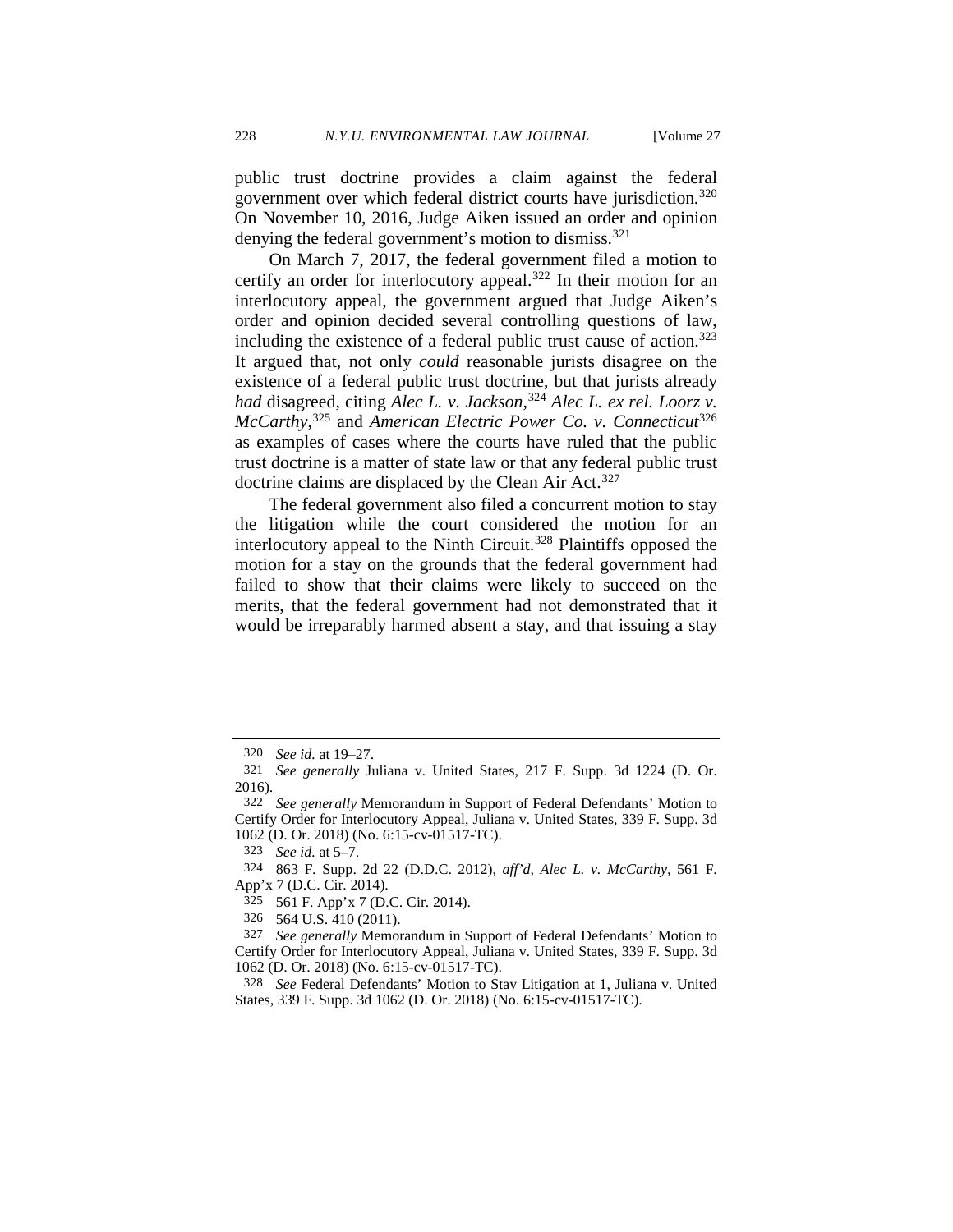would substantially injure the Plaintiffs' interest and would harm the public interest more generally.<sup>[329](#page-46-0)</sup>

On April 3, 2017, Plaintiffs then filed a memorandum in opposition to the federal government's motion for interlocutory appeal,<sup>[330](#page-46-1)</sup> in which they asserted that there are no substantial grounds for disagreement as to whether a federal public trust doctrine exists.[331](#page-46-2) Plaintiffs' critiqued the government's reliance on *Jackson* and *McCarthy*, pointing out that the D.C. Circuit's affirmation of the district court's rulings came in the form of an unpublished disposition without precedential value.<sup>[332](#page-46-3)</sup> The Plaintiffs' asserted that without a court of appeals ruling with precedential authority regarding the existence of the federal public trust doctrine, there was no circuit split to support a finding of substantial grounds for a difference of opinion.<sup>[333](#page-46-4)</sup> A mere disagreement between district courts in different circuits, Plaintiffs alleged, was insufficient grounds to justify an interlocutory appeal, which is a very rarely granted procedure.<sup>334</sup> Plaintiffs also critiqued the *Jackson* and *McCarthy* courts' reliance on *PPL Montana*, contending that *PPL Montana* does not address the existence of the federal public trust doctrine.<sup>[335](#page-46-6)</sup>

On June 8, 2017, Judge Aiken issued an order and opinion denying the federal government's motion for interlocutory appeal and motion to stay the case.<sup>[336](#page-46-7)</sup> Judge Aiken adopted the Magistrate Judge's filings and recommendation advising the district court to deny the motion to certify the case for interlocutory appeal.<sup>[337](#page-46-8)</sup>

<span id="page-46-0"></span><sup>329</sup> *See* Plaintiffs' Response in Opposition to Federal Defendants' Motion to Stay Litigation at 1, Juliana v. United States, 339 F. Supp. 3d 1062 (D. Or. 2018) (No. 6:15-cv-01517-TC).

<span id="page-46-1"></span><sup>330</sup> *See* Plaintiffs' Response in Opposition to Federal Defendants' Motion to Certify Order for Interlocutory Appeal, Juliana v. United States, 339 F. Supp. 3d 1062 (D. Or. Apr. 3, 2017) (No. 6:15-cv-01517-TC). 331 *See id.* at 9–19.

<span id="page-46-3"></span><span id="page-46-2"></span><sup>332</sup> *See id.* at 12 (citing Alec L. v. Jackson, 561 F. App'x 7, 8 (D.C. Cir. 2014)).

<sup>333</sup> *See id.* at 10.

<span id="page-46-5"></span><span id="page-46-4"></span><sup>334</sup> *See id.* at 22 (citing Nat. Res. Def. Council v. Cty. of L.A., No. 08-cv-1467-AHM(PLAx), 2011 WL 318543, at \*1 (C.D. Cal. Jan. 27, 2011)).

<sup>335</sup> *See id.* at 22.

<span id="page-46-7"></span><span id="page-46-6"></span><sup>336</sup> *See generally* Juliana v. United States, No. 6:15-cv-01517-TC, 2017 U.S. Dist. LEXIS 88122 (D. Or. June 8, 2017) (order denying motion for interlocutory appeal and motion to stay).

<span id="page-46-8"></span><sup>337</sup> *See id.* at \*7–8; *see also* Findings & Recommendation, Juliana v. United States, 339 F. Supp. 3d 1062 (D. Or. 2018) (No. 6:15-cv-01517-TC)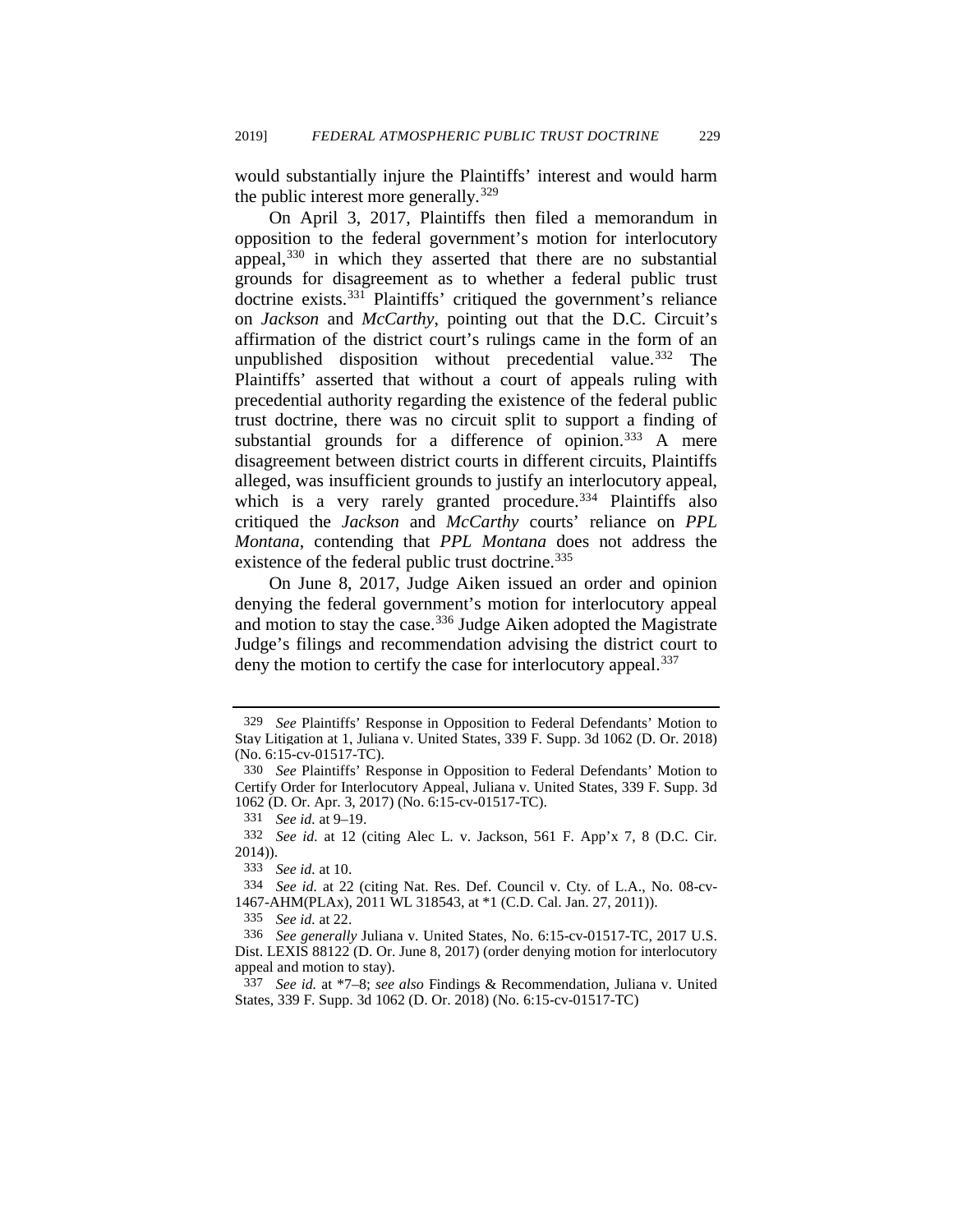On June 9, 2017, the federal government filed a petition for a writ of mandamus<sup>[338](#page-47-0)</sup> with the Ninth Circuit in order to compel the district court to dismiss the case.<sup>[339](#page-47-1)</sup> The government argued that the district court clearly erred in holding that Plaintiffs' public trust doctrine claim against the federal government was actionable<sup>340</sup> and that a writ of mandamus was justified in order to confine the district court to its proper scope of jurisdiction.<sup>[341](#page-47-3)</sup>

On August 25, 2017, Judge Aiken submitted a letter  $342$  to the Ninth Circuit in response to the federal government's petition for a writ of mandamus, which focused largely on the federal government's claim that it would be irreversibly damaged by proceeding to trial*.* [343](#page-47-5) Judge Aiken responded that any error the district court may have committed could be corrected through the normal course of appealing the district court's final judgment and that the burden of discovery could be reduced by narrowing the scope of discovery and conducting a bifurcated trial, in which Plaintiffs will first have to establish liability before proceeding to the remedial phase of the trial.<sup>344</sup> On August 28, 2017, Plaintiffs filed an answer to the mandamus position, contesting the government's allegations that the district court erred in denying it's motion to dismiss and that the government would be irreparably damaged if the case proceeded to trial.<sup>345</sup> On March 7, 2018, the Ninth Circuit denied the federal government's petition for a writ of mandamus without prejudice.<sup>[346](#page-47-8)</sup>

<span id="page-47-0"></span><sup>338</sup> A writ of mandamus is an order issued by a court to compel a lower court to take a particular action. *See Mandamus*, BLACK'S LAW DICTIONARY (10th ed. 2014).

<span id="page-47-1"></span><sup>339</sup> *See* Petition for Writ of Mandamus to the United States District Court for the District of Oregon and Request for Stay of Proceedings in District Court, Juliana v. United States, 339 F. Supp. 3d 1062 (D. Or. 2018) (No. 6:15-cv-01517-TC).

<sup>340</sup> *See id.* at 28–31.

<sup>341</sup> *See id.* at 31–32.

<span id="page-47-4"></span><span id="page-47-3"></span><span id="page-47-2"></span><sup>342</sup> *See* Letter from U.S. District Court, District of Oregon, to the Ninth Circuit Court of Appeals, United States v. U.S. Dist. Court, No. 17-71692 (9th Cir. Aug. 25, 2017).

<sup>343</sup> *See id.* at 1–2.

<sup>344</sup> *See id.* at 2–3.

<span id="page-47-8"></span><span id="page-47-7"></span><span id="page-47-6"></span><span id="page-47-5"></span><sup>345</sup> *See* Answer Real Parties in Interest to Petition for Writ of Mandamus at 23, United States v. U.S. Dist. Court (9th Cir. 2018) (No. 17-71692).

<sup>346</sup> *See* United States v. U.S. Dist. Court, 884 F.3d 830 (9th Cir. 2018).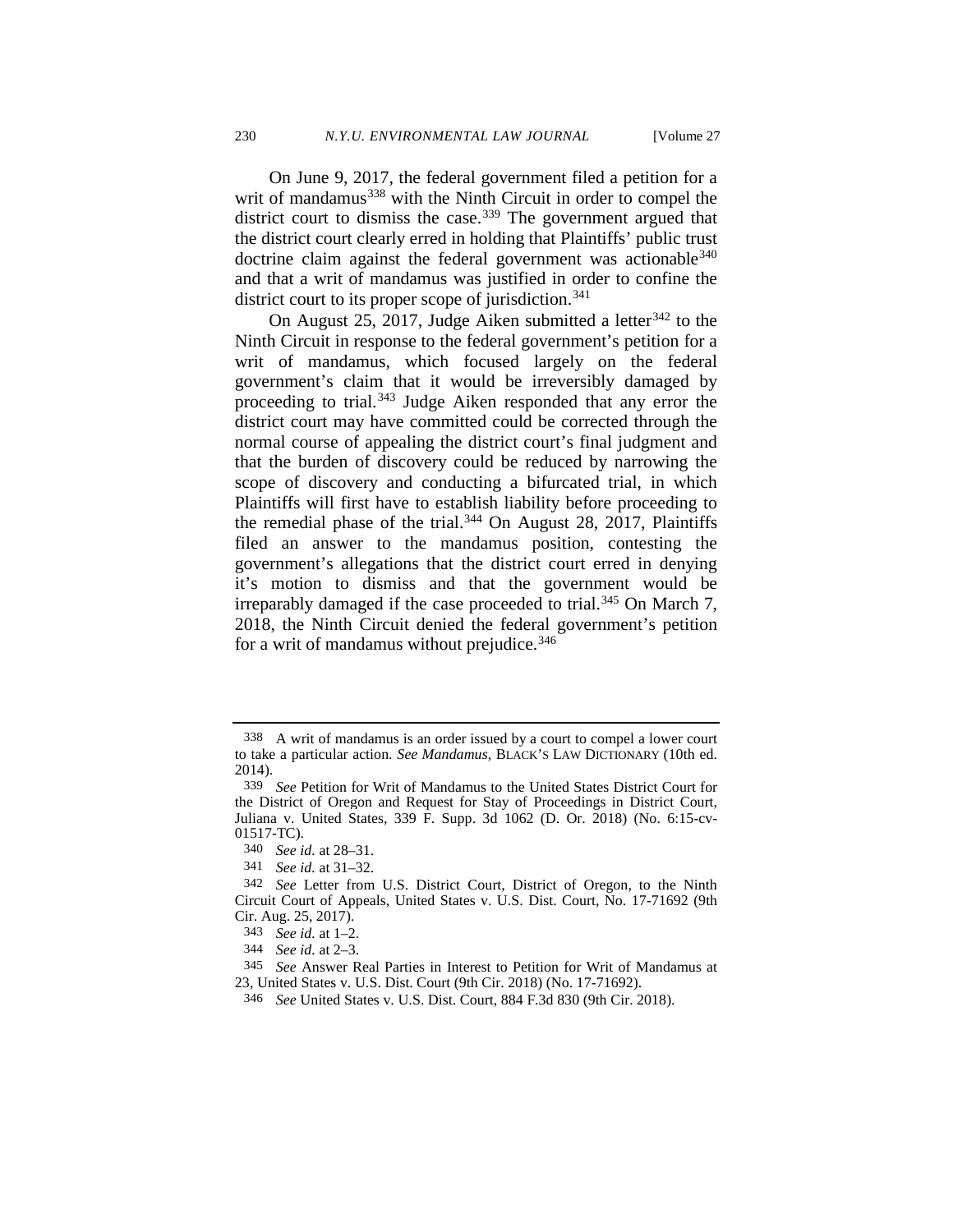On May 9, 2018, the federal government filed a motion for judgment on the pleadings $347$  and a motion for a protective order staying all discovery.<sup>[348](#page-48-1)</sup> The motion for judgment on the pleadings argued that Plaintiffs cannot obtain relief against the president,<sup>349</sup> that the plaintiffs had failed to state a claim under the Administrative Procedure Act,<sup>[350](#page-48-3)</sup> and that the plaintiffs' claims are foreclosed by the separation of powers.<sup>[351](#page-48-4)</sup> On June 15, 2018, Plaintiffs filed their answer to the government's motion for judgment on the pleadings.<sup>[352](#page-48-5)</sup> They argued that a president's unconstitutional conduct is subject to judicial review,  $353$  that their constitutional claims are not governed by the Administrative Procedure Act, <sup>[354](#page-48-7)</sup> and that the district court had already determined that the government's arguments regarding the separation of powers are premature.[355](#page-48-8)

On May 22, 2018, the federal government filed a motion for summary judgment.<sup>[356](#page-48-9)</sup> The government argued that the plaintiffs lacked standing,<sup>[357](#page-48-10)</sup> that Plaintiffs' claims were inadequate as a matter of law,<sup>[358](#page-48-11)</sup> and reiterated their request for an interlocutory appeal.[359](#page-48-12) On June 28, 2018, Plaintiffs filed their response in opposition to the federal government's motion for summary

<span id="page-48-0"></span><sup>347</sup> *See* Defendants' Motion for a Protective Order and Stay of All Discovery, Juliana v. United States, 339 F. Supp. 3d 1062 (D. Or. May 9, 2018) (No. 6:15 cv-01517-TC).

<span id="page-48-2"></span><span id="page-48-1"></span><sup>348</sup> *See* Defendants' Memorandum of Law in Support of Motion for a Protective Order and for a Stay of all Discovery, Juliana v. United States, 339 F. Supp. 3d 1062 (D. Or. May 9, 2018) (No. 6:15-cv-01517-TC). 349 *See id.* at 7–10.

<sup>350</sup> *See id.* at 10–16.

<sup>351</sup> *See id.* at 22–25.

<span id="page-48-5"></span><span id="page-48-4"></span><span id="page-48-3"></span><sup>352</sup> *See* Plaintiffs' Response in Opposition to Defendants' Motion for Judgment on the Pleadings, Juliana v. United States, 339 F. Supp. 3d 1062 (D. Or. June 15, 2018) (No. 6:15-cv-01517-TC).

<sup>353</sup> *See id.* at 3–10.

<sup>354</sup> *See id.* at 10–18.

<sup>355</sup> *See id.* at 19–24.

<span id="page-48-10"></span><span id="page-48-9"></span><span id="page-48-8"></span><span id="page-48-7"></span><span id="page-48-6"></span><sup>356</sup> *See* Defendants Memorandum of Law in Support of Motion for Summary Judgment, Juliana v. United States, 339 F. Supp. 3d 1062 (D. Or. May 22, 2018) (No. 6:15-cv-01517-TC).

<sup>357</sup> *See id.* at 6–24.

<span id="page-48-11"></span><sup>358</sup> *See id.* at 24–30.

<span id="page-48-12"></span><sup>359</sup> *See id.* at 30.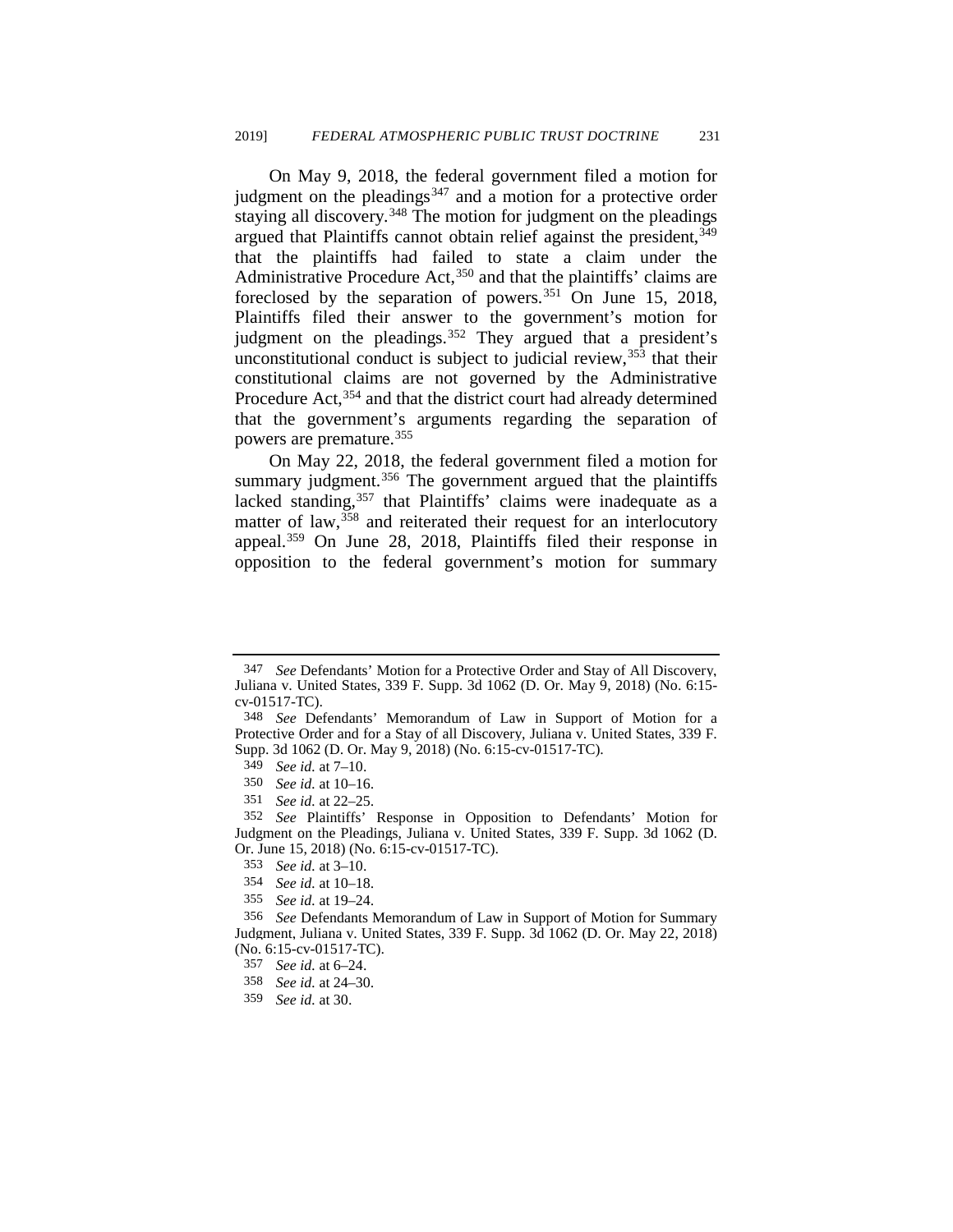judgment.<sup>[360](#page-49-0)</sup> Plaintiffs argued that they have presented facts sufficient to establish their standing,<sup>[361](#page-49-1)</sup> that the district court had already recognized their constitutional claims, which are not governed by the Administrative Procedure Act,<sup>362</sup> that Plaintiffs' claims and requested relief do not violate the separation of powers principles,  $363$  that material facts are in dispute,  $364$  and that the district court should not support an interlocutory appeal.<sup>[365](#page-49-5)</sup>

On May 25, 2018, Magistrate Judge Coffin denied a motion for a protective order and stay of all discovery filed by the plaintiffs.[366](#page-49-6) On October 15, 2018, Judge Aiken issued an order granting in part and denying in part the federal government's May 9, 2018 motion for judgment on the pleadings, and granting in part and denying in part the federal government's May 22, 2018 motion for summary judgment.<sup>[367](#page-49-7)</sup> Judge Aiken granted the government's motion to dismiss President Trump from the lawsuit without prejudice,<sup>[368](#page-49-8)</sup> denied the government's motion to dismiss the case for failing to state a claim under the Administrative Procedure Act,<sup>[369](#page-49-9)</sup> and declined to dismiss the case based on the government's separation of powers argument.<sup>[370](#page-49-10)</sup> Judge Aiken also declined to revisit her November 2016 opinion,<sup>[371](#page-49-11)</sup> declined to dismiss the entire case based on the separation of powers doctrine, 372 standing, [373](#page-49-13) failure to state a claim under the Administration Procedure  $Act,^{374}$  $Act,^{374}$  $Act,^{374}$  and separation of powers.<sup>[375](#page-49-15)</sup> Judge Aiken

<sup>371</sup>*See id*. 372 *See id.* at 1096–1097.

375 *See id.* at 1097.

<span id="page-49-1"></span><span id="page-49-0"></span><sup>360</sup> *See* Plaintiffs' Response in Opposition to Defendants' Motion for Summary Judgment, Juliana v. United States, 339 F. Supp. 3d 1062 (D. Or. June 28, 2018) (No. 6:15-cv-01517-TC). 361 *See id.* at 3–27.

<span id="page-49-2"></span><sup>362</sup> *See id.* at 28–35.

<sup>363</sup> *See id.* at 36–41.

<sup>364</sup> *See id.* at 42–52.

<sup>365</sup> *See id.* at 54.

<span id="page-49-6"></span><span id="page-49-5"></span><span id="page-49-4"></span><span id="page-49-3"></span><sup>366</sup> Juliana v. United States*.*, No. 6:15-cv-01517-TC (D. Or. May 25, 2018) (order denying Defendants' Motion for Protective Order and Stay of Discovery). 367 *See generally* Juliana v. United States, 339 F. Supp. 3d 1062 (D. Or.

<span id="page-49-10"></span><span id="page-49-9"></span><span id="page-49-8"></span><span id="page-49-7"></span><sup>2018).</sup>

<sup>368</sup> *See id.* at 1080.

<sup>369</sup> *See id.* at 1084.

<sup>370</sup> *See id.* at 1085.

<span id="page-49-15"></span><span id="page-49-14"></span><span id="page-49-13"></span><span id="page-49-12"></span><span id="page-49-11"></span><sup>373</sup> *See id.* 

<sup>374</sup> *See id.*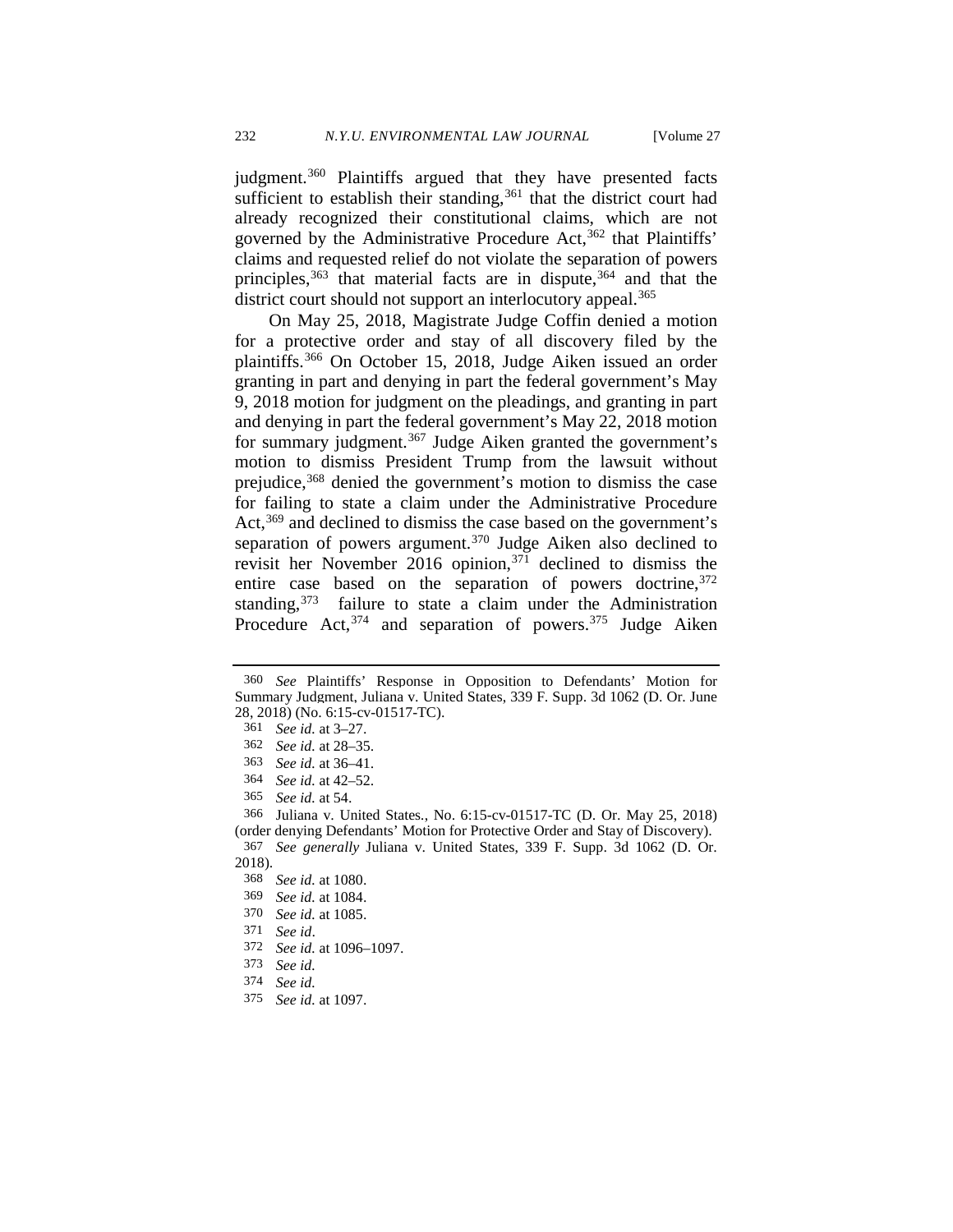reaffirmed her November 2016 opinion on the viability of Plaintiffs' due process claims, [376](#page-50-0) held that Plaintiffs had alleged sufficient facts to survive a motion for summary judgment on their state-created danger claims,[377](#page-50-1) and reaffirmed her November 2016 holding that the Plaintiffs' public trust doctrine claims are viable[.378](#page-50-2) Finally, Judge Aiken held that Plaintiffs' Ninth Amendment claims were not viable as a matter of law<sup>[379](#page-50-3)</sup> and declined to recognize "posterity" as a new suspect class for purposes of equal protection claims,<sup>[380](#page-50-4)</sup> but held that—because Plaintiffs' equal protection and due process claims both involve violation of a fundamental right—Plaintiffs' equal protection and due process claims must be evaluated through the lens of strict scrutiny.<sup>[381](#page-50-5)</sup>

On July 5, 2018, the federal government filed a second writ of mandamus and emergency motion for a stay of discovery and trial under Circuit Rule  $27-3$  with the Ninth Circuit.<sup>[382](#page-50-6)</sup> The government requested that the Ninth Circuit exercise its authority under the All Writs Act, 28 U.S.C. §1651, to direct the district court to dismiss the case.[383](#page-50-7) On July 20, 2018, the Ninth Circuit denied the government's second petition for a writ of mandamus.<sup>[384](#page-50-8)</sup> On July 30, 2018, the U.S. Supreme Court denied the government's motion to stay the case.<sup>[385](#page-50-9)</sup>

On October 5, 2018, the federal government filed a motion to stay discovery and trial pending Supreme Court review of another writ of mandamus, or in the alternative, for a writ of certiorari.<sup>386</sup> On October 15, 2018, the federal government filed a motion *in limine* to exclude expert testimony from six of the plaintiffs'

<span id="page-50-0"></span><sup>376</sup> *See id.* at 1097–98

<span id="page-50-1"></span><sup>377</sup> *See id.* at 1101.

<span id="page-50-2"></span><sup>378</sup> *See id.* at 1102.

<sup>379</sup>*See id*. 380 *See id.* at 1103.

<sup>381</sup> *See id.* at 1104.

<span id="page-50-6"></span><span id="page-50-5"></span><span id="page-50-4"></span><span id="page-50-3"></span><sup>382</sup> *See* Petition for a Writ of Mandamus and Emergency Motion for a Stay of Discovery and Trial Under Circuit Rule 27-3, United States v. U.S. Dist. Court, 895 F.3d 1101 (9th Cir. July 5, 2018) (No. 18-71928).

<sup>383</sup> *See id.*

<sup>384</sup> *See* United States v. U.S. Dist. Court, 895 F.3d 1101 (9th Cir. 2018).

<span id="page-50-9"></span><span id="page-50-8"></span><span id="page-50-7"></span><sup>385</sup> *See* United States v. U.S. Dist. Court, 139 S. Ct. 1 (2018) (order denying application for stay).

<span id="page-50-10"></span><sup>386</sup> *See* Defendants' Motion to Stay Discovery and Trial Pending Supreme Court Review, Juliana v. United States, 339 F. Supp. 3d 1062 (D. Or. Oct. 5, 2018) (No. 6:15-cv-01517-TC).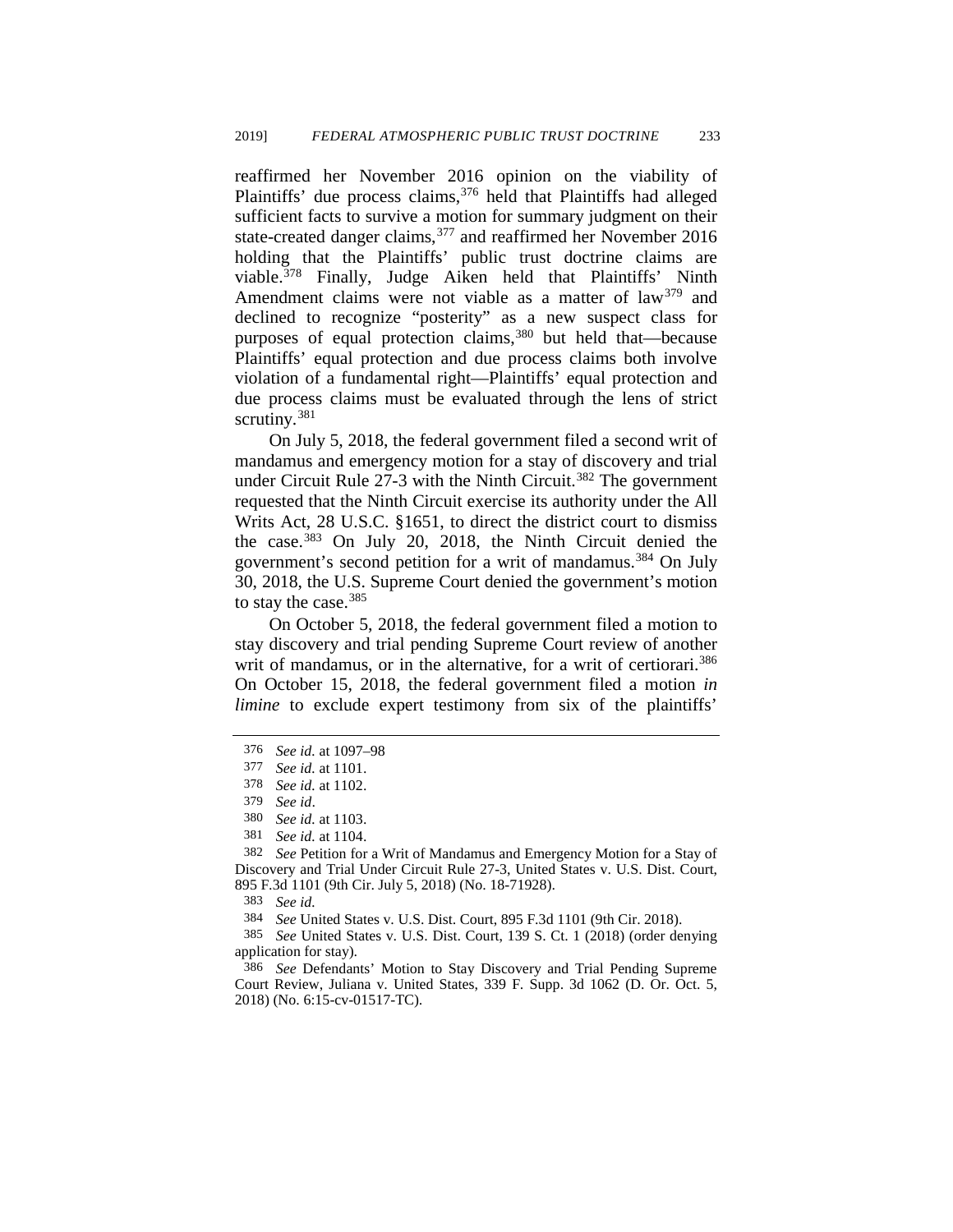experts.[387](#page-51-0) On November 5, 2018, the federal government filed a third petition for writ of mandamus with the Ninth Circuit.<sup>388</sup> During the same time period, the federal government filed an application for stay with the Supreme Court pending a writ of mandamus to the district court.[389](#page-51-2)

On October 22, 2018, Plaintiffs filed a response to the government's application for a stay and petition for writ of mandamus.[390](#page-51-3) On November 19, 2018, Plaintiffs filed a response to the government's petition for writ of mandamus with the Supreme Court as well as a response to the government's petition for writ of mandamus with the Ninth Circuit.<sup>[391](#page-51-4)</sup>

On November 21, 2018, Judge Aiken certified the case for interlocutory appeal with the Ninth Circuit and stayed the case pending the Ninth Circuit's decision.[392](#page-51-5) Judge Aiken's most recent decision was informed by orders issued by the Supreme Court on July 30, 2018 and November 2, 2018, and a November 8, 2018 order of the Ninth Circuit to stay the case.<sup>[393](#page-51-6)</sup>

On December 5, plaintiffs filed a motion for reconsideration of the district court's November 21, 2018 ordered stay of

<span id="page-51-0"></span><sup>387</sup> *See* Defendants' Motion *In Limine* to Exclude Certain Testimony of Six Experts and Memorandum of Points and Authorities in Support Thereof, Juliana v. United States, 339 F. Supp. 3d 1062 (D. Or. Oct. 15, 2018) (No. 6:15-cv-01517-TC).

<span id="page-51-1"></span><sup>388</sup> *See* Notice of Filing Petition for Writ of Mandamus Requesting a Stay of District Court Proceedings Pending Supreme Court Review, Juliana v. United States, 339 F. Supp. 3d 1062 (D. Or. Oct. 12, 2018) (No. 6:15-cv-01517-TC).

<span id="page-51-2"></span><sup>389</sup> See Application for a Stay Pending Disposition of a Petition for a Writ of Mandamus to the United States District Court for the District of Oregon and Any Further Proceedings in this Court and Request for an Administrative Stay, United States v. U.S. Dist. Court, No. 18A-410 (U.S. Oct. 18, 2018).

<span id="page-51-3"></span><sup>390</sup> *See* Response Brief of Respondents Juliana, et al., to Petitioners' Application for a Stay Pending Disposition of a Petition for a Writ of Mandamus to the United States District Court for the District of Oregon and Any Further Proceedings in This Court and Request for an Administrative Stay, United States v. U.S. Dist. Court, No. 18A-410 (U.S. Oct. 18, 2018).

<span id="page-51-4"></span><sup>391</sup> *See* Brief for Respondents in Opposition to Petition for Writ of Mandamus, United States v. U.S. Dist. Court, No. 18A-410 (U.S. Nov. 19, 2018); Answer of Real Parties in Interest to Petition for a Writ of Mandamus and Emergency Motion under Circuit Rule 27-3, United States v. U.S. Dist. Court, no. 18-73014 (9th Cir. Nov. 18, 2018).

<span id="page-51-6"></span><span id="page-51-5"></span><sup>392</sup> *See* Juliana v. United States, No. 6:15-cv-01517-AA, 2018 U.S. Dist. LEXIS 207366 (D. Or. Nov. 21, 2018).

<sup>393</sup> *See id.* at \*11.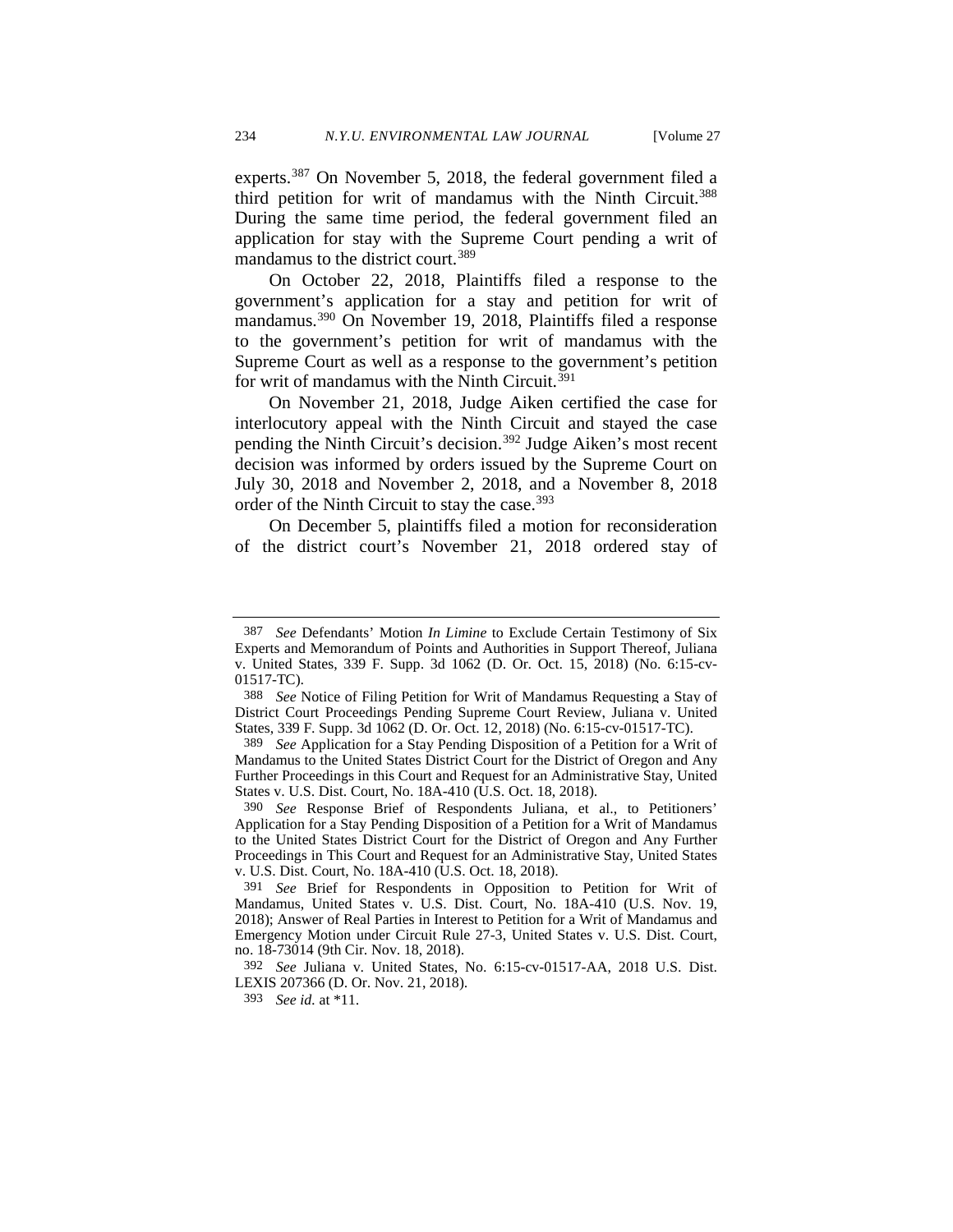proceedings.[394](#page-52-1) Plaintiffs cited the government's recent publication of the Fourth National Climate Assessment and the Second State of the Carbon Cycle Report to bolster their assertion that the harms they face as a result of climate change are growing more irreversible.[395](#page-52-2) Plaintiffs requested that the district court reconsider and modify its order to stay the case in order to allow discovery and pre-trial proceedings to take place pending the Ninth Circuit's decision to grant or deny an interlocutory appeal.<sup>[396](#page-52-3)</sup>

On December 10, 2018, Plaintiffs filed their answer in opposition to the government's petition seeking an early appeal before trial with the Ninth Circuit Court of Appeals.<sup>[397](#page-52-4)</sup> On December 20, Plaintiffs filed an emergency motion with the Ninth Circuit Court of Appeals to lift the stay.[398](#page-52-5)

<span id="page-52-0"></span>On December 26, the Ninth Circuit granted the government's motion for an interlocutory appeal<sup>[399](#page-52-6)</sup> and denied the government's petition for a writ of mandamus as moot.[400](#page-52-7) The Ninth Circuit also granted the plaintiffs' motion to expedite the briefing, in an order issued on January 7,  $2019<sup>401</sup>$  $2019<sup>401</sup>$  $2019<sup>401</sup>$  The government filed its opening brief in the interlocutory appeal before the Ninth Circuit on February 7,  $2019,402$  $2019,402$  and Plaintiffs will file their answer on February 22, 2019.[403](#page-52-10)

The young plaintiffs hope to have their day in court. If and when they do, it will be a watershed moment for the development of the public trust doctrine.

<span id="page-52-1"></span><sup>394</sup> Plaintiffs' Motion for Reconsideration of Nov, 21, 2018 Court Ordered Stay of Proceedings in Juliana v. United States (filed in the U.S. District Court of Oregon, Dec. 5, 2018).

<sup>395</sup> *See id.* at 1.

<sup>396</sup> *See id.* 

<span id="page-52-4"></span><span id="page-52-3"></span><span id="page-52-2"></span><sup>397</sup> Answer in Opposition to Defendants' Petition for Permission to Appeal in Juliana v. United States (filed in the  $9<sup>th</sup>$  Cir. Ct. of Appeals Dec 10, 2018).

<span id="page-52-5"></span><sup>398</sup> Emergency Motion Under Circuit Rule 27-3 to Lift Stay in Case No. 18- 73014, or, Alternatively, Expedite Review of Petitions for Writ of Mandamus (18-73014) and Permission for Interlocutory Appeal (18-80176) in Juliana v. United States (filed in the  $9<sup>th</sup>$  Cir. Ct. of App. Dec 20, 2018).

<span id="page-52-6"></span><sup>399</sup> Order Juliana v. United States, No. 18-80176, (9th Cir. Dec. 26, 2018) (granting motion for interlocutory appeal).

<span id="page-52-7"></span><sup>400</sup> Order, Juliana v. United States, No. 18-73014 (9th Cir. Dec. 26, 2018) (denying writ of mandamus as moot).

<sup>401</sup> Order, Juliana v. United States, No. 18-36082 (9th Cir. Jan. 7, 2019).

<span id="page-52-9"></span><span id="page-52-8"></span><sup>402</sup> Appellants' Opening Brief, Juliana v. United States, No. 18-36082 (filed in 9th Cir. Feb. 7, 2019).

<span id="page-52-10"></span><sup>403</sup> *See* Order, Juliana v. United States, *supra* note [401](#page-52-0) (setting a Feb. 22 for plaintiffs' answering brief).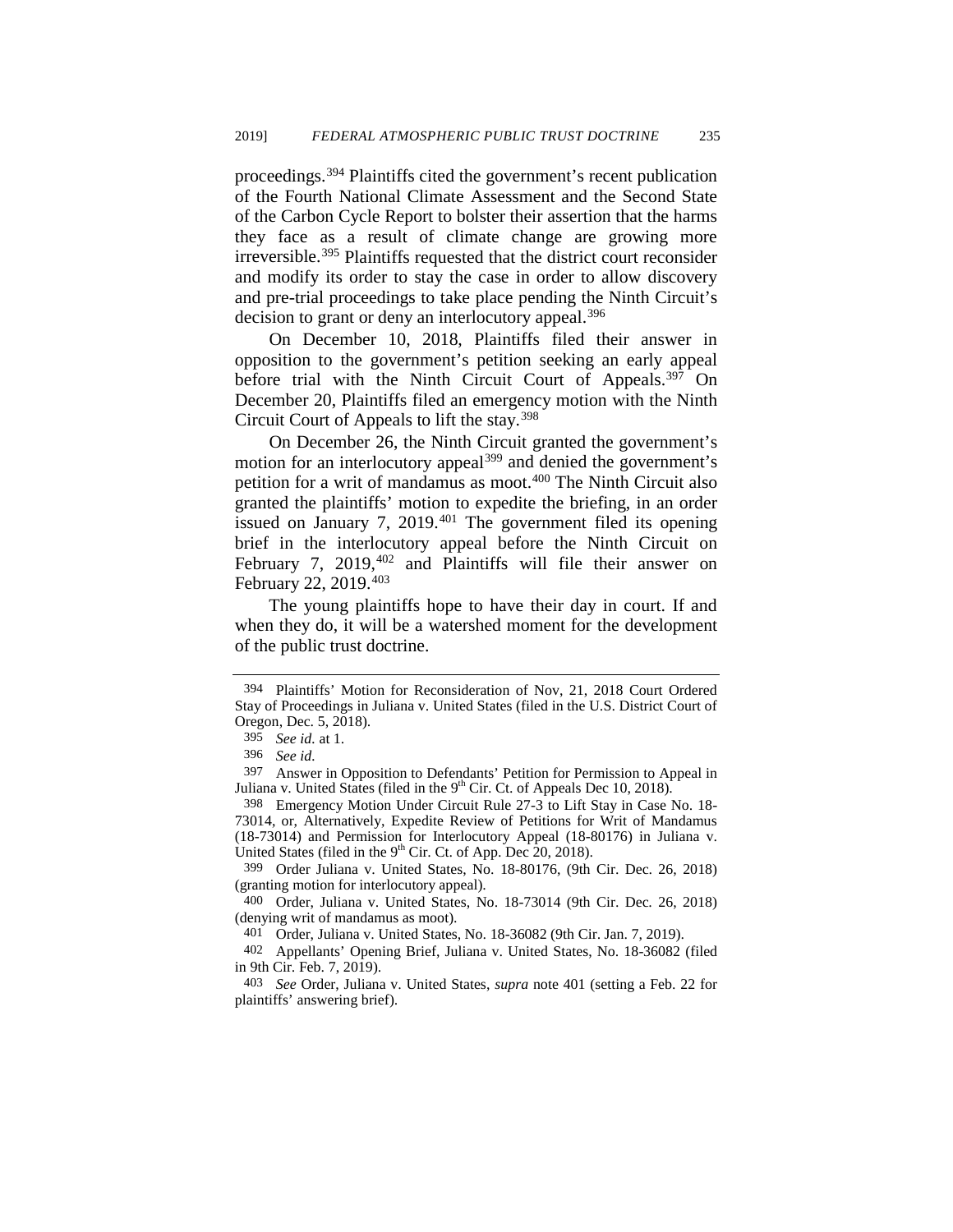#### B. *Sister Cases and State Courts*

*Juliana*'s legal team is also supporting youth climate lawsuits in the states.[404](#page-53-0) Claims are pending in Alaska, Colorado, Florida, Maine, Massachusetts, New Mexico, North Carolina, Oregon, and Washington.<sup>[405](#page-53-1)</sup> In the context of state law, the plaintiffs should find little difficulty in convincing the courts that state governments are subject to the public trust doctrine. The doctrine has developed largely through the state courts,  $406$  and some states have even written the public trust doctrine into their constitutions.<sup>[407](#page-53-3)</sup>

However, these lawsuits will have to overcome the challenge of persuading the courts that the atmosphere is part of the public trust as defined under each state's public trust doctrine. While the Supreme Court of Pennsylvania has recognized air as part of the public trust,<sup>408</sup> it remains to be seen whether other states will follow suit. Other states may choose to take a more stepwise approach, finding that the plaintiffs' requests for science-based climate policy may be viable based on the connection between the atmosphere and water quality. This would allow state courts to sidestep the question of whether the atmosphere is part of the public trust, just as Judge Aiken did in her November 2016 order and opinion denying the federal government's motion to dismiss.[409](#page-53-5)

#### **CONCLUSION**

The courts will certainly continue to define the scope and applicability of the public trust doctrine as *Juliana* and its sister atmospheric public trust cases advance or are dismissed in the federal and state courts. There are no easy answers when it comes

<span id="page-53-0"></span><sup>404</sup> *See State Judicial Actions Now Pending*, OUR CHILDREN'S TRUST, https://www.ourchildrenstrust.org/pending-state-actions (last visited Oct. 31, 2018).

<sup>405</sup> *See id.* 

<sup>406</sup> *See supra* Section I.C.

<span id="page-53-3"></span><span id="page-53-2"></span><span id="page-53-1"></span><sup>407</sup> *See, e.g*., Alaska Const. Art. VIII § 3 (reserving the common use of fish, wildlife and waters to the people); Cal. Const. Art.  $X \S 2$  (conservation of water resources in order to ensure the reasonable and beneficial use for the people); Pa. Const. Art. I § 27 (preserving the right of current and future generations to the public natural resources of the state, including pre air and water, as well as a right to having the state preserve, as a trustee, other values of the environment).

<span id="page-53-4"></span><sup>408</sup> *See* Robinson Twp. v. Commonwealth, 83 A.3d 901, 955 (Pa. 2013).

<span id="page-53-5"></span><sup>409</sup> *See* Juliana v. United States, 339 F. Supp. 3d 1062 (D. Or. 2018).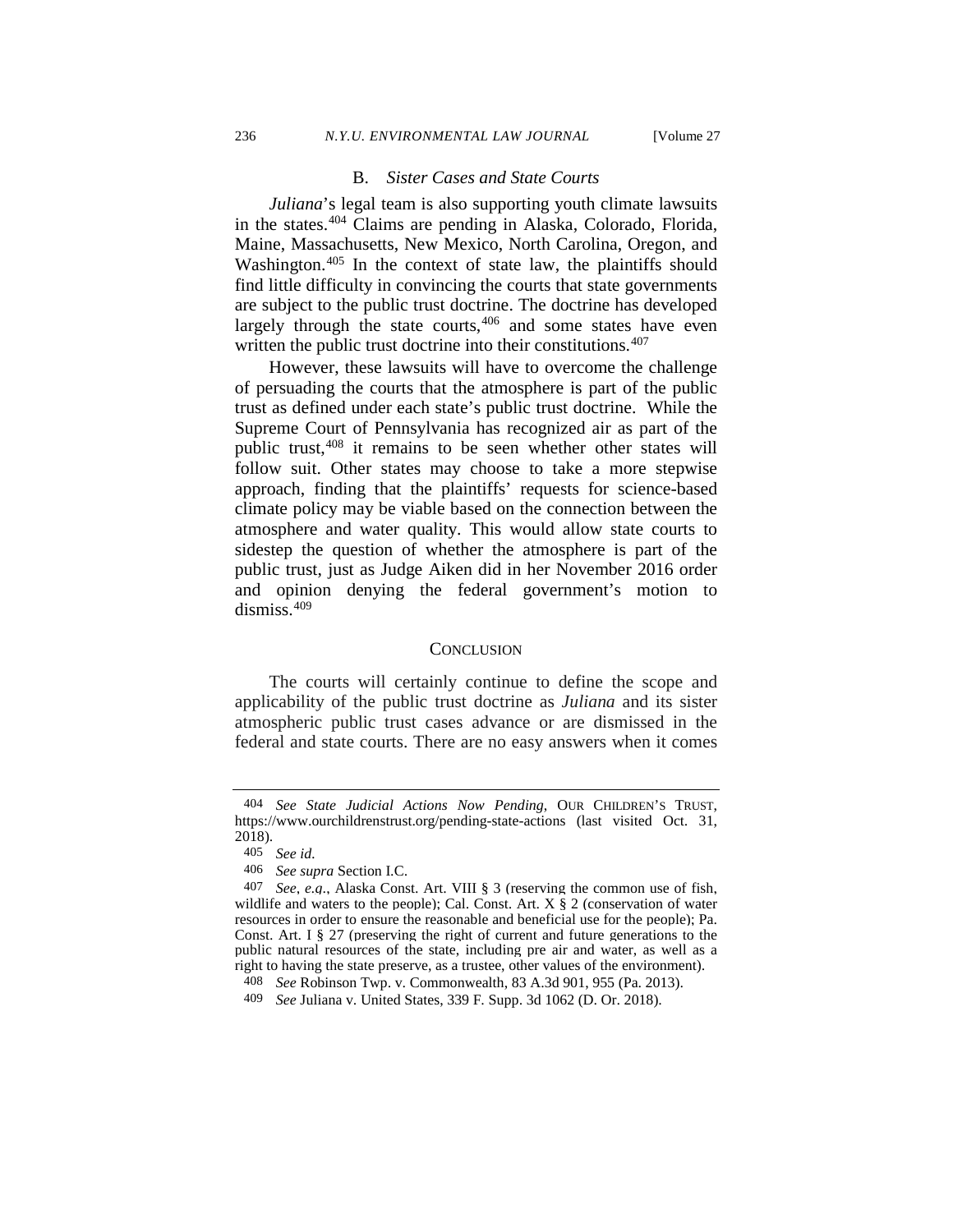to the public trust doctrine, but history, science, and law point to the possibility of including air within a federal public trust doctrine. Air has been included as a public trust resource since the time of the Institute of Justinian,<sup>[410](#page-54-0)</sup> and U.S. courts have treated it as a public resource.[411](#page-54-1) Modern science, which has shaped the evolution of the public trust doctrine in this country, has shown a clear connection between air and water quality. Specifically, science has shown a connection between increased atmospheric concentrations of greenhouse gases and warmer oceans and navigable waters, greater ocean acidity, and lower oxygen  $levels.<sup>412</sup>$  $levels.<sup>412</sup>$  $levels.<sup>412</sup>$ 

Elevated levels of greenhouse gases have also been directly linked to compromises in public resources held in trust by the federal government.[413](#page-54-3) Puerto Rico and the U.S. Virgin Islands have been devastated by stronger storms made more probable by a warmer, wetter world.<sup>[414](#page-54-4)</sup> These territories' navigable waters, which are held in trust by the federal government for the benefit of the people and potential future states, have been threatened by the risk of flooding of superfund sites.[415](#page-54-5) Additionally, traditional public trust uses including navigation and fishing have been compromised by the storm.<sup>[416](#page-54-6)</sup>

Elevated levels of greenhouse gases also raise the temperature of the territorial seas, affecting the fish population at every stage of the life cycle.[417](#page-54-7) This puts additional stress on deep sea fisheries at a time when fish stocks are already falling.[418](#page-54-8) Climate change is threatening one of the most traditional of public trust uses—the right to fish the seas.[419](#page-54-9) In this scenario, the federal government is

<sup>410</sup> *See* INSTITUTES OF JUSTINIAN, *supra* not[e 20,](#page-4-7) at 78.

<span id="page-54-1"></span><span id="page-54-0"></span><sup>411</sup> *See Robinson Twp*., 83 A.3d at 954-956; Georgia v. Tenn. Copper Co., 206 U.S. 230, 237 (1907); United States v. Causby, 328 U.S. 256 (1946).

<span id="page-54-2"></span><sup>412</sup> *See, e.g.,* Biello, *supra* note [1.](#page-1-4); Kolbert, supra note [169;](#page-25-7) NASA, *Carbon Cycle, supra* note [171;](#page-25-6) NOAA, *Ocean Acidification*, supra note [1.](#page-1-4)

<sup>413</sup> *See* Sneed, *supra* not[e 221;](#page-33-6) EPA, *supra* not[e 240.](#page-35-9)

<span id="page-54-5"></span><span id="page-54-4"></span><span id="page-54-3"></span><sup>414</sup>*See* Sneed, *supra* not[e 221.](#page-33-6) 415 *See* EPA, *supra* note 240. (discussing impact of the hurricane on surface water quality and navigable waters in Puerto Rico).

<sup>416</sup> *See id.*

<sup>417</sup> *See, e.g.,* Biello, *supra* not[e 1;](#page-1-4) NOAA, *Ocean Acidification*, supra note [1.](#page-1-4)

<span id="page-54-8"></span><span id="page-54-7"></span><span id="page-54-6"></span><sup>418</sup> *See* Alister Doyle, *Ocean Fish Numbers Cut in Half Since 1970*, SCI. AM. (Sept. 16, 2015), https://www.scientificamerican.com/article/ocean-fishnumbers-cut-in-half-since-1970/; Biello, *supra* note 2.

<span id="page-54-9"></span><sup>419</sup> *See* FORDHAM UNIVERSITY: INTERNET HISTORY SOURCEBOOKS PROJECT, *supra* note [25;](#page-4-6) *see also* Borough of Neptune City v. Borough of Avon-by-the-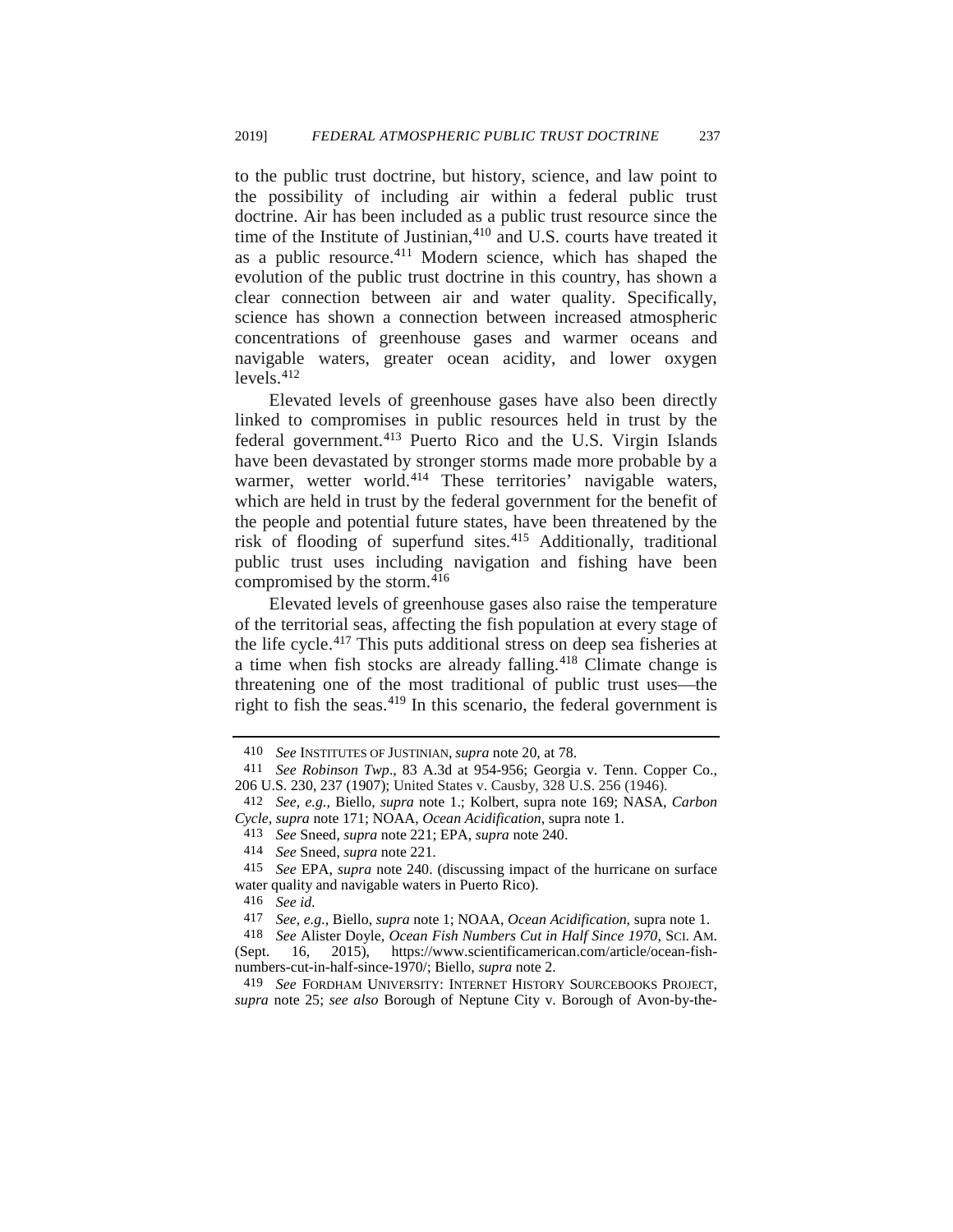the sovereign and trustee of the territorial seas, with a concomitant responsibility to preserve the seas in trust for the people.<sup>[420](#page-55-0)</sup>

When considering these issues together—the traditional inclusion of air within the public trust, the connection between air and navigable waters and other well-established public trust resources, and federal authority over trust resources in the U.S. territories and territorial seas—points to the existence of a federal atmospheric public trust.

With the retirement of Justice Kennedy from the Supreme Court, it is difficult to know whether the plaintiffs will prevail if their case is appealed all the way to the Supreme Court. But they have, in any case, fleshed out the nexus between water and sky, between aquatic public trust resources and the atmosphere.<sup>[421](#page-55-1)</sup> They have shown how the concentration of  $CO<sub>2</sub>$  and methane in the atmosphere has endangered the water they drink and the fish they eat.<sup>[422](#page-55-2)</sup> They have shown that we cannot safeguard the aquatic public trust without protecting the atmospheric public trust.<sup>[423](#page-55-3)</sup>

This connection between the aquatic and the atmospheric public trust has also laid the groundwork for other plaintiffs. For example, the fishing industry might sue federal or state government agencies for failing to restrain the fossil fuel industry. They could credibly argue that high concentrations of  $CO<sub>2</sub>$  in the atmosphere acidify the ocean, decimating oysters, crabs, mussels, and any sea creature that grows a shell. Similarly, the fishing industry could argue that warming air leads to warming waters, which threatens already faltering fish stocks.

Furthermore, communities hit by hurricanes could sue federal or state governments for failing to rein in the fossil fuel industry. These communities can now point to emerging science showing

Sea, 294 A.2d 47, 54 (N.J. 1972) (referencing the ancient prerogatives of navigation and fishing).

<span id="page-55-0"></span><sup>420</sup> *See* Proclamation No. 5,928, 54 Fed. Reg. 777 (1989), *reprinted in* 103 Stat. 2,982, https://www.gpo.gov/fdsys/pkg/STATUTE-103/pdf/STATUTE-103- Pg2981.pdf ("The territorial sea of the United States henceforth extends to 12 nautical miles from the baselines of the United States determined in accordance with international law."); *see also* United States v. California., 332 U.S. 19, 40 (1947).

<sup>421</sup> *See* Juliana Complaint, *supra* note [8,](#page-2-8) at ¶¶ 263–76.

<span id="page-55-3"></span><span id="page-55-2"></span><span id="page-55-1"></span><sup>422</sup> *See id.* at ¶¶ 18, 38, 42, 45, 62, 70, 78, 83, 90, 134, 226, 232, 235, 236, 249, 259 (alleging harms to drinking and fishing; *id.* at ¶¶ 45, 134 (alleging climate impacts such as increased temperature).

<sup>423</sup> *See id.* at ¶¶ 256–262.